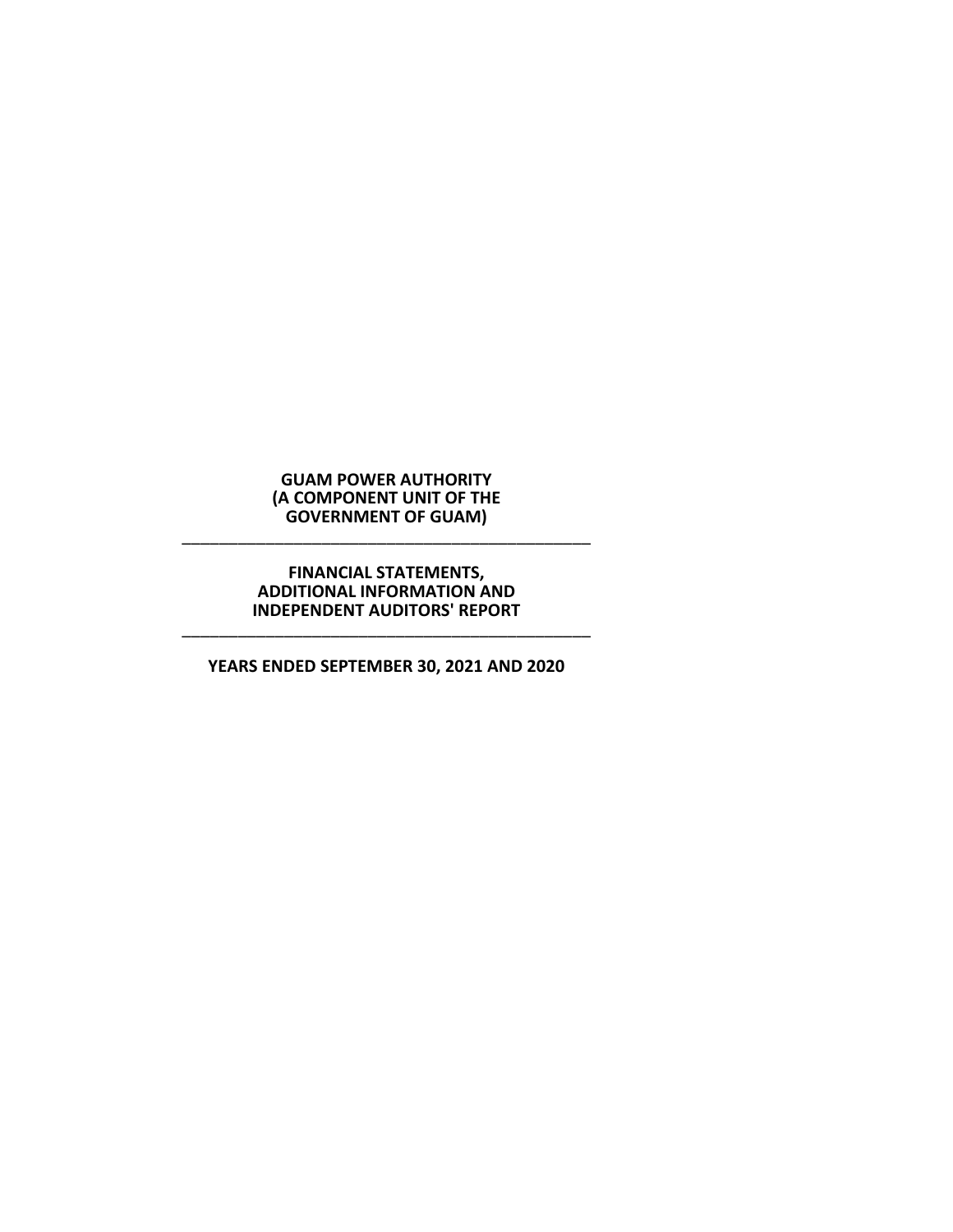# **Deloitte.**

Deloitte & Touche LLP 361 South Marine Corps Drive Tamuning, GU 96913-3973 USA

Tel: +1 (671) 646-3884 Fax: +1 (671) 649-4265

www.deloitte.com

# **INDEPENDENT AUDITORS' REPORT**

Commissioners Consolidated Commission on Utilities:

# **Report on Financial Statements**

We have audited the accompanying financial statements of Guam Power Authority (GPA), a component unit of the Government of Guam, which comprise the statements of net position as of September 30, 2021 and 2020, and the related statements of revenues, expenses and changes in net position and of cash flows for the years then ended, and the related notes to the financial statements.

# **Management's Responsibility for the Financial Statements**

Management is responsible for the preparation and fair presentation of these financial statements in accordance with accounting principles generally accepted in the United States of America; this includes the design, implementation, and maintenance of internal control relevant to the preparation and fair presentation of financial statements that are free from material misstatement, whether due to fraud or error.

# **Auditors' Responsibility**

Our responsibility is to express an opinion on these financial statements based on our audits. We conducted our audits in accordance with auditing standards generally accepted in the United States of America and the standards applicable to financial audits contained in *Government Auditing Standards,*  issued by the Comptroller General of the United States. Those standards require that we plan and perform the audit to obtain reasonable assurance about whether the financial statements are free from material misstatement.

An audit involves performing procedures to obtain audit evidence about the amounts and disclosures in the financial statements. The procedures selected depend on the auditors' judgment, including the assessment of the risks of material misstatement of the financial statements, whether due to fraud or error. In making those risk assessments, the auditor considers internal control relevant to the entity's preparation and fair presentation of the financial statements in order to design audit procedures that are appropriate in the circumstances, but not for the purpose of expressing an opinion on the effectiveness of the entity's internal control. Accordingly, we express no such opinion. An audit also includes evaluating the appropriateness of accounting policies used and the reasonableness of significant accounting estimates made by management, as well as evaluating the overall presentation of the financial statements.

We believe that the audit evidence we have obtained is sufficient and appropriate to provide a basis for our audit opinion.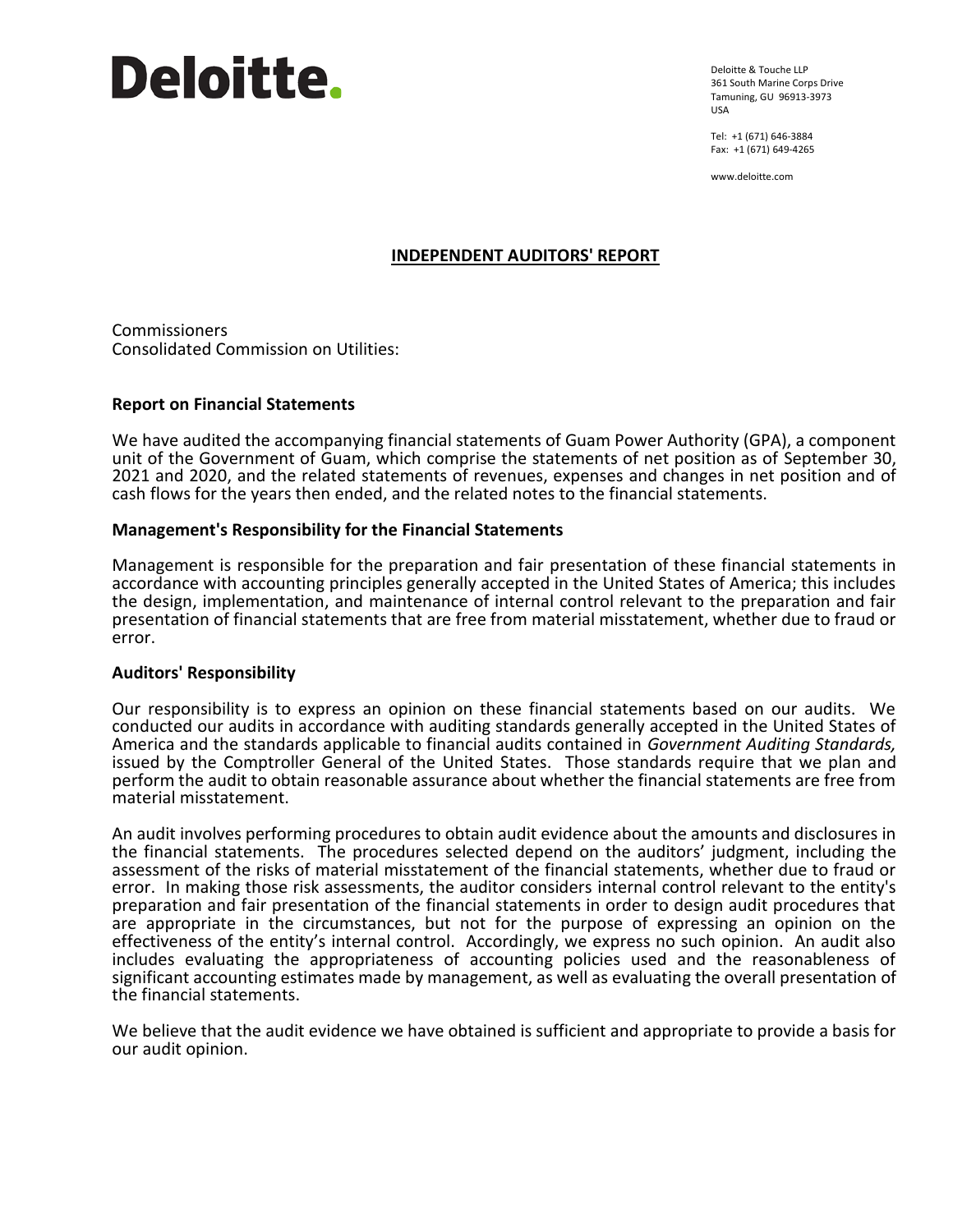# Deloitte.

# **Opinion**

In our opinion, the financial statements referred to above present fairly, in all material respects, the financial position of the Guam Power Authority as of September 30, 2021 and 2020, and the changes in its net position and its cash flows for the years then ended in accordance with accounting principles generally accepted in the United States of America.

# **Emphasis of Matters**

As discussed in Note 12 to the financial statements, GPA determined that the COVID-19 pandemic may have negatively impacted its business, results of operations and net position. Our opinion is not modified with respect to this matter.

As disclosed in Note 1 to the financial statements, unrecovered fuel costs of \$5,137,018, recorded as deferred outflows of resources as of September 30, 2020, have been reclassified to regulatory assets in the accompanying financial statements. The provision for self insurance of \$19,345,291, recorded as regulatory liabilities as of September 30, 2020, has been reclassified to deferred inflows of resources in the accompanying financial statements. Our opinion is not modified with respect to this matter.

# **Other Matters**

# *Required Supplementary Information*

Accounting principles generally accepted in the United States of America require that the Management's Discussion and Analysis on pages 1 through 9 as well as the Schedules of Proportional Share of the Net Pension Liability on pages 55 through 57, the Schedule of Pension Contributions on page 58, the Schedule of Changes in the Proportional Share of the Total OPEB Liability and Related Ratios on page 59, the Schedule of Proportional Share of the Total OPEB Liability on page 60, and the Schedule of OPEB Contributions on page 61 be presented to supplement the financial statements. Such information, although not a part of the financial statements, is required by the Governmental Accounting Standards Board who considers it to be an essential part of financial reporting for placing the financial statements in an appropriate operational, economic, or historical context. We have applied certain limited procedures to the required supplementary information in accordance with auditing standards generally accepted in the United States of America, which consisted of inquiries of management about the methods of preparing the information and comparing the information for consistency with management's responses to our inquiries, the financial statements, and other knowledge we obtained during our audit of the financial statements. We do not express an opinion or provide any assurance on the information because the limited procedures do not provide us with sufficient evidence to express an opinion or provide any assurance.

# *Other Financial Information*

Our audits were conducted for the purpose of forming an opinion on the financial statements as a whole. The Schedules of Sales of Electricity, Operating and Maintenance Expenses and Salaries and Wages on pages 62 through 65 are presented for purposes of additional analysis and are not a required part of the financial statements.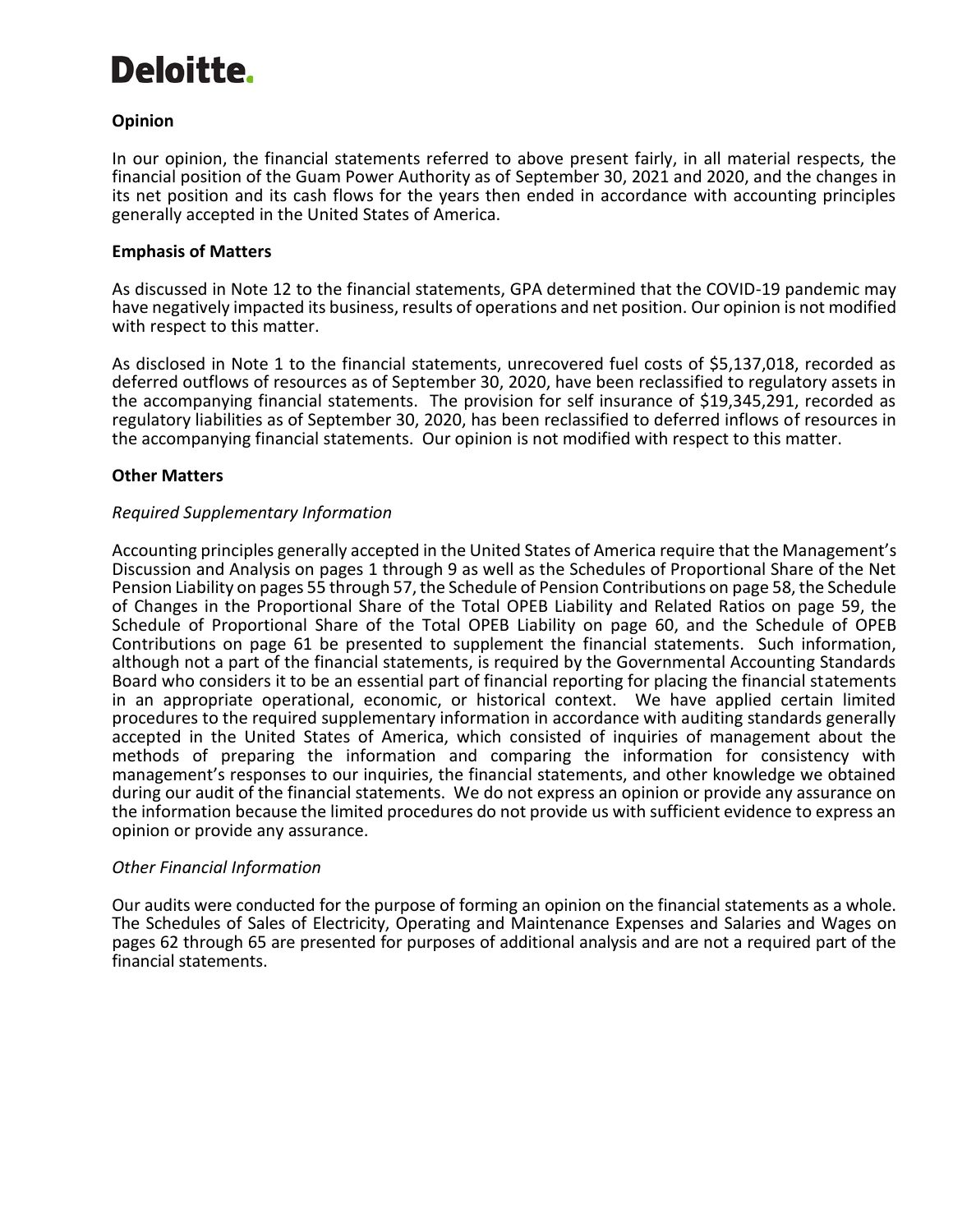# **Deloitte.**

# **Other Matters, Continued**

# *Other Financial Information, Continued*

The Schedules of Sales of Electricity, Operating and Maintenance Expenses and Salaries and Wages are the responsibility of management and were derived from and relate directly to the underlying accounting and other records used to prepare the financial statements. Such information has been subjected to the auditing procedures applied in the audit of the financial statements and certain additional procedures, including comparing and reconciling such information directly to the underlying accounting and other records used to prepare the financial statements or to the financial statements themselves, and other additional procedures in accordance with auditing standards generally accepted in the United States of America. In our opinion, the Schedules of Sales of Electricity, Operating and Maintenance Expenses and Salaries and Wages are fairly stated, in all material respects, in relation to the financial statements as a whole.

# **Other Reporting Required by** *Government Auditing Standards*

In accordance with *Government Auditing Standards*, we have also issued our report dated March 30, 2022 on our consideration of GPA's internal control over financial reporting and on our tests of its compliance with certain provisions of laws, regulations, contracts, and grant agreements and other matters. The purpose of that report is solely to describe the scope of our testing of internal control over financial reporting and compliance and the results of that testing, and not to provide an opinion on the effectiveness of GPA's internal control over financial reporting or on compliance. That report is an integral part of an audit performed in accordance with *Government Auditing Standards* in considering GPA's internal control over financial reporting and compliance.

Deloitte + Touche 21P

March 30, 2022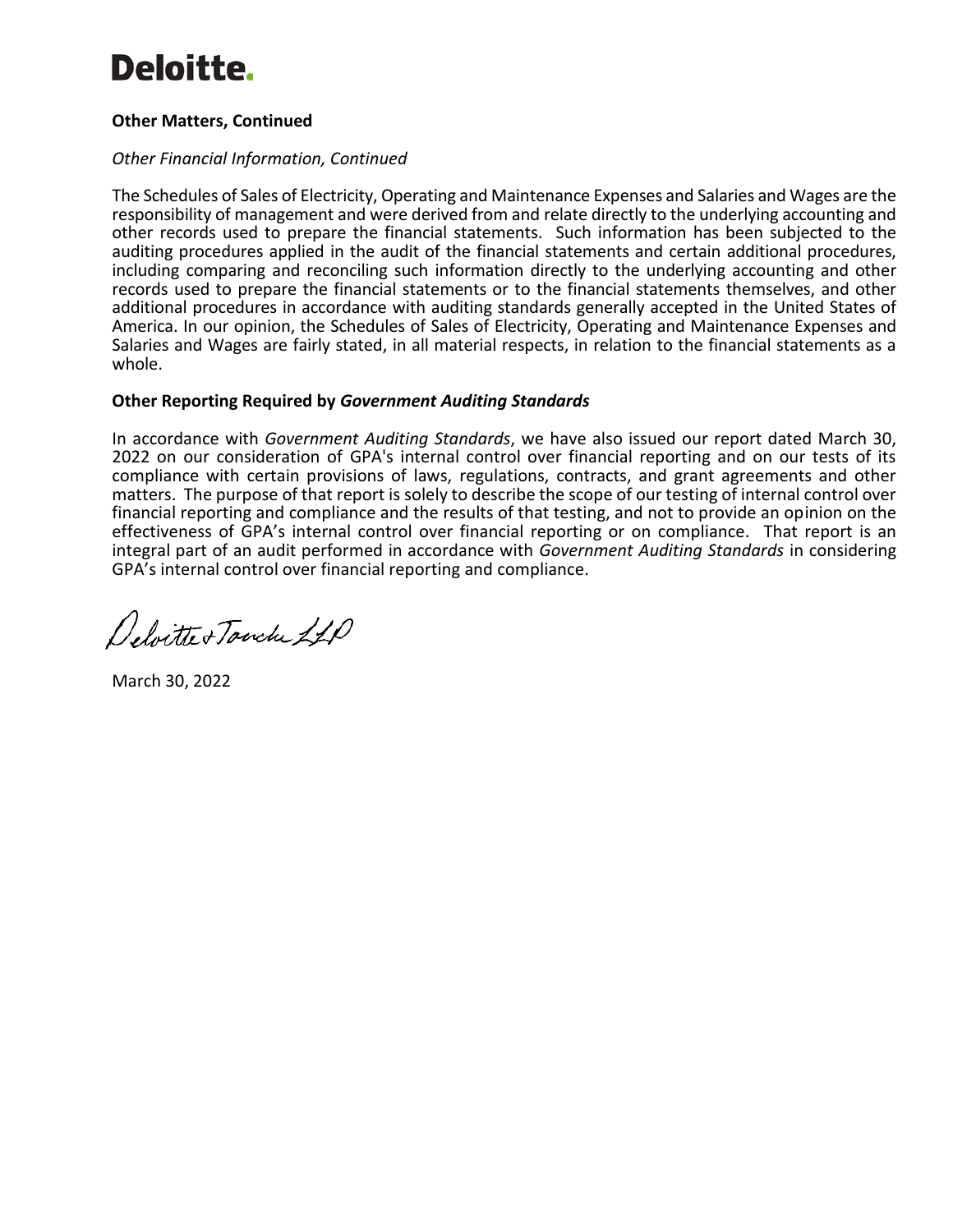Management's Discussion and Analysis Years Ended September 30, 2021 and 2020

This Management's Discussion and Analysis should be read in conjunction with the Guam Power Authority's September 30, 2021 audited financial statements and accompanying notes.

# **OVERVIEW**

The Guam Power Authority (GPA or the Authority) was created in 1968 as a public corporation and autonomous instrumentality of the Government of Guam. Since that time, the Authority has maintained and expanded the island wide power system in Guam. The Authority has 420 megawatts (MW) of generation capacity, 663 miles of transmission and distribution lines, 29 substations, \$935 million in assets, and \$330 million in annual revenues. GPA currently serves approximately 52,000 customers with the U.S. Navy being the largest representing about 18% of revenues.

In 2002, the Consolidated Commission on Utilities (CCU) was established as the board of directors for both the Guam Power Authority and the Guam Waterworks Authority. The CCU is made up of five elected members and is vested with the same powers exercised by the previous board of directors. In addition, it retains contracting authority, establishes policies and controls over the selection of the top management of the Authority. GPA also continued its existence as a public corporation.

The Authority is regulated by the Guam Public Utilities Commission (PUC) – a rate setting body made up of Commissioners appointed by the Governor of Guam. The PUC has established rules of operation that are similar to those of other jurisdictions within the United States. The PUC has broad regulatory authority over GPA including approval of any contracts that might have an impact on GPA's rates.

# **GPA'S STRATEGY**

GPA is committed to providing outstanding energy solutions to our island community by focusing on capital discipline and operational excellence. Key components of GPA's strategy include:

- Achieve Superior Customer Service GPA is continuously reaching for ways to better serve our customers through accountability, efficiency and reliability.
- Optimize Energy Production Cost Focus on driving down cost and on improved productivity.
- Achieve Energy Diversification GPA implemented its Integrated Resource Plan, which includes renewable energy resources like solar and wind power generating 25 megawatts. A 120 megawatts of solar renewable generation have been contracted and approved by the CCU and PUC of which 60 megawatts of solar renewable generation in Marbo will start its testing phase in April 2022 and will be fully operational by June 2022. Another 40 megawatts of solar generation with energy shifting with batteries where energy is consumed at night will be operational in the next couple of years.
- Become Financially Sound and Stable Improve credit rating and debt service coverage. GPA has had an investment grade credit rating for over 10 years.

# **Promote Energy Innovation**

GPA have been operating the smart grid for almost 10 years. The smart grid includes the smart meters for all customers, substation automation, AMI technology and high broadband communication. The smart meters give customers greater control over their energy use and costs by allowing them to monitor their energy consumption online and determine which activities are contributing to the fluctuations in their bills.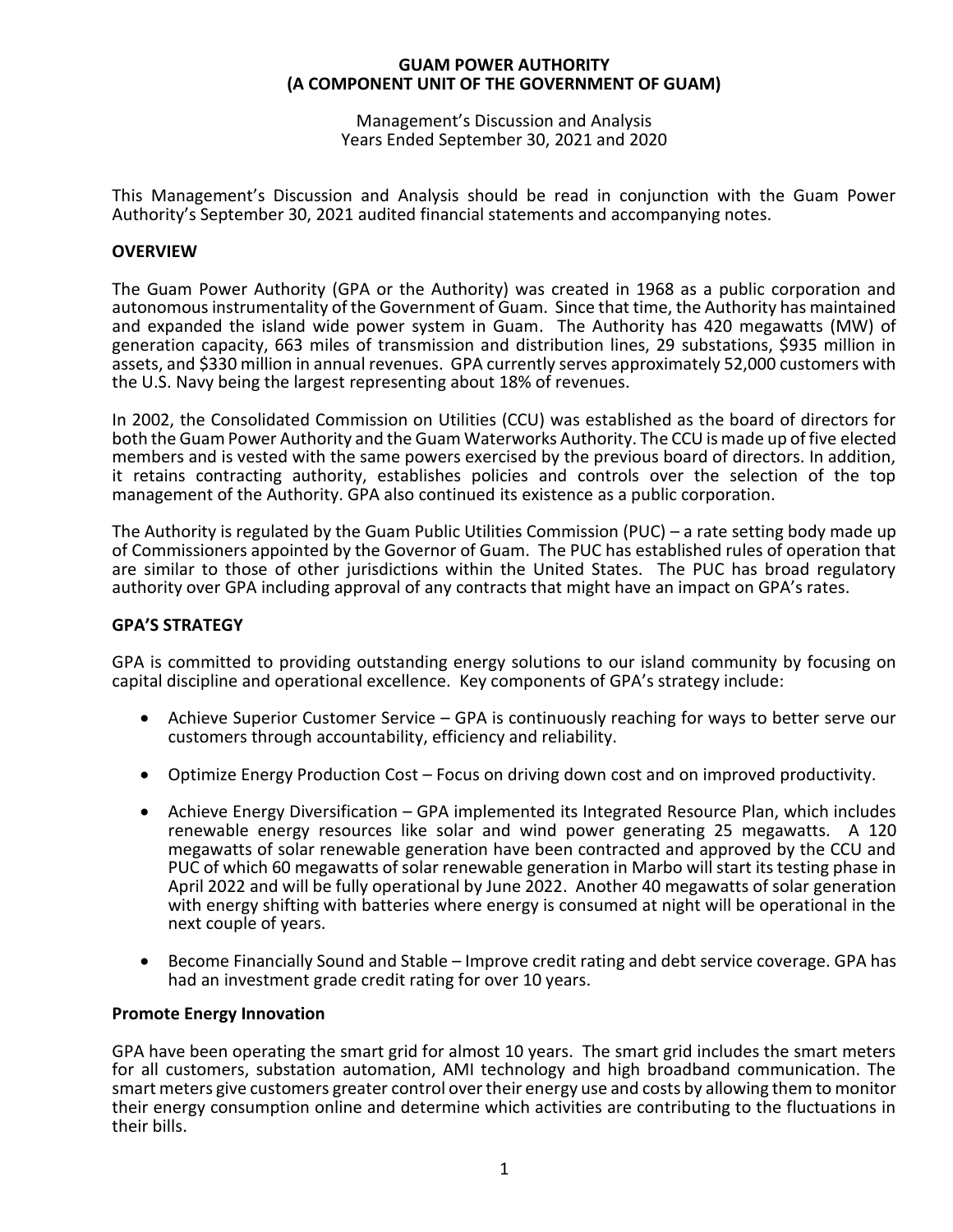Management's Discussion and Analysis Years Ended September 30, 2021 and 2020

# **GPA's Strategy, Continued**

# **Promote Energy Innovation, Continued**

In conjunction with smart grid, GPA has been using Customer Care and Billing from Oracle, a billing system which enables GPA to improve the billing process, customer service, and credit management. In addition, it enables GPA to integrate online bill payment, mobile payment application for Android and Apple, and 24/7 pay-by-phone where account balance and payment posting are real time.

These systems enabled the roll out of prepay electricity services and e-billing. Prepay electricity service enables consumers to monitor and control what they spend on their energy consumption and manage their budget. E-billing, through paygpa.com, enables the customers to view their statements online.

Customers can visit myenergyguam.com, which enables customers to see their current usage and history allowing them to take actions to mitigate their consumption before being charged in their bill. Information also helps customers decide on which energy efficient appliances to purchase.

Lastly, GPA energy statement provides immediate information on energy usage, a historical consumption graphic, a "Tips" section on energy services, rebate program or reminder notices and much more that will enable the consumers to manage their energy usage.

# **New Generation**

In 2016, GPA filed its updated integrated resource plan (IRP) with the CCU and PUC. The IRP included the plan to install 180MW of duel-fired combined-cycle generation units, retirement of Cabras 1 & 2 generators, expansion of renewable energy portfolio, and installation of energy storage. The PUC approved GPA's generation plan in October 2016 and procurement was completed in 2019.

The new generation was awarded to Korea Electric Power Corporation (KEPCO) as a build-operatetransfer contract and is planned to be commissioned by April 2024. For GPA, combined-cycle generation has several benefits such as better fuel efficiency, lower capital cost compared to installing emission control systems to its existing generation plants, promoting fuel diversity and compliance with US EPA requirements.

# **United States Environmental Protection Agency**

The United States of America, on behalf of the United States Environmental Protection Agency (EPA) filed its complaint under the Clean Air Act. The United States' complaint sought injunctive relief and civil penalties for the alleged violations of the emission limits and performance testing requirements in the National Emission Standard for Hazardous Air Pollutants (NESHAP) regulations that governs the operation of stationary reciprocating internal combustion engines and electric utility steam generating units at GPA's Cabras and Piti power plants.

In early 2020, GPA, EPA, and the Justice Department finalized a settlement to resolve the alleged violations. The parties subsequently lodged a consent decree with the United States District Court in Guam which approved the Consent Decree in April 2020.

Under the terms of the settlement, GPA will build and operate a new power plant burning ultra-low sulfur diesel (USLD), also capable of burning liquified natural gas (LNG), convert fuel delivery system from residual fuel oil to ULSD, build 100 MW of solar power, install and operate new energy storage systems, and pay a civil penalty of \$400,000 to resolve the United States' allegations.

In January 2022, a revised consent decree was approved by the United States District Court of Guam. The revision extended the building of a 198 MW power plant until April 2024.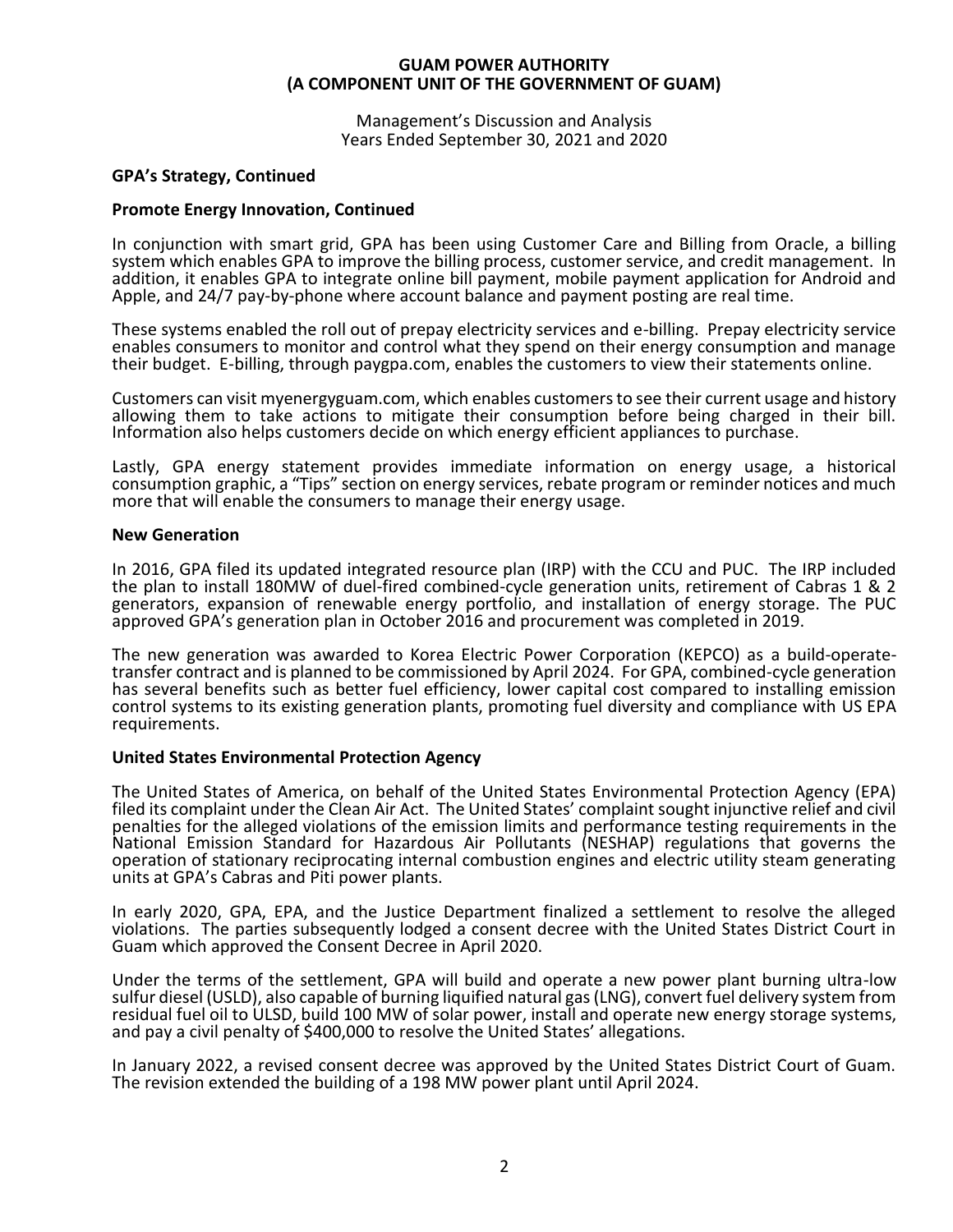Management's Discussion and Analysis Years Ended September 30, 2021 and 2020

# **FINANCIAL HIGHLIGHTS**

The table below highlights the financial comparison from fiscal year 2019 through 2021.

| (in millions)<br>Assets                                                                | 2021                                           | 2020                                           | 2019                                          |
|----------------------------------------------------------------------------------------|------------------------------------------------|------------------------------------------------|-----------------------------------------------|
| Current assets<br>Non-current investments<br>Other non-current assets<br>Utility plant | \$.<br>309.3<br>31.8<br>23.6<br>484.5<br>849.2 | \$.<br>335.5<br>30.3<br>29.7<br>478.1<br>873.6 | \$<br>328.6<br>25.2<br>41.3<br>489.2<br>884.3 |
| Deferred outflows of resources                                                         | 86.1<br>935.3                                  | <u>84.3</u><br>957.9                           | <u>57.2</u><br><u>\$941.5</u>                 |
| Liabilities<br><b>Current liabilities</b><br>Non-current liabilities                   | \$<br>72.3<br>788.1<br>860.4                   | \$<br>80.8<br>814.9<br>895.7                   | \$<br>80.4<br>792.2<br>872.6                  |
| Deferred inflows of resources                                                          | 65.1                                           | 60.6                                           | 72.1                                          |
| <b>Net Position</b><br>Net investment in capital assets<br>Restricted<br>Unrestricted  | 10.1<br>40.1<br>(40.4)<br>9.8<br>935.3         | (12.1)<br>29.9<br>(16.2)<br>1.6<br>957.9       | (20.5)<br>23.3<br>(6.0)<br>(3.2)<br>941.5     |

The decrease in current assets in 2021 is attributed to the increase in the under recovery of fuel charges and meeting debt service payments.

The increase in current assets in 2020 is attributable to the replenishment of working capital due to the reduction of unrecovered fuel costs. Due to global decrease in fuel prices, fuel inventory was lower in 2020 compared to 2019.

The decrease in the current liabilities in 2021 compared to 2020 is due to the completion of capital lease payment for the Yigo diesel units and fuel oil payment.

The current liabilities in 2020 is similar to 2019.

Financial results summary:

- 2021 has a net income of \$8.2 million compared to a net income of \$4.7 million in 2020.
- 2020 has a net income of \$4.7 million compared to a net income of \$15.2 million in 2019.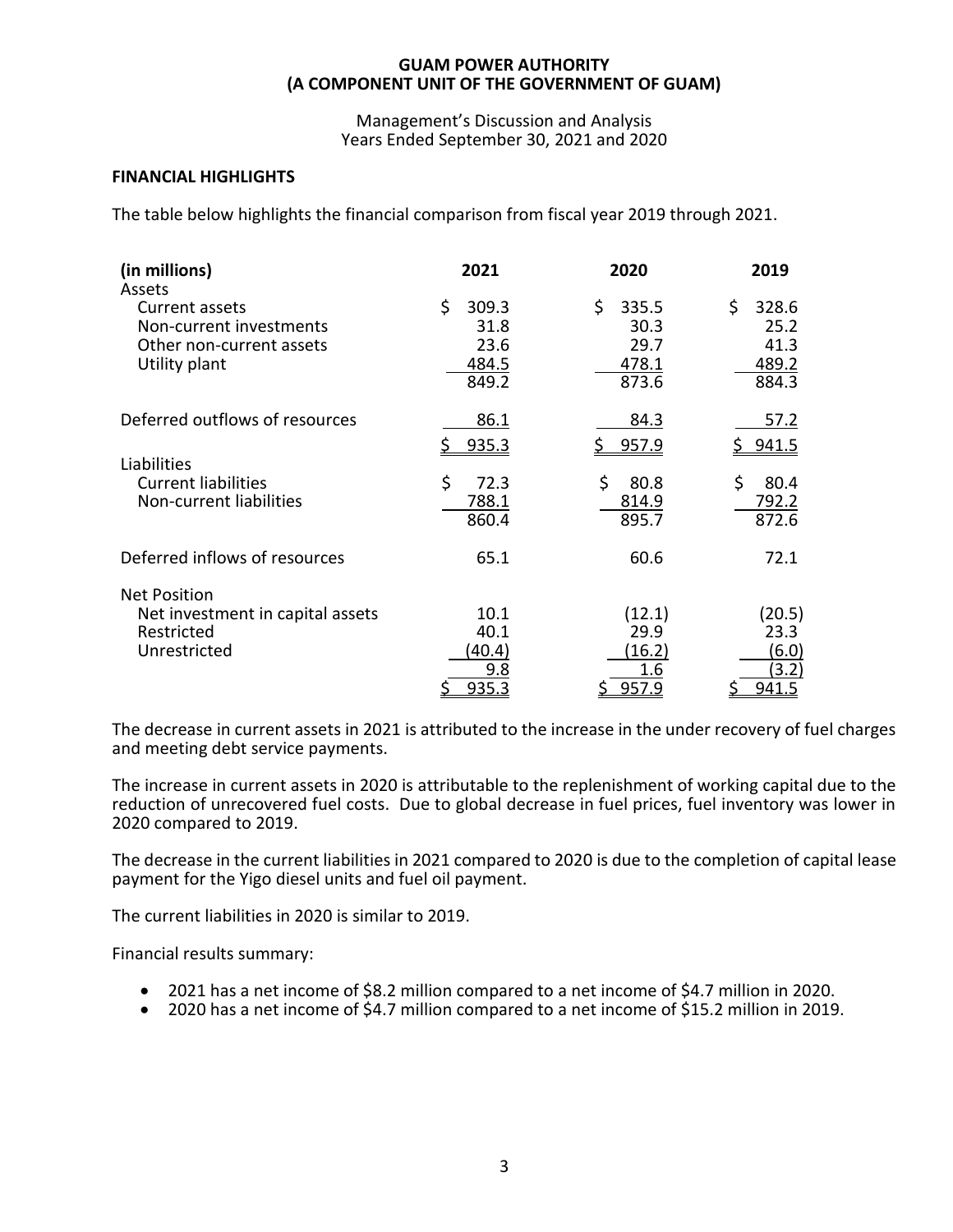Management's Discussion and Analysis Years Ended September 30, 2021 and 2020

# **Financial Highlight, Continued**

The table below details certain items from GPA's Statements of Revenue, Expenses and Changes in Net Position from 2019 through 2021.

|                                 | 2021          | 2020          | 2019          |
|---------------------------------|---------------|---------------|---------------|
| (in '000)                       |               |               |               |
| Sales of electricity, net       | \$<br>323,189 | \$<br>332,476 | \$<br>399,318 |
| Other                           | 6,160         | 3,067         | 3,219         |
| Total operating revenues        | 329,349       | 335,543       | 402,537       |
| <b>Production Fuel</b>          | 180,807       | 176,992       | 238,870       |
| Operating and maintenance       | 92,987        | 93,203        | 87,615        |
| Depreciation                    | 37,214        | 37,645        | 36,999        |
| Total operating expenses        | 311,008       | 307,840       | 363,484       |
| Operating Income                | <u>18,341</u> | 27,703        | 39,053        |
| Interest income                 | 1,725         | 3,142         | 5,003         |
| Interest expense                | (25, 260)     | (26, 635)     | (27, 955)     |
| Allowance for funds used during |               |               |               |
| construction                    | 826           | 2,011         |               |
| Operating grant                 | 15,064        |               |               |
| Other expense, net              | (2,468)       | (1,513)       | (934)         |
| Change in net position          | 8,228         | <u>4,708</u>  | <u>15,167</u> |

# **Operating Revenues**

The operating revenue decreased by \$6 million or 1.8% in 2021 compared to 2020. This decrease is mostly due to the under recovery of fuel charges and purchase of fuel in the amount of \$15 million through the American Rescue Plan Act operating grant of 2021.

Operating revenue decreased by \$67 million or 16.6% in 2020 compared to 2019. This decrease is mostly due to global decline in fuel prices.

| <b>Electric Sales Information</b> |           |        |                                         |        |        |
|-----------------------------------|-----------|--------|-----------------------------------------|--------|--------|
|                                   | 2017      | 2018   | 2019                                    | 2020   | 2021   |
| Peak Demand (MW)                  | 261       | 254    | 255                                     | 247    | 257    |
| <b>Total Electric Sales (MWh)</b> | 1,610,093 |        | 1,567,052 1,568,286 1,523,579 1,554,962 |        |        |
| Sales Growth (%)                  | 2.29      | (2.7)  | 0.1                                     | (2.9)  | 2.1    |
| <b>Total Customers</b>            | 51,114    | 51,372 | 51,977                                  | 51,771 | 52,825 |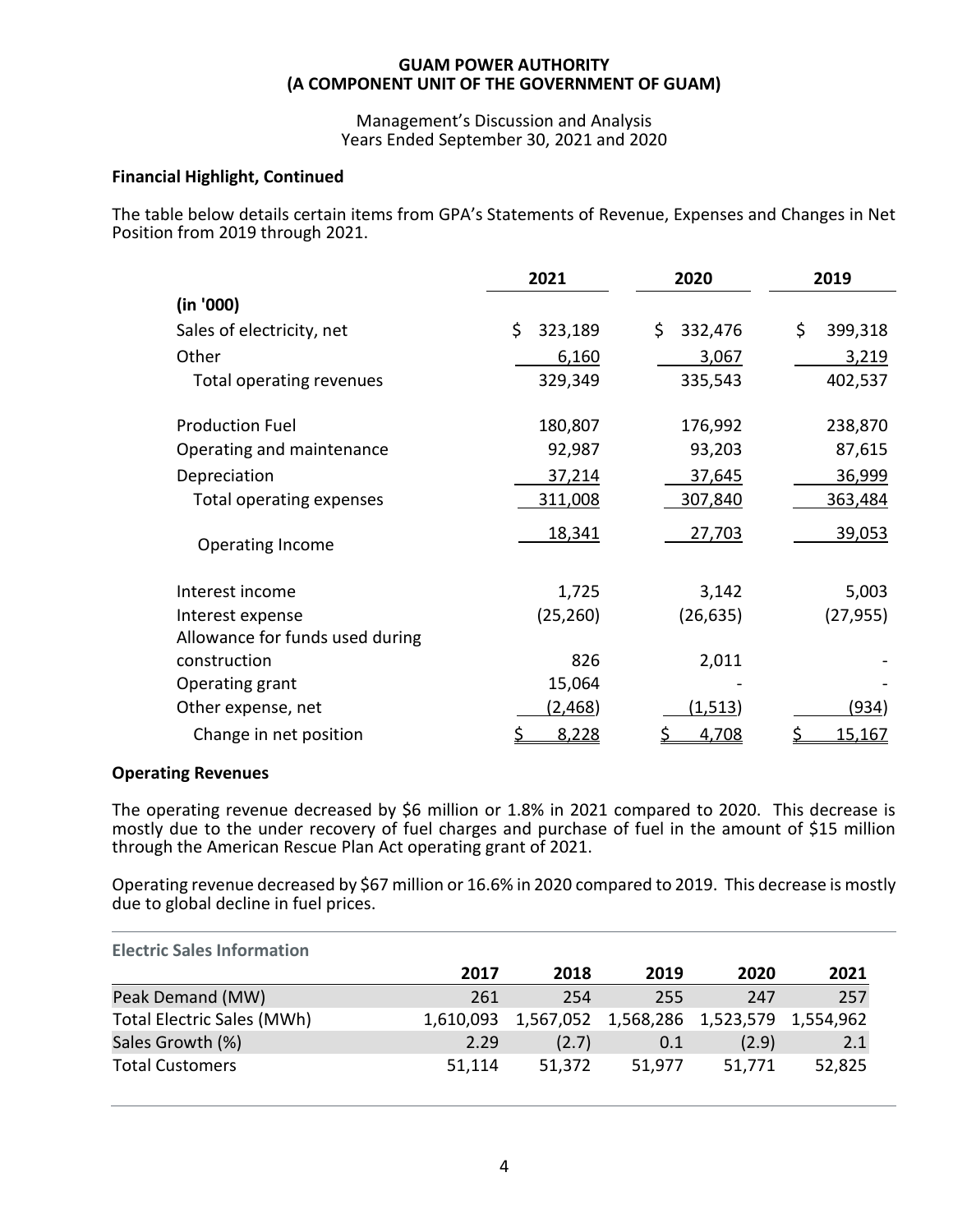Management's Discussion and Analysis Years Ended September 30, 2021 and 2020

# **Financial Highlights, Continued**

# **Operating Revenues, Continued**

The energy sales increased by 2.1% in 2021. The pandemic has been difficult to the local economy however the island was able to adopt and return to some normalcy.

Guam confirmed its first case of Covid-19 pandemic on March 15, 2020. The energy sales declined by 2.9% due to the pandemic in 2020.

# **Operating and Maintenance**

GPA's operating and maintenance expenses increased due to higher fuel cost in 2021.

GPA's operating and maintenance expenses decreased due to lower fuel cost in 2020 compared to 2019.

GPA's headcount decreased to 426 from 443 in 2021 compared to 2020. The decrease is largely due to employee retirement.

GPA's headcount decreased to 443 from 454 in 2020 compared to 2019. The decrease is largely due to employee retirement. Due to Covid-19 in 2020, additional expenses like safety measures and personal protection equipment were incurred to safeguard the employees at the workplace.

Station use in 2021 of 67,030 mWh increased in comparison to 2020 station use of 65,487 mWh.

Station use in 2020 of 65,487 mWh decreased in comparison to 2019 station use of 66,890 mWh.

Transmission and distribution (T&D) line loss decreased to 89,880 mWh in 2021 compared to 93,613 mWh in 2020.

Transmission and distribution (T&D) line loss increased to 93,613 mWh in 2020 from 88,398 mWh in 2019.

# **Depreciation and Amortization**

Depreciation and amortization expense for 2021, 2020, and 2019 remained steadily the same.

# **Utility Cost Recovery Activities**

# **Production Fuel**

GPA's cost of electricity includes the costs of fuel used in its own generation facilities, and fuel supplied to other facilities under power purchase agreement, cost of fuel handling, and the cost of power purchased from third parties.

In line with the GPA IRP to increase its renewable resources, GPA procured a power purchase agreement for a utility scale solar farm of 25MW located in southern Guam and the system became available to the grid in August 2015. The project performed as expected and it is producing approximately 4,300 MWH of emission free energy each month.

In addition, GPA commissioned a 275kW wind project which became operational in March 2016. The \$2 million wind project was funded by a USDOI grant and is providing available experience and data on the potential of wind renewable projects.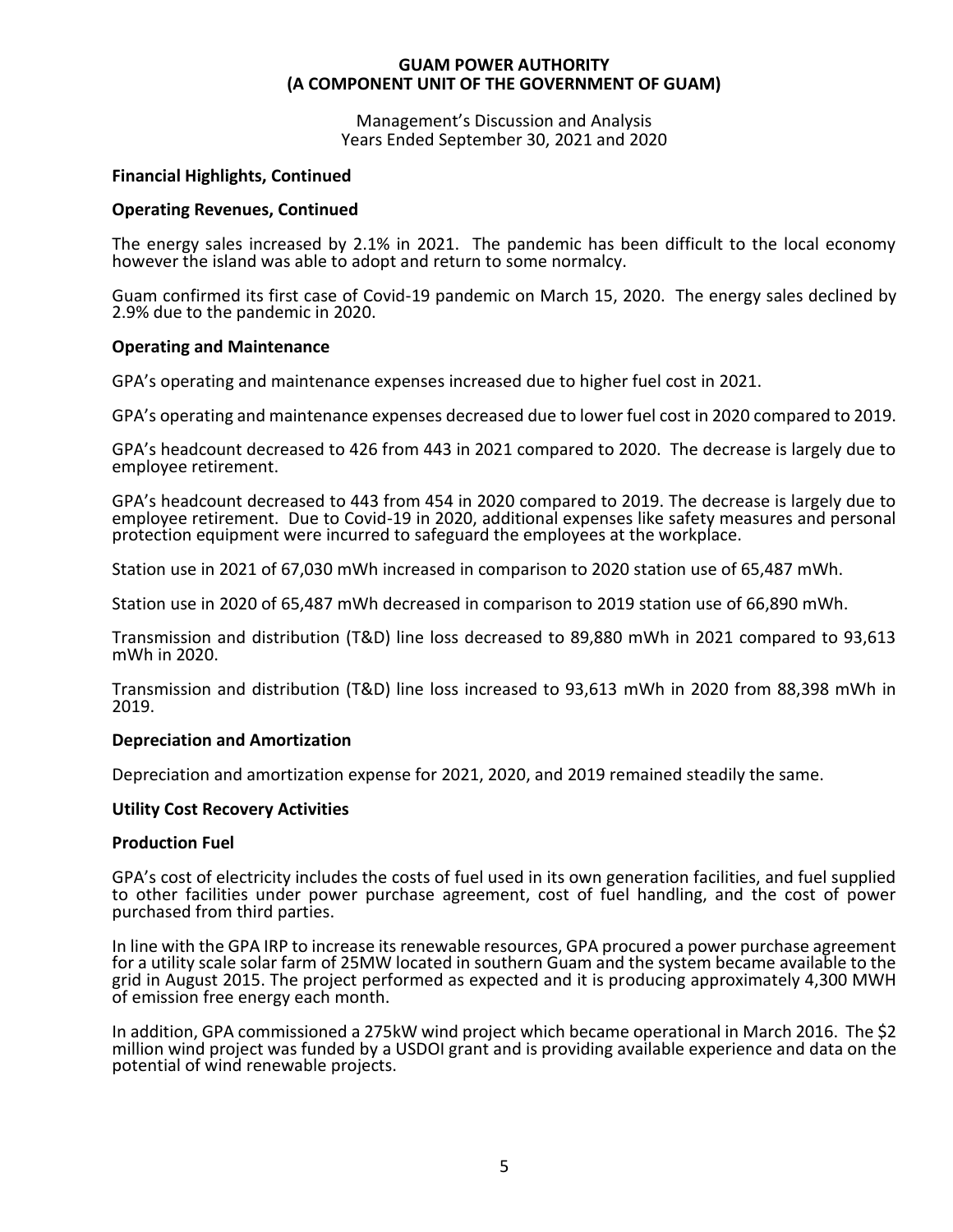Management's Discussion and Analysis Years Ended September 30, 2021 and 2020

# **Financial Highlights, Continued**

# **Utility Cost Recovery Activities, Continued**

GPA awarded 120 MW of utility scale solar farm under Phase II renewal project. This project includes batteries to mitigate the sudden drop or increase in production due to electrical or atmospheric condition like rain. GPA signed the contract in 2018. 60 MW of the 120 MW solar renewable is scheduled to be fully operational in June 2022.

For the Phase III renewable project where GPA will be utilizing a 30-year lease of Navy property for a 35MW solar PV, the bid was under protest; however, the Office of Public Accountability (OPA) and the court found the case in favor of GPA.

# **Interest Income, Interest Expense, and Other Income and Expenses**

Interest income decreased in 2021 compared to 2020 due to decline in interest rate in the market.

Interest income decreased in 2020 compared to 2019 due to decline in interest rate in the market.

Interest expense decreased in 2021 compared to 2020 due to payoff of its capital lease. Interest expense in 2021 is mostly due to outstanding bonds.

Interest expense decreased in 2020 compared to 2019 due to reduction of capital leases.

# **Operating Activities**

GPA's cash flows from operating activities primarily consist of receipts from customers less payments of operating expenses.

GPA's cash flows from operating activities from 2019 to 2021 are as follows:

| (in millions)                             | 2021    | 2020    | 2019    |
|-------------------------------------------|---------|---------|---------|
| Cash received from customers              | \$323.4 | 342.6   | 398.5   |
| Cash payments to suppliers                | (246.5) | (203.1) | (278.3) |
| Cash payments to employees for services   | (44.7)  | (40.6)  | (38.9)  |
| Cash payments to retiree benefits         | (4.0)   | (4.2)   | (4.2)   |
| Net cash provided by operating activities | 28.2    | 94.7    | 77.1    |

# **Capital Activities**

GPA's capital activities primarily consist of new construction and replacement of facilities necessary to deliver safe and reliable power to its customers.

The largest capital cost incurred in 2021 were generation overhaul (\$3.1M), substation and transmission improvements (\$1.1M), storage tanks refurbishment (\$2.1M), Yigo CT engine exchange (\$5.1M), and energy storage system (\$11.4M).

The largest capital cost incurred in 2020 were generation overhaul (\$4.6M), bucket trucks and fleet (\$2M), tank farm pipeline upgrades (\$1M), portable generators for water wells (\$0.8M), and distribution plant (\$0.7M).

Cash used in capital activities includes proceeds from bonds and from revenue funds. Please refer to Note 13 to the financial statements for details of GPA's capital activities.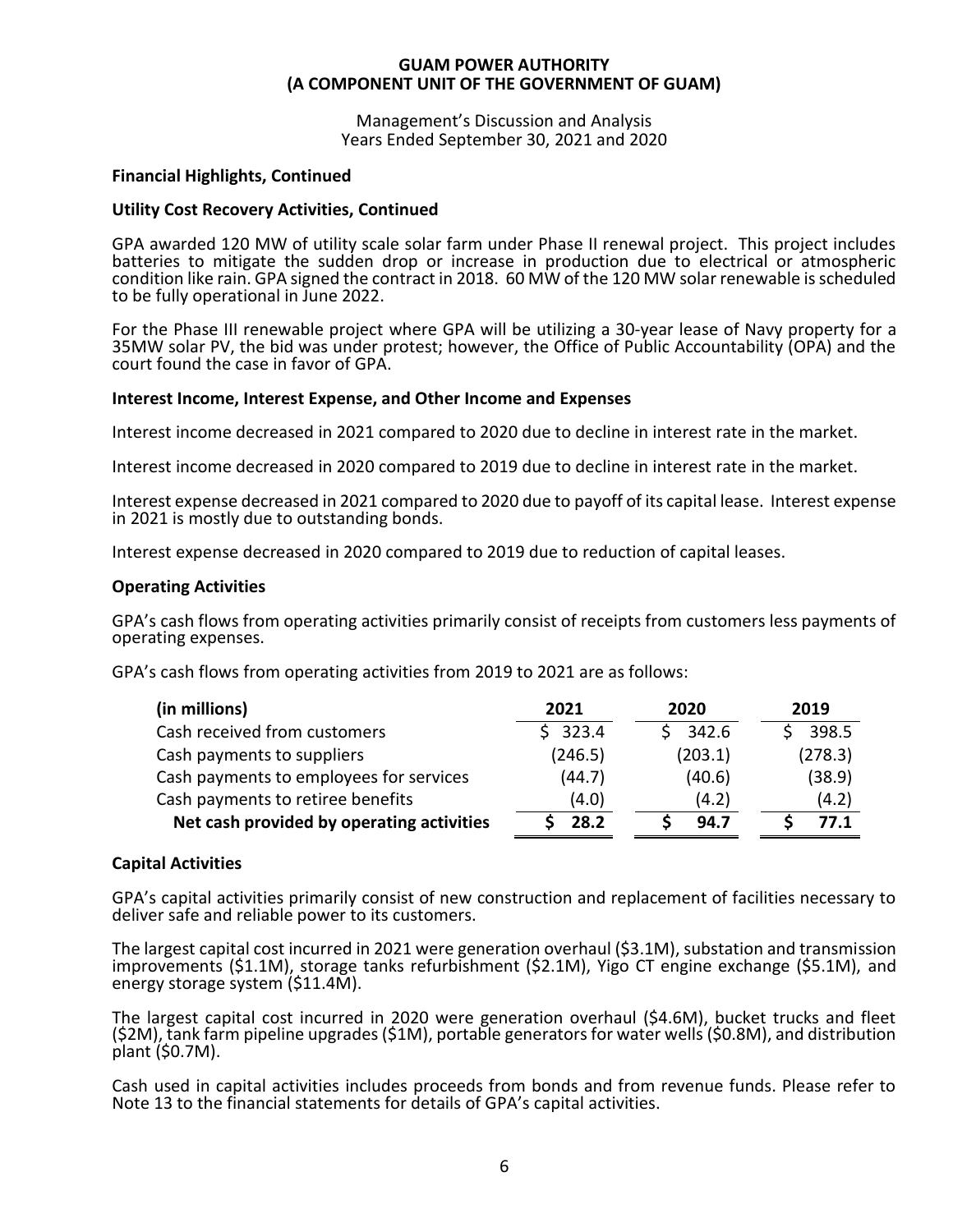Management's Discussion and Analysis Years Ended September 30, 2021 and 2020

# **Financial Highlights, Continued**

# **Investing Activities**

GPA's cash flows from investing activities from 2019 to 2021 are as follows (in millions):

|                                                     | 2021     |       | 2019   |
|-----------------------------------------------------|----------|-------|--------|
| Net cash (used in) provided by investing activities | \$ (0.4) | \$2.5 | \$33.6 |

# **Borrowing Activities**

No new borrowing was done in 2019, 2020, and 2021. Please refer to Note 7 to the financial statements for details of GPA's borrowing activities.

GPA's cash flows from capital and non-capital financing activities from 2019 to 2021 are as follows (in millions):

2021 2020 2019

|                                                                                                     | 2021                                                           | ∠∪∠∪ | ∠∪⊥ |
|-----------------------------------------------------------------------------------------------------|----------------------------------------------------------------|------|-----|
| Net cash provided by (used in) non-capital financing activities $\sin 15.0$ $\sin 10.4$ $\sin 10.4$ |                                                                |      | 0.2 |
| Net cash used in capital and related financing activities                                           | $\frac{1}{2}$ (94.2) $\frac{1}{2}$ (77.2) $\frac{1}{2}$ (76.7) |      |     |

# **Credit Ratings**

GPA's credit rating relates to the Authority's cost of funds and liquidity. In particular, GPA's ability to access and engage in certain activities on a cost-effective basis is primarily dependent upon maintaining a strong credit rating.

GPA's long-term senior debt ratings are as follows:

| <b>Long-Term Senior Debt</b> | Rating     | Long-Term |
|------------------------------|------------|-----------|
|                              |            | Outlook   |
| Standard & Poor's            | <b>BBB</b> | Stable    |
| Moody's Rating               | Baa2       | Stable    |
| Fitch Rating                 | <b>BBB</b> | Stable    |

# **Future Capital Activities**

GPA is committed to renewable energy and the reduction of greenhouse gas emissions. GPA invested in an industry scale solar farm of 25MW which became operational in 2015. GPA will be adding 120MW of solar PV as part of phase II of a renewable project. 60 MW of the 120 MW is expected to be operational in June 2022. Phase III project is in the works and is expected to add 35MW of renewable energy with energy storage system (ESS); shifting 100% of the energy to evening load.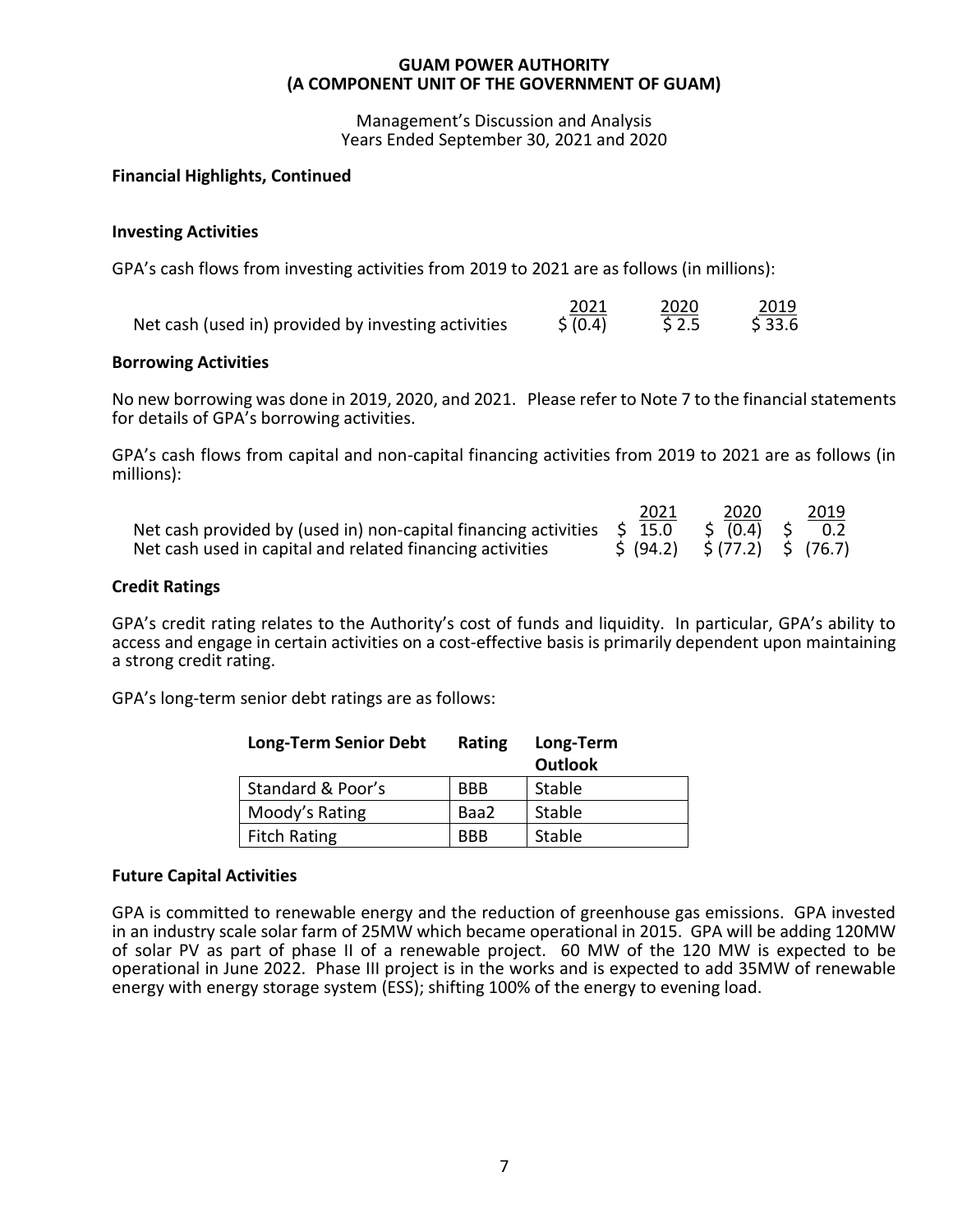Management's Discussion and Analysis Years Ended September 30, 2021 and 2020

# **Financial Highlights, Continued**

# **Future Capital Activities, Continued**

The investment in the solar farm and increase in net metering customers (NEM) has led to a grid that is becoming physically and operationally very different from historical patterns. The energy received from the solar farm in Dandan and net metering customers are "must take" contracts, meaning their energy goes into the grid whenever they can generate. The Power System Control Center must now monitor and respond to dramatic changes in system frequencies during certain times of the day. These fast changes are known as ramping events. Historically, the need for fast ramping was in response to load changes, but now it is also due to generation output from non-GPA sources.

GPA is required to absorb all the power fluctuation emitted by the solar farm, and NEM. Below is a sample reading for a day on March 6, 2021, and November 27, 2020 with ESS and without ESS, respectively.



The 40 MW ESS system became fully operational on March 1, 2021. The system will eliminate more than 70% of short duration outage due to generator and renewable intermittency trips.

In 2016, CCU and PUC approved to proceed with the procurement of a 198MW dual fire combined cycle combustion turbine. The project is planned to be operational in April 2024. The project was delayed due to the Covid-19 pandemic.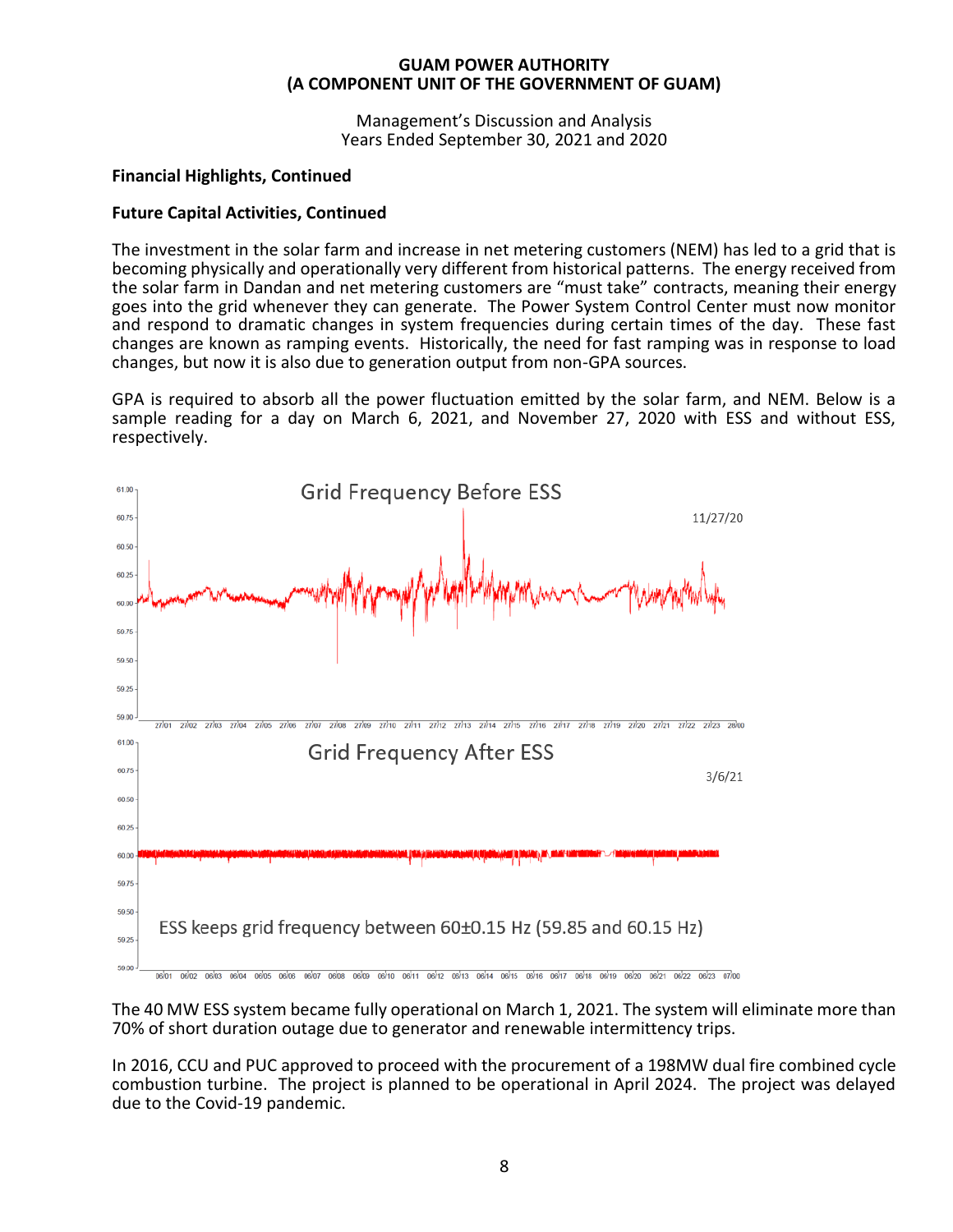Management's Discussion and Analysis Years Ended September 30, 2021 and 2020

# **Financial Highlights, Continued**

# **Future Borrowing**

Despite the advancement of renewable energy generation and storage, traditional power generation is still required. In 2016, GPA filed an integrated resource plan (IRP) with the CCU and the PUC for the construction of combined cycle combustion turbine plants. Approval was given by the CCU and the PUC to authorize GPA to proceed with the procurement of new power generation. The plan for the procurement model was independent power purchase agreement (IPP) where the IPP finances the construction of the plant.

On November 5, 2019, GPA entered into an energy conversion agreement with Guam Ukudu Power, LLC for the new generation. The agreed capacity was 198 MW using Ultra Low Sulfur Diesel and eventually moving to Liquefied Natural Gas (LNG).

# **Contacting GPA's Financial Management**

The Management Discussion and Analysis report is intended to provide information concerning known facts and conditions affecting GPA's operations. This financial report is designed to provide a general overview of GPA's finances and to demonstrate GPA's accountability for the funds it receives and expends.

Management's Discussion and Analysis for the years ended September 30, 2020, and 2019 is set forth in GPA's report on the audit of financial statements which is dated March 24, 2021. That Discussion and Analysis explains in more detail major factors impacting the 2020 and 2019 financial statements. A copy of that report can be obtained by contacting the CFO office at (671) 648-3066 or from GPA's website at the addresses noted below.

For additional information about this report, please contact Mr. John J.E. Kim, Chief Financial Officer, Guam Power Authority, P.O. Box 2977, Hagåtña, Guam 96932-2977 or visit the website at www.guampowerauthority.com.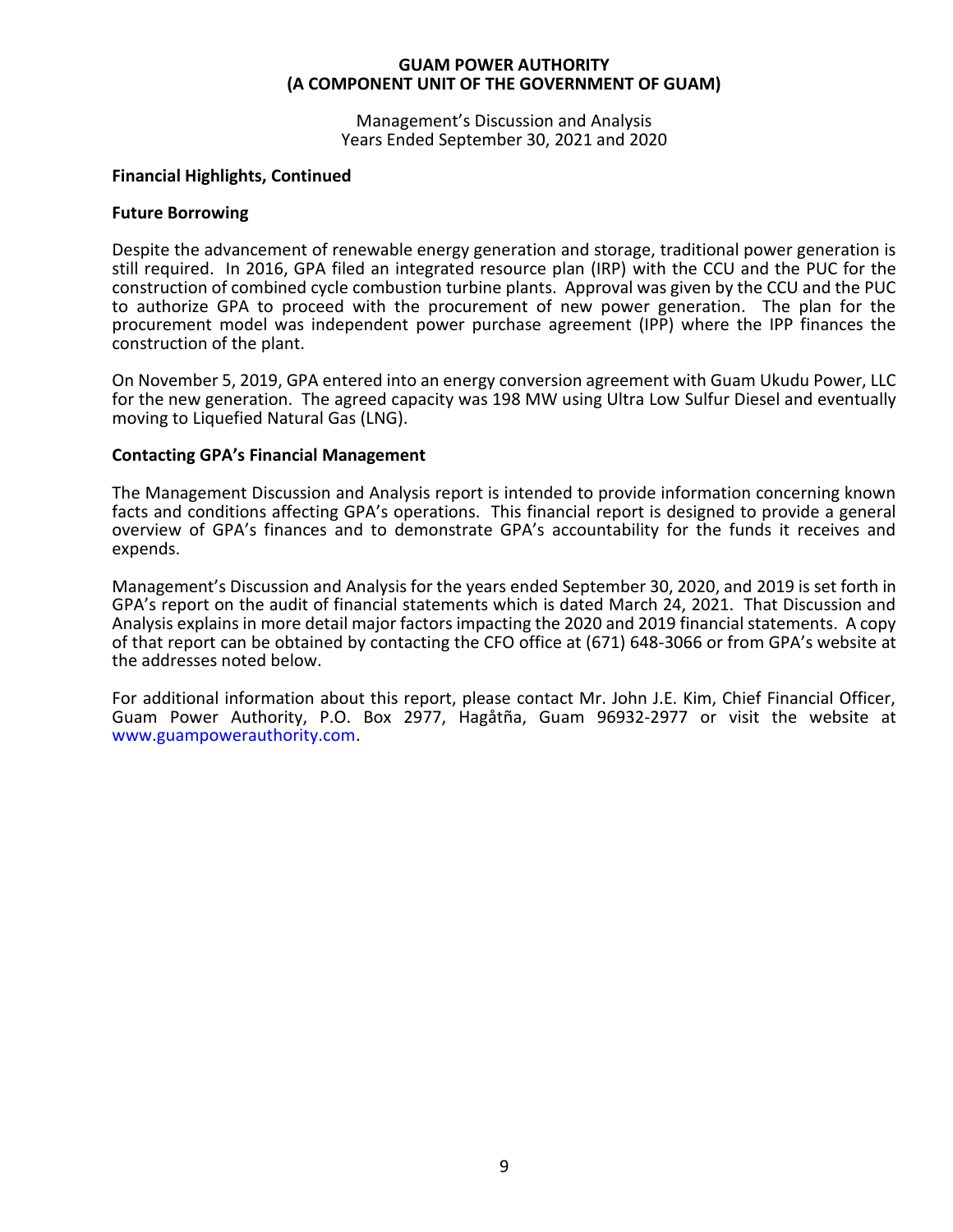# Statements of Net Position September 30, 2021 and 2020

| ASSETS AND DEFERRED OUTFLOWS OF RESOURCES                  | 2021                 | 2020        |
|------------------------------------------------------------|----------------------|-------------|
| Current assets:                                            |                      |             |
| Cash and cash equivalents - restricted                     | \$<br>123,570,135 \$ | 151,411,878 |
| Cash and cash equivalents - unrestricted                   | 70,929,564           | 79,521,588  |
| Total cash and cash equivalents                            | 194,499,699          | 230,933,466 |
| Certificates of deposit - restricted                       | 1,814,510            | 1,807,273   |
| Investments - restricted                                   | 18,617,160           | 18,622,060  |
| Accounts receivable, net                                   | 41,836,292           | 35,411,896  |
| Materials and supplies inventory, net                      | 12,999,867           | 14,501,589  |
| Fuel inventory                                             | 36,234,483           | 32,346,582  |
| Prepaid expenses and other current assets                  | 3,307,389            | 1,876,268   |
| Total current assets                                       | 309,309,400          | 335,499,134 |
| Utility plant, at cost:                                    |                      |             |
| Depreciable utility plant, net of accumulated depreciation | 448,242,102          | 416,847,597 |
| Non-depreciable utility plant                              | 36,268,758           | 61,295,689  |
| Total utility plant                                        | 484,510,860          | 478,143,286 |
| Other non-current assets:                                  |                      |             |
| Cash and cash equivalents - restricted                     | 7,636,028            | 22,590,786  |
| Investments - restricted                                   | 31,816,424           | 30,269,878  |
| Unamortized debt issuance costs                            | 1,684,472            | 1,952,816   |
| Total other non-current assets                             | 41,136,924           | 54,813,480  |
| Regulatory assets:                                         |                      |             |
| Unrecovered fuel costs                                     | 14,168,085           | 5,137,018   |
| Total regulatory assets                                    | 14,168,085           | 5,137,018   |
| <b>Total assets</b>                                        | 849,125,269          | 873,592,918 |
| Deferred outflows of resources:                            |                      |             |
| Unamortized loss on debt refunding                         | 20,172,384           | 22,452,744  |
| Pension                                                    | 17,136,754           | 17,005,307  |
| Other post-employment benefits                             | 48,852,130           | 44,664,204  |
| Unamortized forward delivery contract costs                |                      | 159,277     |
| Total deferred outflows of resources                       | 86,161,268           | 84,281,532  |
|                                                            | \$<br>935,286,537 \$ | 957,874,450 |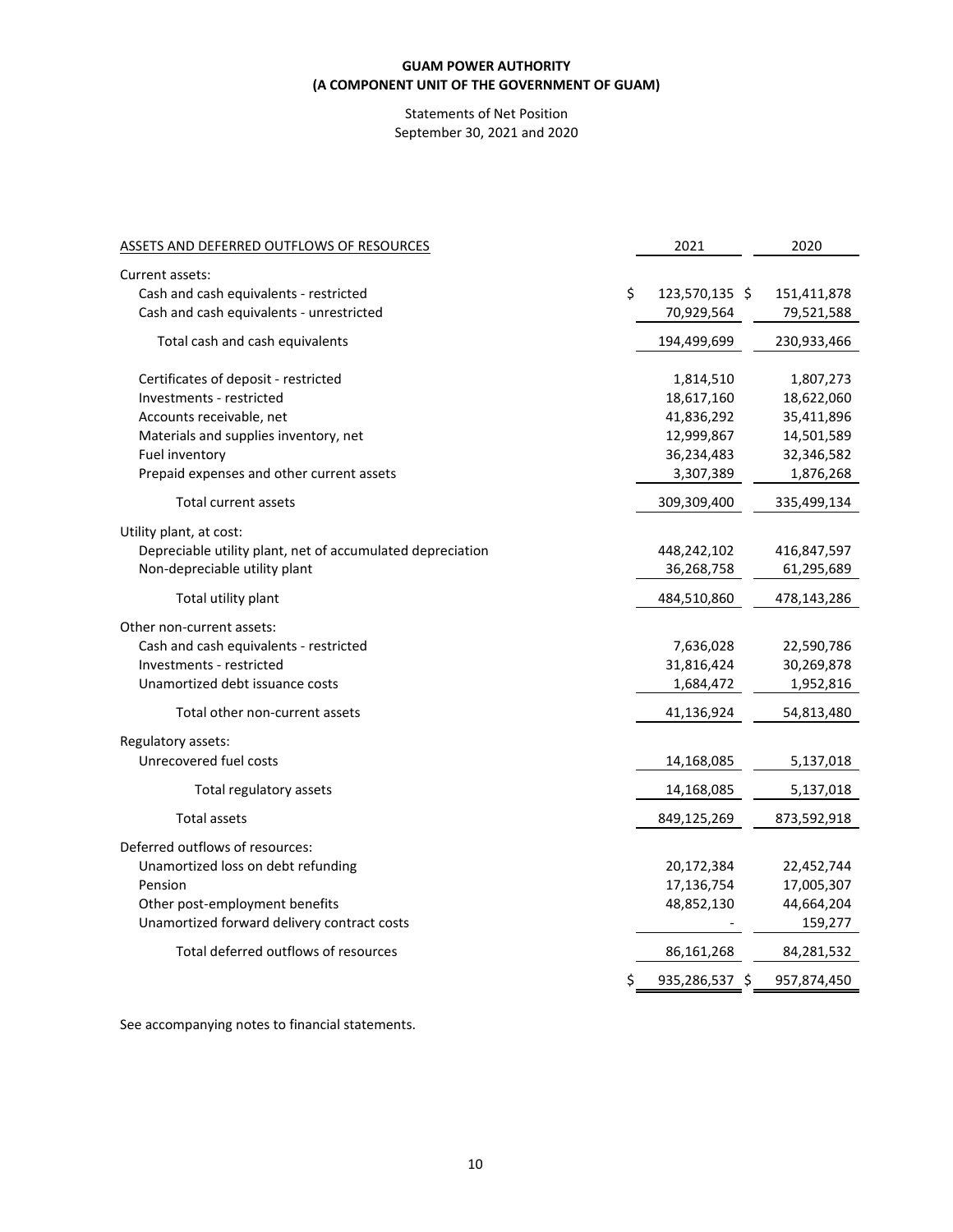# Statements of Net Position, Continued September 30, 2021 and 2020

| LIABILITIES, DEFERRED INFLOWS OF RESOURCES AND NET POSITION | 2021                 | 2020           |
|-------------------------------------------------------------|----------------------|----------------|
| <b>Current liabilities:</b>                                 |                      |                |
| \$<br>Current maturities of long-term debt                  | 21,540,000 \$        | 20,515,000     |
| Current obligations under capital leases                    |                      | 2,226,222      |
| Accounts payable:                                           |                      |                |
| Operations                                                  | 17,912,576           | 13,057,420     |
| Fuel                                                        | 7,242,448            | 16,791,332     |
| Accrued payroll and employees' benefits                     | 389,832              | 2,464,369      |
| Current portion of employees' annual leave                  | 2,134,083            | 2,558,878      |
| Interest payable                                            | 13,995,961           | 14,417,948     |
| Customer deposits                                           | 9,095,907            | 8,729,187      |
| <b>Total current liabilities</b>                            | 72,310,807           | 80,760,356     |
| Long-term debt, net of current maturities                   | 535,280,390          | 560,599,190    |
| DCRS sick leave liability                                   | 1,695,518            | 1,502,154      |
| Net pension liability                                       | 88,431,082           | 89,220,086     |
| Other post-employment benefits liability                    | 160,364,667          | 161,936,073    |
| Employees' annual leave, net of current portion             | 1,842,137            | 1,204,085      |
| Customer advances for construction                          | 470,165              | 425,815        |
| <b>Total liabilities</b>                                    | 860,394,766          | 895,647,759    |
| Deferred inflows of resources:                              |                      |                |
| Provision for self-insurance                                | 9,955,323            | 19,345,291     |
| Pension                                                     | 3,238,796            | 1,663,500      |
| Other post-employment benefits                              | 51,902,993           | 39,067,668     |
| Unearned forward delivery contract revenue                  |                      | 584,018        |
| Total deferred inflows of resources                         | 65,097,112           | 60,660,477     |
| Commitments and contingencies                               |                      |                |
| Net position:                                               |                      |                |
| Net investment in capital assets                            | 10,090,844           | (12,046,780)   |
| Restricted                                                  | 40,148,163           | 29,858,517     |
| Unrestricted                                                | (40, 444, 348)       | (16, 245, 523) |
| Total net position                                          | 9,794,659            | 1,566,214      |
|                                                             | \$<br>935,286,537 \$ | 957,874,450    |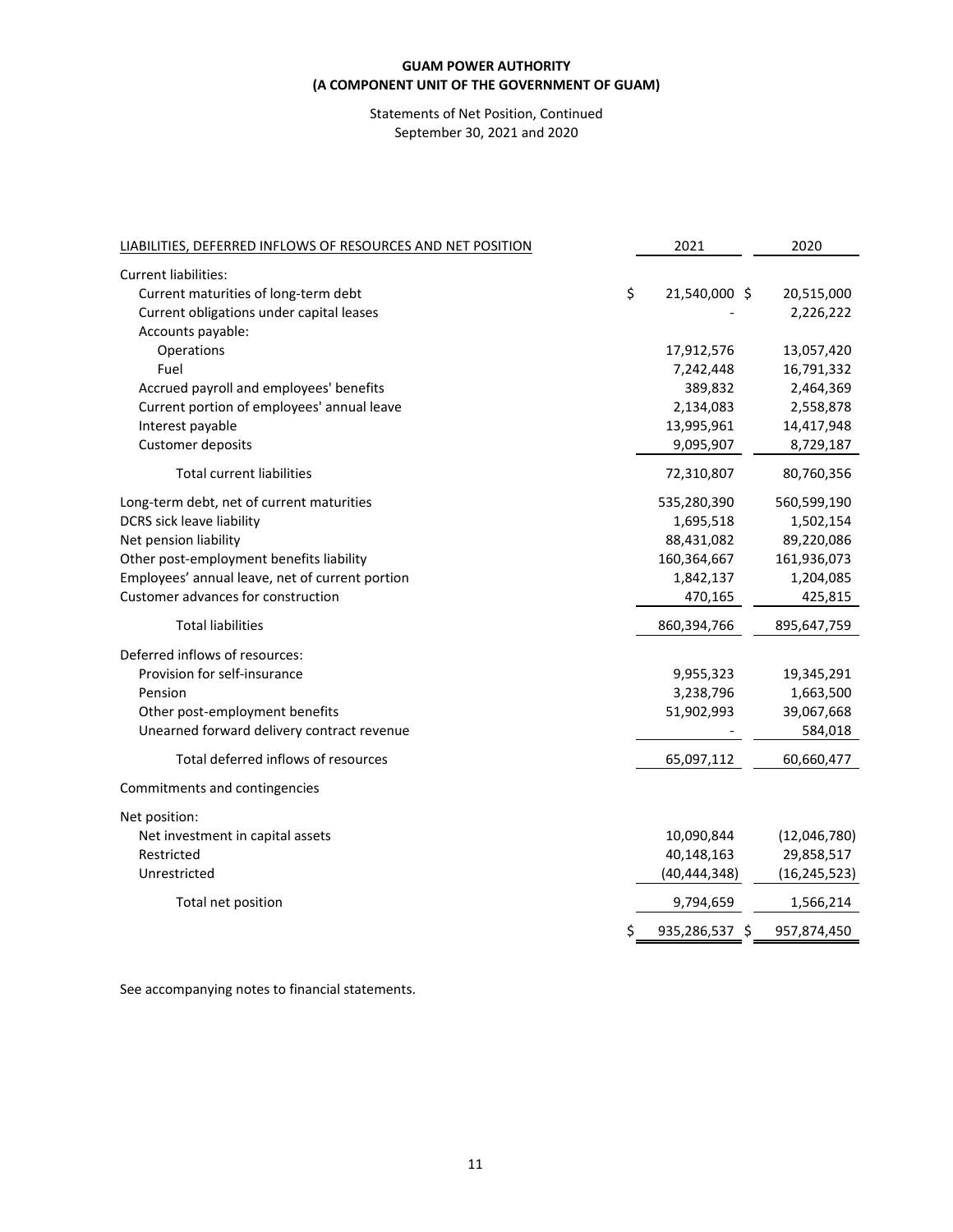# Statements of Revenues, Expenses and Changes in Net Position Years Ended September 30, 2021 and 2020

|                                                                                                                                                                                                   | 2021                                                                                 | 2020                                                              |
|---------------------------------------------------------------------------------------------------------------------------------------------------------------------------------------------------|--------------------------------------------------------------------------------------|-------------------------------------------------------------------|
| Revenues:                                                                                                                                                                                         |                                                                                      |                                                                   |
| \$<br>Sales of electricity<br>Miscellaneous                                                                                                                                                       | 324,234,363 \$<br>6,160,168                                                          | 333,567,122<br>3,066,964                                          |
|                                                                                                                                                                                                   | 330,394,531                                                                          | 336,634,086                                                       |
| Bad debts expense                                                                                                                                                                                 | (1,044,996)                                                                          | (1,091,004)                                                       |
| Net operating revenues                                                                                                                                                                            | 329,349,535                                                                          | 335,543,082                                                       |
| Operating and maintenance expenses:<br><b>Production fuel</b><br>Other production                                                                                                                 | 180,807,463<br>18,950,501                                                            | 176,992,173<br>18,333,510                                         |
|                                                                                                                                                                                                   | 199,757,964                                                                          | 195,325,683                                                       |
| Administrative and general<br>Depreciation and amortization<br>Energy conversion costs<br>Transmission and distribution<br><b>Customer accounting</b>                                             | 44,243,900<br>37,214,377<br>10,712,059<br>12,332,723<br>6,747,385                    | 43,661,886<br>37,644,510<br>12,203,165<br>12,961,965<br>6,042,700 |
| Total operating and maintenance expenses                                                                                                                                                          | 311,008,408                                                                          | 307,839,909                                                       |
| Operating income                                                                                                                                                                                  | 18,341,127                                                                           | 27,703,173                                                        |
| Non-operating revenues (expense):                                                                                                                                                                 |                                                                                      |                                                                   |
| Allowance for funds used during construction<br>Operating grants from the United States Government<br>Interest income<br>Interest expense<br>Loss on capital asset disposal<br>Other expense, net | 826,290<br>15,064,047<br>1,724,846<br>(25, 259, 887)<br>(1,020,327)<br>(1, 447, 651) | 2,010,587<br>80,066<br>3,141,654<br>(26, 635, 042)<br>(1,592,629) |
| Total non-operating expense, net                                                                                                                                                                  | (10, 112, 682)                                                                       | (22, 995, 364)                                                    |
| Change in net position                                                                                                                                                                            | 8,228,445                                                                            | 4,707,809                                                         |
| Net position at beginning of year                                                                                                                                                                 | 1,566,214                                                                            | (3, 141, 595)                                                     |
| \$<br>Net position at end of year                                                                                                                                                                 | 9,794,659 \$                                                                         | 1,566,214                                                         |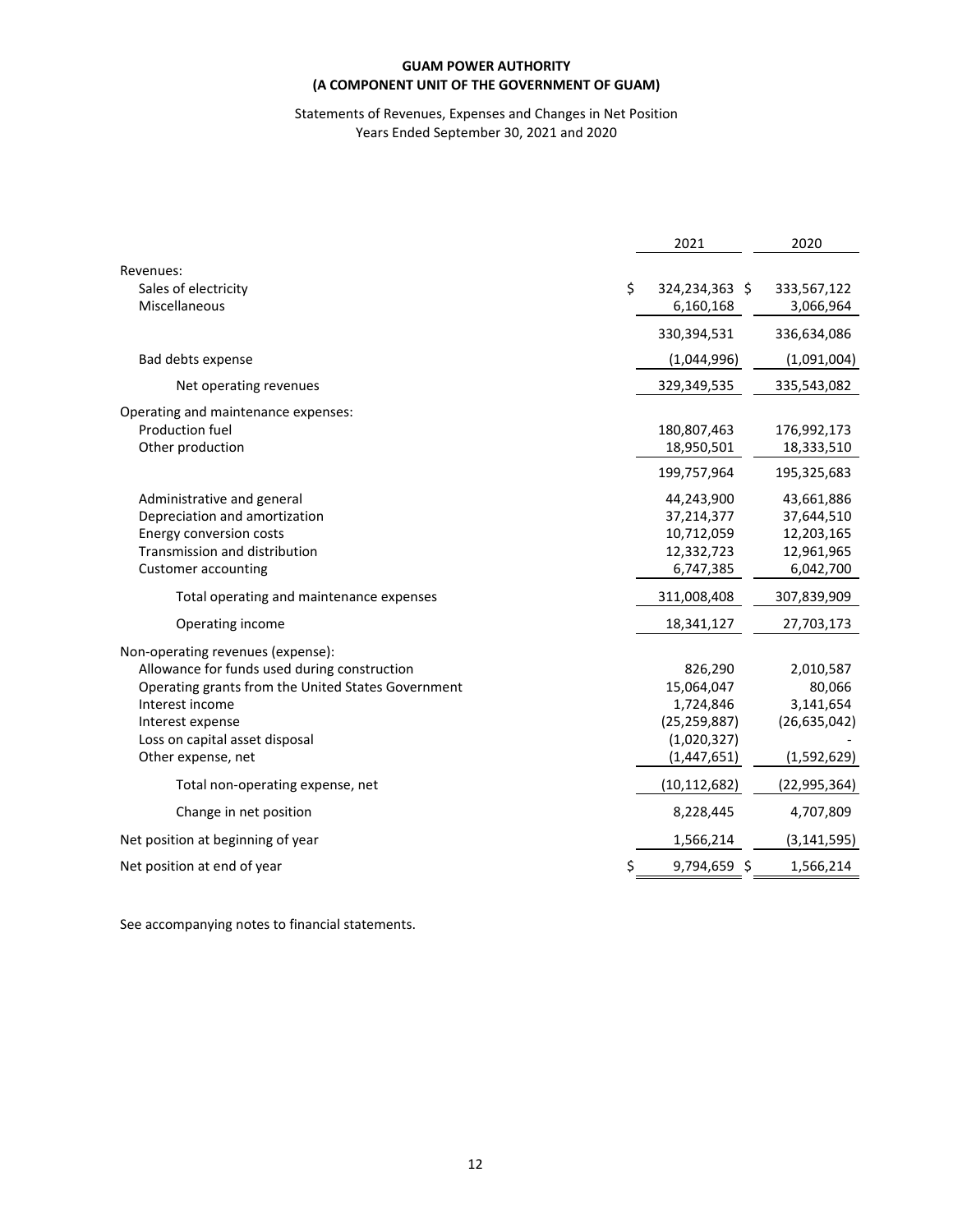# Statements of Cash Flows Years Ended September 30, 2021 and 2020

| Increase (decrease) in cash and cash equivalents                | 2021                 | 2020            |
|-----------------------------------------------------------------|----------------------|-----------------|
| Cash flows from operating activities:                           |                      |                 |
| Cash received from customers                                    | \$<br>323,461,890 \$ | 342,571,161     |
| Cash payments to suppliers for goods and services               | (246, 510, 429)      | (203, 057, 845) |
| Cash payments to employees for services                         | (44, 727, 043)       | (40, 552, 594)  |
| Cash payments for retiree benefits                              | (4,035,732)          | (4, 220, 213)   |
| Net cash provided by operating activities                       | 28,188,686           | 94,740,509      |
| Cash flows from investing activities:                           |                      |                 |
| Interest on investments and bank accounts                       | 1,140,828            | 2,557,635       |
| Increase in certificates of deposit                             | (7, 237)             |                 |
| Increase in investments                                         | (1, 541, 647)        | (73, 761)       |
| Net cash (used in) provided by investing activities             | (408, 056)           | 2,483,874       |
| Cash flows from non-capital financing activities:               |                      |                 |
| Receipts from the U.S. Government operating grant               | 15,000,000           |                 |
| Payment of civil penalty to U.S. EPA                            |                      | (400,000)       |
| Net cash provided by (used in) non-capital financing activities | 15,000,000           | (400,000)       |
| Cash flows from capital and related financing activities:       |                      |                 |
| Receipts from the U.S. Government capital grant                 | 549,897              |                 |
| Principal paid on capital leases                                | (2, 226, 222)        | (8,582,729)     |
| Interest paid on capital leases                                 | (45, 578)            | (363, 409)      |
| Principal paid on long-term debt                                | (20,515,000)         | (16, 130, 000)  |
| Interest paid on long-term debt                                 | (26,708,613)         | (27, 624, 762)  |
| Additions to utility plant                                      | (45, 223, 639)       | (24, 540, 918)  |
| Net cash used in capital and related financing activities       | (94, 169, 155)       | (77,241,818)    |
| Net change in cash and cash equivalents                         | (51, 388, 525)       | 19,582,565      |
| Cash and cash equivalents at beginning of year                  | 253,524,252          | 233,941,687     |
| Cash and cash equivalents at end of year                        | \$<br>202,135,727 \$ | 253,524,252     |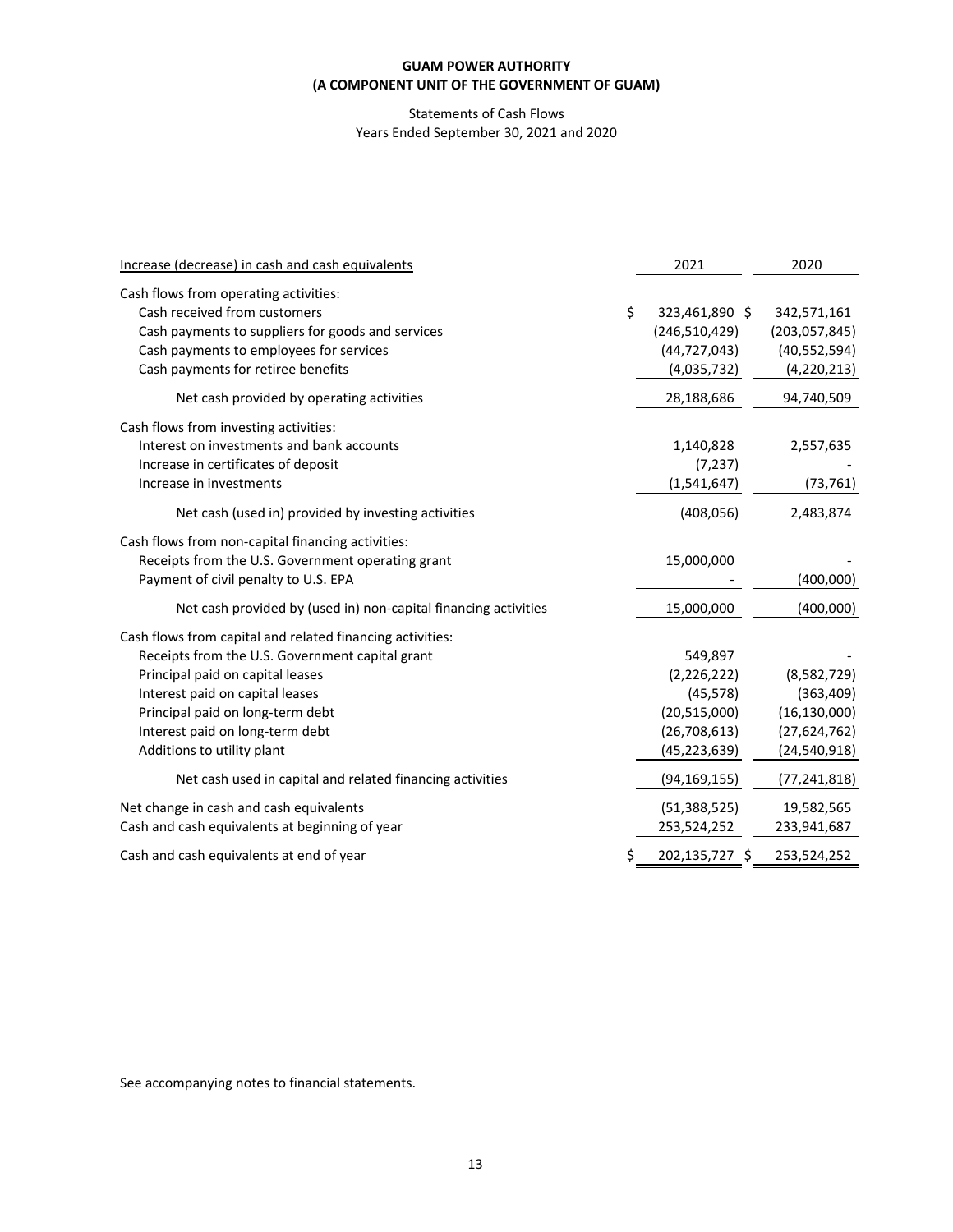Statements of Cash Flows, Continued Years Ended September 30, 2021 and 2020

|                                                            | 2021                | 2020        |
|------------------------------------------------------------|---------------------|-------------|
| Reconciliation of operating income to net cash provided by |                     |             |
| operating activities:                                      |                     |             |
| Operating income                                           | \$<br>18,341,127 \$ | 27,703,173  |
| Adjustments to reconcile operating income to net cash      |                     |             |
| provided by operating activities:                          |                     |             |
| Depreciation and amortization                              | 37,214,377          | 37,644,510  |
| Bad debts expense                                          | 1,044,996           | 1,091,004   |
| Other pension expense                                      | 654,845             | 1,970,282   |
| Other post-employment benefit costs                        | 7,075,993           | 6,690,474   |
| (Increase) decrease in assets:                             |                     |             |
| Accounts receivable                                        | (7, 955, 241)       | 6,127,616   |
| Materials and supplies inventory                           | 1,501,722           | (1,980,283) |
| Fuel inventory                                             | (3,887,901)         | 8,867,440   |
| Prepaid expenses and other current assets                  | (1,431,121)         | 238,816     |
| Unrecovered fuel costs                                     | (9,031,067)         | 4,806,714   |
| Increase (decrease) in liabilities:                        |                     |             |
| Accounts payable                                           | (4,693,730)         | 575,295     |
| <b>Customer deposits</b>                                   | 368,219             | (221, 817)  |
| Customer advances for construction                         | 44,350              | 31,276      |
| Provision for self-insurance                               | (9,389,968)         |             |
| Accrued payroll and employees' benefits                    | (2,074,537)         | 619,711     |
| Employees' annual and DCRS sick leave                      | 406,622             | 576,298     |
| Net cash provided by operating activities                  | 28,188,686 \$       | 94,740,509  |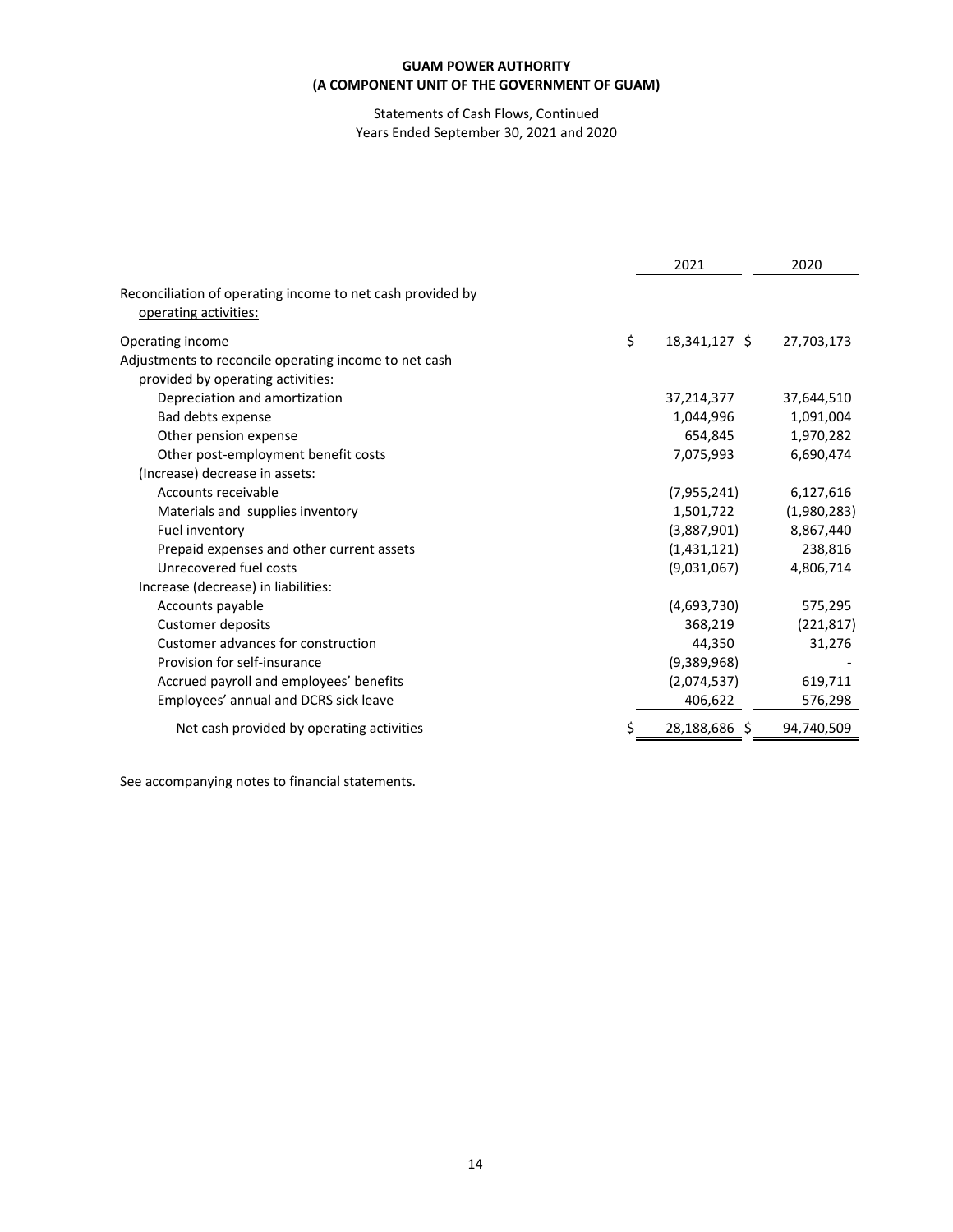Notes to Financial Statements September 30, 2021 and 2020

# (1) Organization and Summary of Significant Accounting Policies

# Organization

Guam Power Authority (GPA) is a component unit of the Government of Guam (GovGuam). GPA provides electrical services on Guam to residential, commercial and GovGuam customers, and to the United States (U.S.) Navy under a Utility Services Contract (USC). GPA is governed by the Consolidated Commission on Utilities (CCU), an elected five-member board. GPA is subject to the regulations of the Public Utilities Commission of Guam (PUC) and has adopted the Uniform System of Accounts prescribed by the Federal Energy Regulatory Commission. Because of the rate-making process, certain differences arise in the application of accounting principles generally accepted in the United States of America between regulated and non-regulated businesses. Such differences mainly concern the time at which various items enter into the determination of net earnings in order to follow the principle of matching costs and revenues.

# Basis of Accounting

The accounting policies of GPA conform to accounting principles generally accepted in the United States of America, as applicable to governmental entities, specifically proprietary funds. GPA utilizes the flow of economic resources measurement focus. The Governmental Accounting Standards Board (GASB) is the accepted standard-setting body for establishing governmental accounting and financial reporting principles.

# Accounting Estimates

The preparation of financial statements in conformity with accounting principles generally accepted in the United States of America requires management to make estimates and assumptions that affect the reported amounts of assets and liabilities and disclosure of contingent assets and liabilities at the date of the financial statements and the reported amounts of revenues and expenses during the reporting period. Actual results could differ from those estimates.

# Taxes

As an instrumentality of GovGuam, GPA and all property acquired by or for GPA, and all revenues and income therefrom are exempt from taxation by GovGuam or by any political subdivision or public corporation thereof and from all taxes imposed under the authority of the Guam Legislature, or with respect to which the Guam Legislature is authorized to grant exemption.

# Cash, Cash Equivalents and Investments

Cash and cash equivalents classified as current assets include cash on hand, cash in banks, money market accounts, certificates of deposit, and U.S. treasury bills with original maturities of three months or less in the interest and principal funds for debt repayment, the bond indenture funds, the bond reserve fund, the energy sense fund and the self-insurance fund.

Cash and cash equivalents restricted for the acquisition or construction of capital assets are classified as noncurrent assets.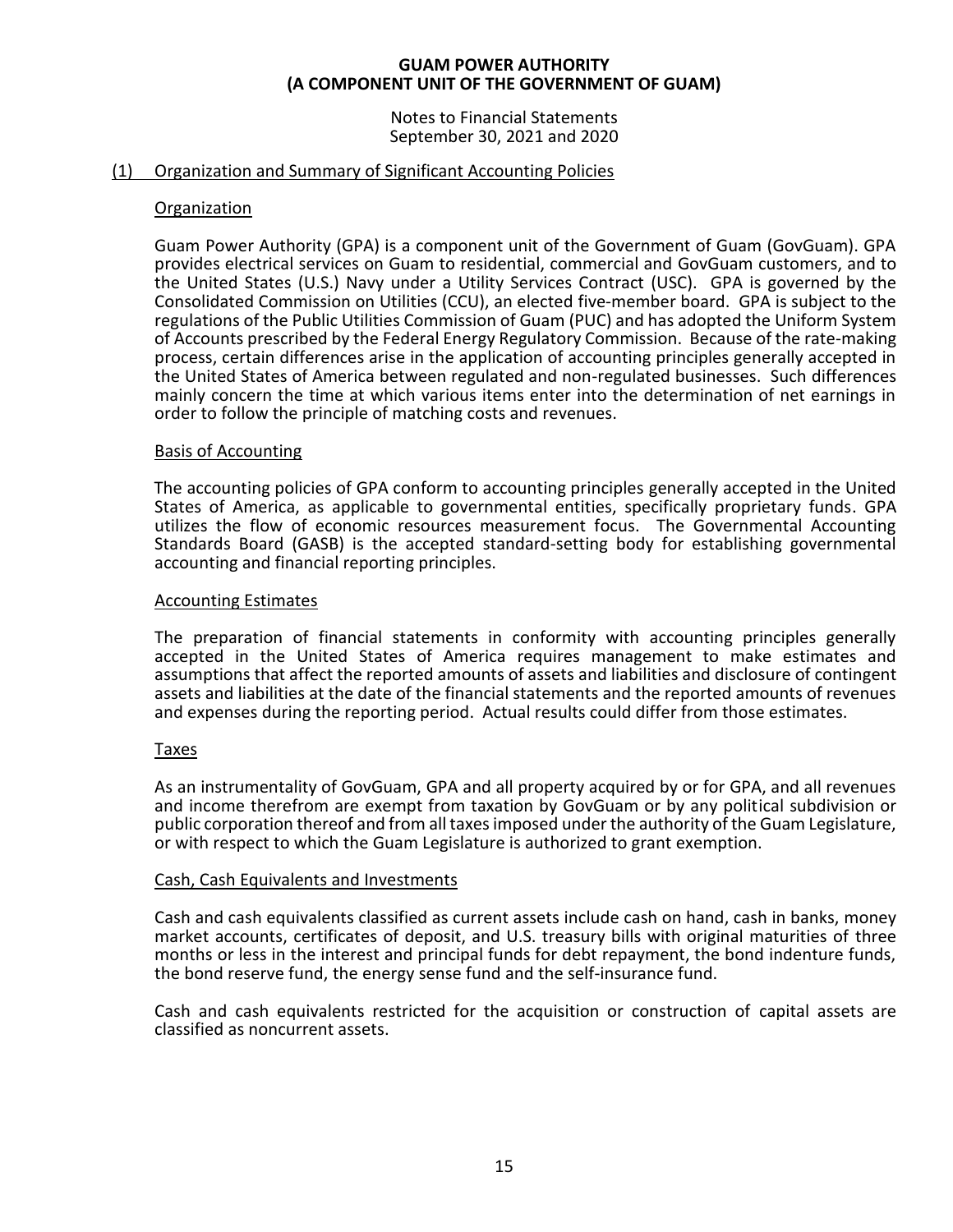Notes to Financial Statements September 30, 2021 and 2020

# (1) Organization and Summary of Significant Accounting Policies, Continued

# Cash, Cash Equivalents and Investments, Continued

Investments in short-term, highly liquid debt instruments, including commercial paper, banker's acceptances, and U.S. Treasury and agency obligations are recorded at amortized cost. Investment in a guaranteed investment certificate is measured at cost.

All other investments are recorded at fair value. Fair value is the price that would be received to sell an asset or paid to transfer a liability (i.e., the exit price) in an orderly transaction between market participants at the date as of which the fair value of an asset or liability is determined.

The deposit and investment policies of GPA are governed by 5 GCA 21, *Investments and Deposits,* in conjunction with applicable bond indentures. Authorized investments include obligations issued or guaranteed by the U.S. government or agencies of the U.S. government; bonds, notes or other indebtedness rated in the highest rating by Moody's Investors Service (Moody's) or Standard & Poor's Corporation (S&P); obligations issued by the Federal National Mortgage Association or the Federal Home Loan Mortgage Corporation with remaining maturities of not more than three years; any bonds or other obligations of any state of the U.S. or any agency, instrumentality or local government unit of such state which are rated in the highest rating category of either Moody's or S&P; demand and time deposits in certificates of deposit or bankers acceptances with U.S. domestic banks which have a rating of their short term certificates of deposit of A-1 or better by S&P and P-1 by Moody's and mature no more than 360 days after purchase; commercial paper which has a rating in the highest classification by S&P and Moody's; and money market funds rated AAAm or better by S&P.

# Allowance for Doubtful Receivables

The allowance for doubtful receivables is stated at an amount which management believes will be adequate to absorb possible losses on accounts receivable that may become uncollectible based on evaluations of the collectability of these accounts and prior collection experience. The allowance is established through a provision for bad debts charged to expense. Uncollectible accounts are written off against the allowance or are charged to expense in the period GPA deems the accounts to be uncollectible but with prior approval of the CCU.

# Inventory Valuation

Materials and supplies inventories and fuel inventories are stated at cost (using the weighted average and the first-in, first-out method, respectively).

Allowance for inventory obsolescence is provided for inventory items with no movement for a period of five years and over and for parts and supplies for equipment no longer in use. Allowance for inventory obsolescence was \$963,461 and \$935,304 as of September 30, 2021 and 2020, respectively.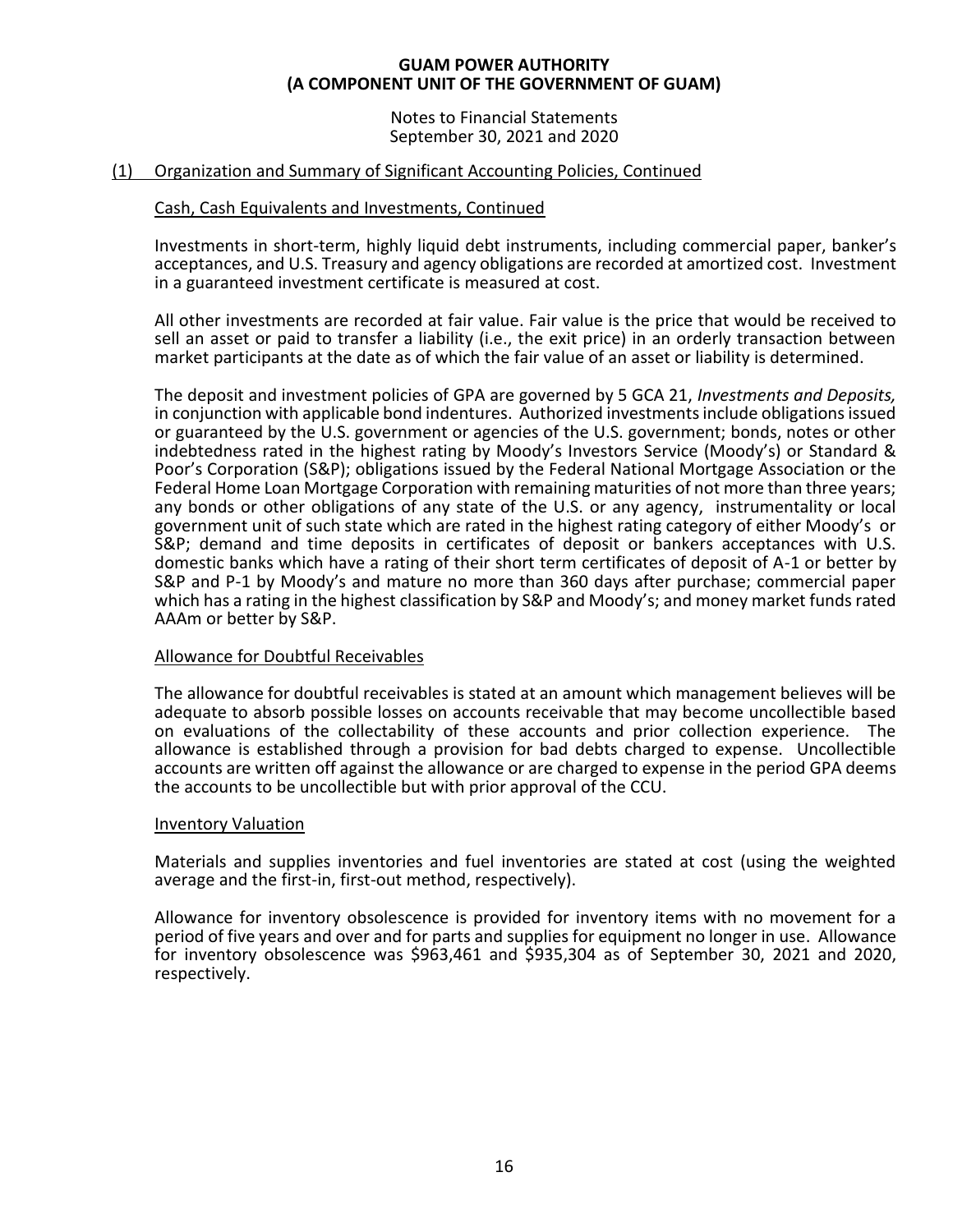Notes to Financial Statements September 30, 2021 and 2020

# (1) Organization and Summary of Significant Accounting Policies, Continued

# Utility Plant

Utility plant purchased or constructed is stated at cost. Cost includes an allowance on certain projects for funds used during construction of specific power generation plants based on the net cost of borrowed funds used for construction purposes. Donated utility is recorded at fair market value at the date of donation or at the donating entity's basis in the asset if donated by GovGuam or a GovGuam agency. Current policy is to capitalize utility plant with a cost of \$1,000 or more.

# Depreciation

Depreciation is computed under the straight-line method over the estimated useful lives of the respective assets.

# Compensated Absences

Vesting annual leave is accrued and reported as an expense and a liability in the period earned. No liability is accrued for non-vesting sick leave benefits. Annual leave expected to be paid out within the next fiscal year is accrued and is included in current liabilities. The maximum accumulation of annual leave convertible to pay upon termination of employment is limited to 320 hours. Pursuant to Public Law 27-106, employees who have accumulated annual leave in excess of three hundred twenty (320) hours as of February 28, 2003, may carry over their excess and shall use the excess amount of leave prior to retirement or termination from service. Any unused leave over 320 hours shall be lost upon retirement.

Public Law 26-86 allows members of the Defined Contribution Retirement System (DCRS) to receive a lump sum payment of one-half of their accumulated sick leave upon retirement. A liability is accrued for estimated sick leave to be paid out to DCRS members upon retirement.

# Pensions

Pensions are required to be recognized and disclosed using the accrual basis of accounting. GPA recognizes a net pension liability for the defined benefit pension plan in which it participates, which represents GPA's proportional share of excess total pension liability over the pension plan assets – actuarially calculated – of a single employer defined benefit plan, measured one year prior to fiscal year-end and rolled forward. The total pension liability also includes GPA's proportionate share of the liability for ad hoc cost-of-living adjustments (COLA) and supplemental annuity payments that are anticipated to be made to defined benefit plan members and for anticipated future COLA to DCRS members. Changes in the net pension liability are recorded as pension expense, or as deferred inflows of resources or deferred outflows of resources depending on the nature of the change, in the period incurred. Those changes in net pension liability that are recorded as deferred inflows of resources or deferred outflows of resources that arise from changes in actuarial assumptions or other inputs and differences between expected or actual experience are amortized over the weighted average remaining service life of all participants in the qualified pension plan and recorded as a component of pension expense beginning with the period in which they are incurred. Projected earnings on qualified pension plan investments are recognized as a component of pension expense. Differences between projected and actual investment earnings are reported as deferred inflows of resources or deferred outflows of resources and are amortized as a component of pension expense on a closed basis over a five-year period beginning with the period in which the difference occurred.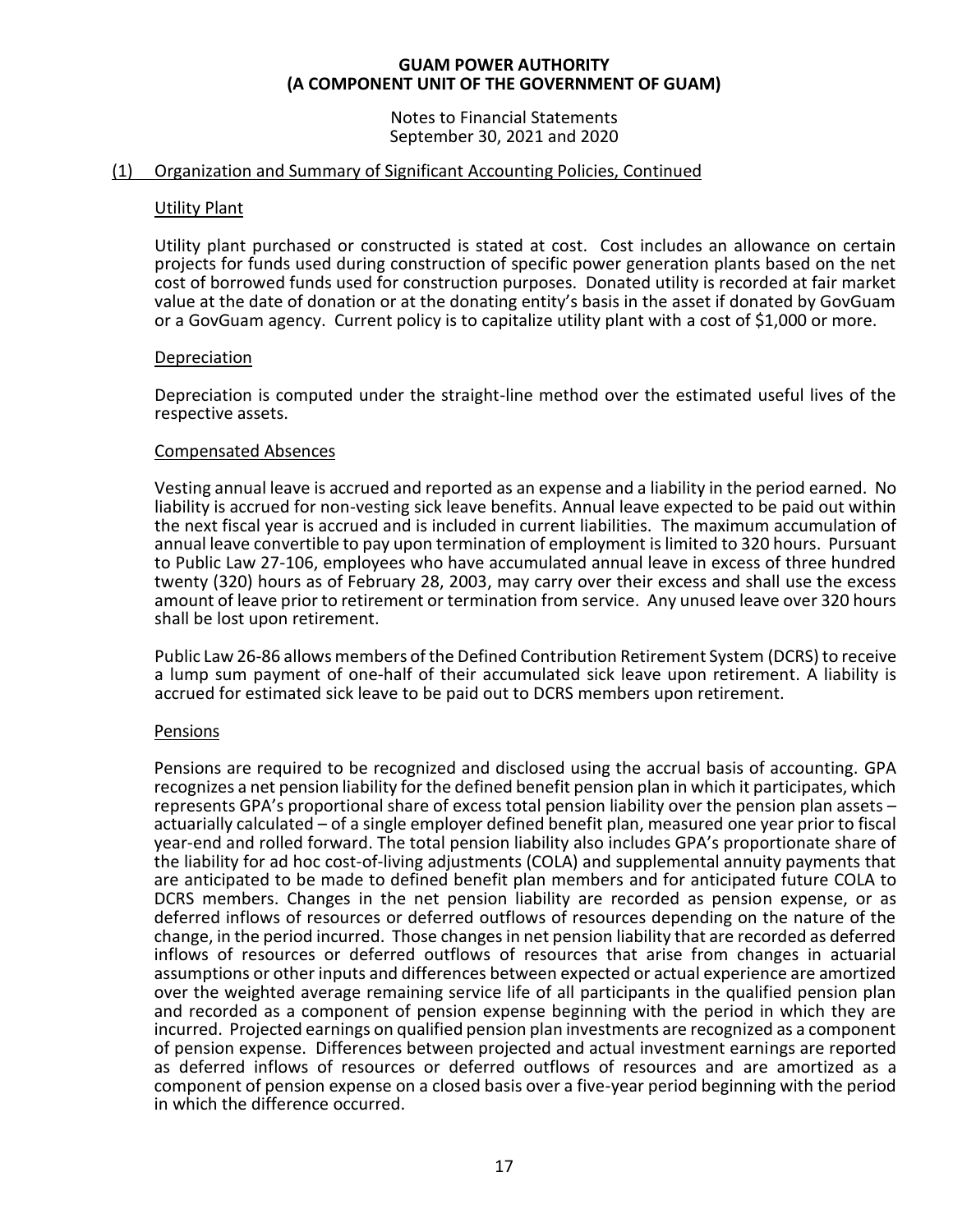Notes to Financial Statements September 30, 2021 and 2020

# (1) Organization and Summary of Significant Accounting Policies, Continued

# Other Post-Employment Benefits (OPEB)

OPEB is required to be recognized and disclosed using the accrual basis of accounting. OPEB offered to GPA retirees includes health and life insurance. GPA recognizes OPEB liability for the defined benefit OPEB plan in which it participates, which represents GPA's proportional share of total OPEB liability - actuarially calculated - of a single employer defined benefit plan, measured one year prior to fiscal year-end and rolled forward. An OPEB trust has not been established; thus, the OPEB plan does not presently report OPEB plan fiduciary net position. Instead, the OPEB plan is financed on a substantially "pay-as-you-go" basis.

Changes in the OPEB liability during the period are recorded as OPEB expense, or as deferred inflows of resources or deferred outflows of resources depending on the nature of the change, in the period incurred. Those changes in the OPEB liability that are recorded as deferred inflows of resources or deferred outflows of resources that arise from changes in actuarial assumptions or other inputs and differences between expected or actual experience are amortized over the weighted average remaining service life of all participants in the qualified OPEB plan and recorded as a component of OPEB expense beginning with the period in which they are incurred.

# Forward Delivery Contract Costs and Revenues

The forward delivery contract costs and revenues arose as a result of the Bond Reserve Fund Forward Delivery Agreements entered into in September 2000. The unamortized forward delivery contract costs represent termination fees and closing costs while the unearned forward delivery contract revenues represent the gross proceeds.

# Unamortized Debt Issuance Costs

Unamortized debt issuance costs mainly include insurance costs related to the issuance of the Series 2012 and 2014 bonds. These costs are being amortized using the effective interest method over the life of the applicable debt.

# Net Position

Net position represents the residual interest in GPA's assets and deferred outflows of resources after liabilities and deferred inflows of resources are deducted and consist of four sections:

Net investment in capital assets - include capital assets, restricted and unrestricted, net of accumulated depreciation, reduced by outstanding debt net of debt service reserve.

Restricted expendable - net position whose use is subject to externally imposed stipulations that can be fulfilled by actions of GPA pursuant to those stipulations or that expire with the passage of time.

Restricted nonexpendable - net position subject to externally imposed stipulations that require GPA to maintain them permanently.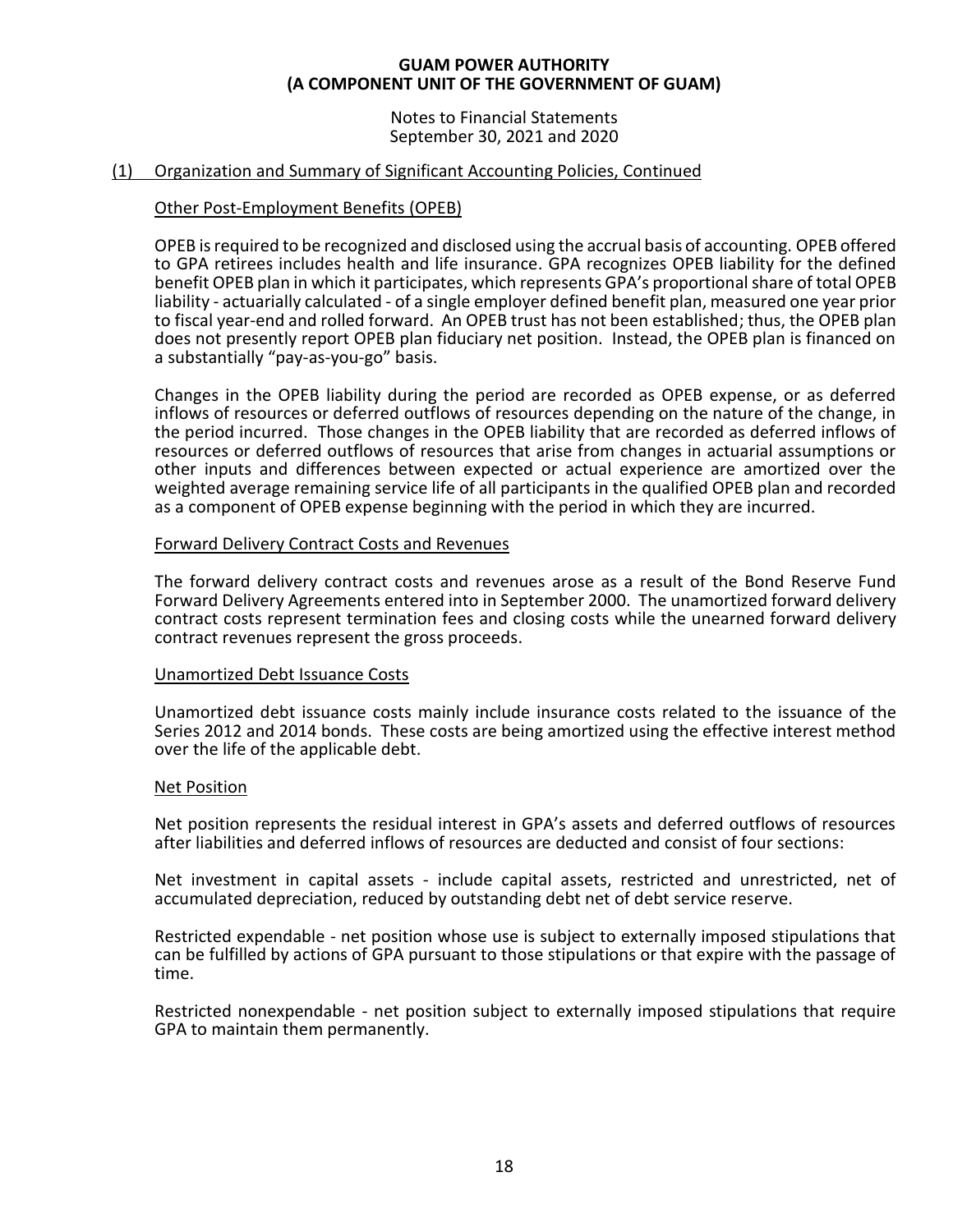Notes to Financial Statements September 30, 2021 and 2020

# (1) Organization and Summary of Significant Accounting Policies, Continued

# Net Position, Continued

Unrestricted - net position that is not subject to externally imposed stipulations. Unrestricted net position may be designated for specific purposes by management or the CCU or may otherwise be limited by contractual agreements with outside parties.

All of GPA's restricted net position is expendable.

# Sales of Electricity

Sales of electricity are recorded as billed to customers on a monthly cycle billing basis. At the end of each month, unbilled revenues are accrued for each cycle based on the unbilled actual usage at month end.

# Operating and Non-Operating Revenue and Expenses

Operating revenues and expenses generally result directly from the operation and maintenance of systems to provide electrical services to the island of Guam. Non-operating revenues and expenses result from capital; financing and investing activities, costs and related recoveries from natural disasters, operating grants, and certain other non-recurring income and costs.

# Deferred Outflows of Resources

Deferred outflows of resources represent consumption of net position that applies to a future period and will not be recognized as an outflow of resources (expense) until that future time.

# Deferred Inflows of Resources

Deferred inflows of resources represent an acquisition of net position that applies to a future period and therefore will not be recognized as an inflow of resources (revenue) until that future time.

# Levelized Energy Adjustment Clause

Fuel oil costs increase or decrease billings to customers based on increases or decreases in the price of fuel oil purchased by GPA. Under or over recoveries of fuel oil costs including the fair value of outstanding commodity swap agreements (if any) are recorded as unrecovered fuel cost or unearned fuel revenue, respectively, in the accompanying statements of net position, and are recovered or deducted in future billings to customers based on the Levelized Energy Adjustment Clause (LEAC) approved by the PUC in January 1996. The LEAC results in the conversion of the monthly fuel charge to a levelized fuel charge, which is reviewed and adjusted by the PUC on a biannual basis. GPA is only permitted to recover its actual fuel and related costs. At September 30, 2021 and 2020, GPA has an under recovery of fuel costs of \$14,168,085 and \$5,137,018, respectively.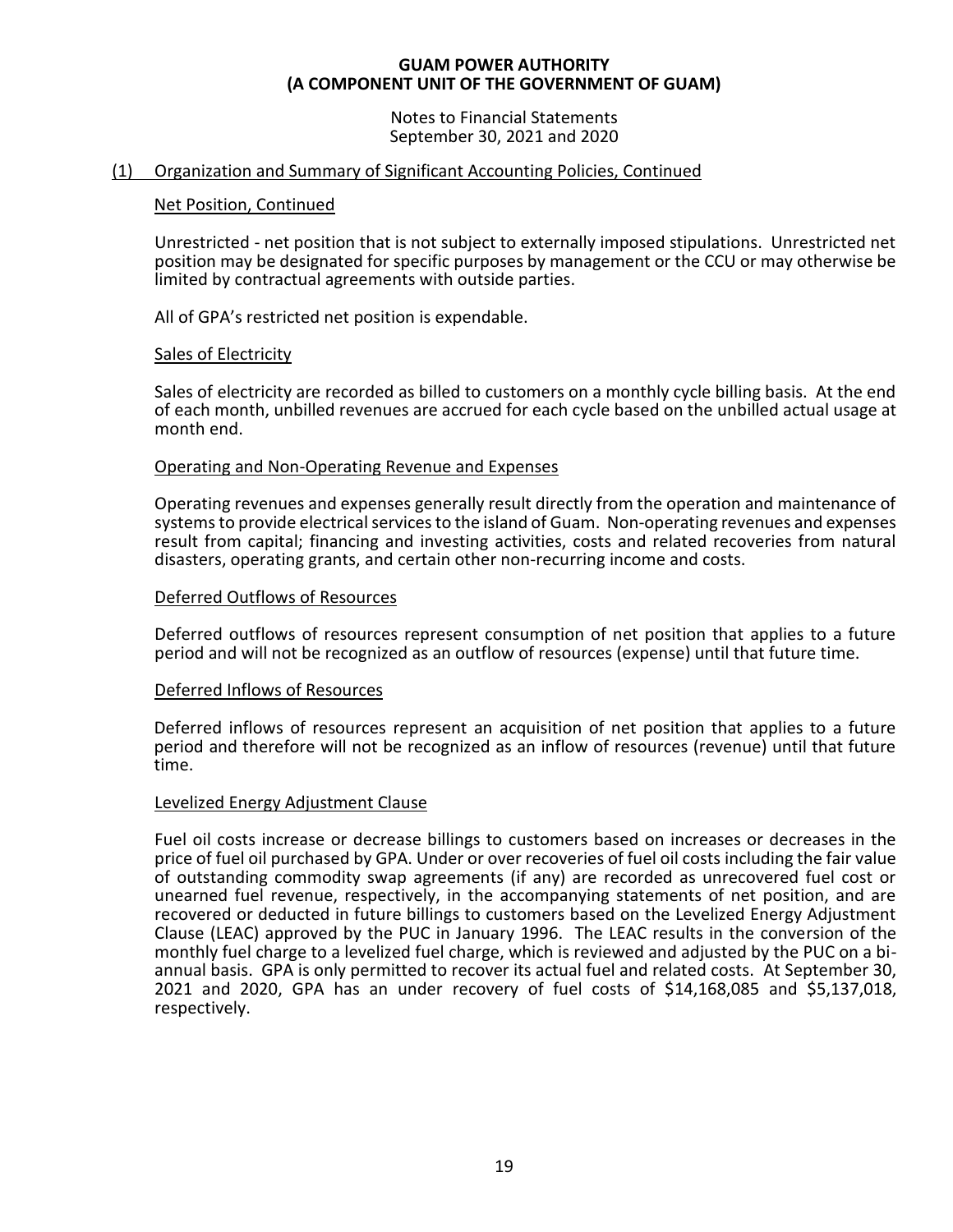Notes to Financial Statements September 30, 2021 and 2020

# (1) Organization and Summary of Significant Accounting Policies, Continued

# Derivative Instruments

GPA is exposed to market price fluctuations on its purchases of fuel oil. GPA uses derivatives such as commodity swaps to protect itself from increases in market prices. GPA records commodity swap agreements associated with its fuel oil hedging activities at fair value with gains and losses recognized in operations in the statements of revenues, expenses and changes in net position. The fair value of outstanding commodity swaps at year-end is included as a component of the LEAC and is recorded as part of unrecovered fuel cost or unearned fuel revenue in the accompanying statements of net position. GPA did not have outstanding commodity swap agreements at September 30, 2021 and 2020.

GPA's power purchase agreements are considered "normal purchases and normal sales" and accordingly, the operations and maintenance portions of GPA's energy conversion agreements are not recognized in the statements of net position. Operations and maintenance costs associated with the power purchase agreements are expensed as incurred with the independent power producers.

# Allowance for Funds Used During Construction

The allowance for funds used during construction (AFUDC) is provided only for construction projects of more than \$50,000, which require a minimum of 90 days to complete. AFUDC is computed using the interest expense on directly assignable borrowings to finance the projects less interest income on the related unused borrowings which have been invested. AFUDC is provided only during the period in which such projects are undergoing activities to prepare them for their intended use and is capitalized as part of the cost of the applicable projects. AFUDC of \$826,290 and \$2,010,587 was recognized during the years ended September 30, 2021 and 2020, respectively.

# Reclassifications

Certain reclassifications have been made to the 2020 financial statements to correspond with the 2021 financial statement presentation.

# New Accounting Standards

In 2020, GASB issued Statement No. 95, *Postponement of the Effective Dates of Certain Authoritative Guidance*, which postponed the effective dates of GASB Statement Nos. 84, 89, 90, 91, 92 and 93 by one year and GASB Statement No. 87 by 18 months; however, earlier application of the provisions addressed in GASB Statement No. 95 is encouraged and is permitted to the extent specified in each pronouncement as originally issued. In accordance with GASB Statement No. 95, management has elected to postpone implementation of these statements.

During the year ended September 30, 2021, GPA implemented the following pronouncements:

- GASB Statement No. 84, *Fiduciary Activities*, which improves guidance regarding the identification of fiduciary activities for accounting and financial reporting purposes and how those activities should be reported.
- GASB Statement No. 90, *Majority Equity Interests - An Amendment of GASB Statements No. 14 and 61*, which improves the consistency and comparability of reporting a government's majority equity interest in a legally separate organization and to improve the relevance of financial statement information for certain component units.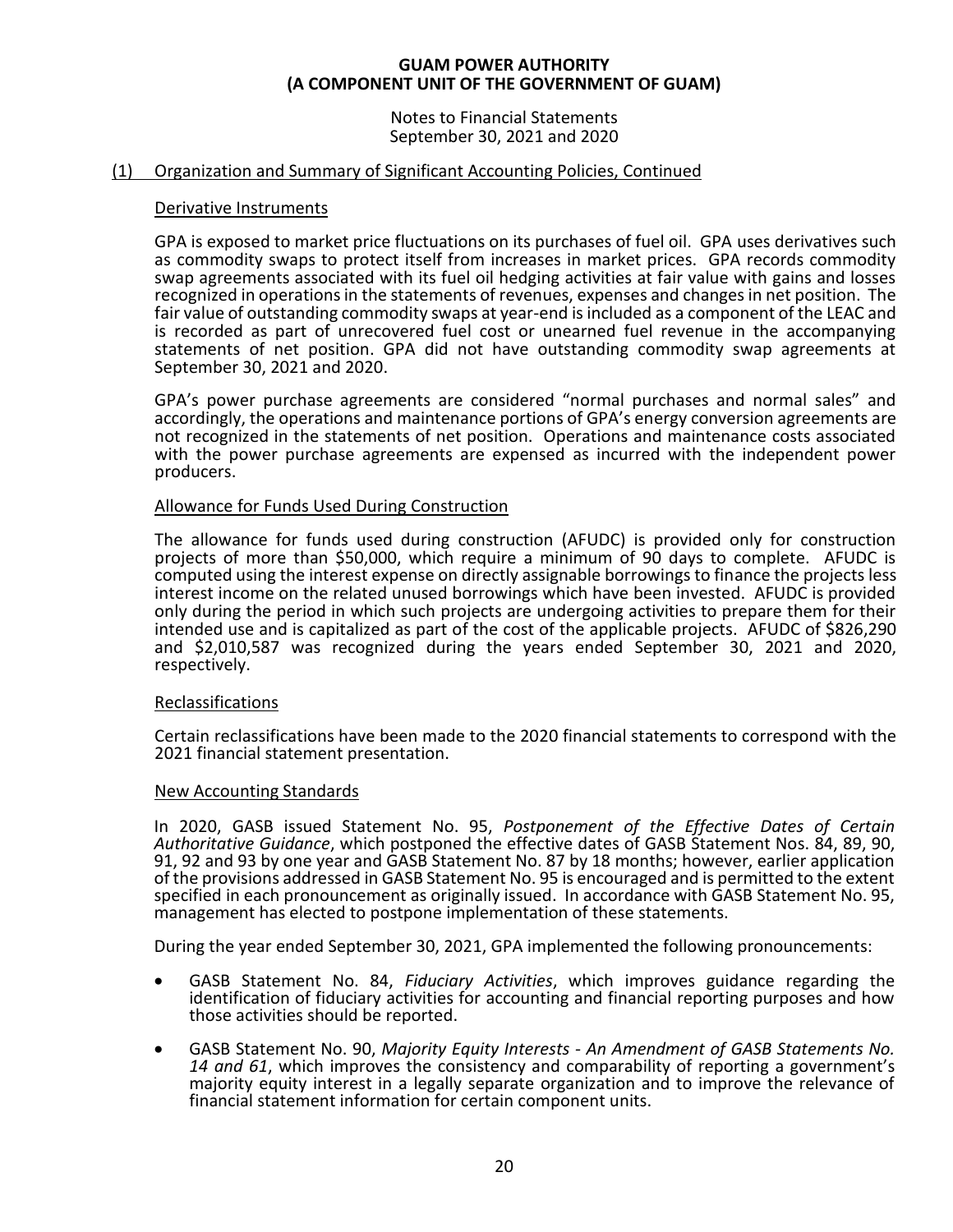Notes to Financial Statements September 30, 2021 and 2020

# (1) Organization and Summary of Significant Accounting Policies, Continued

# New Accounting Standards, Continued

• GASB Statement No. 93, *Replacement of Interbank Offered Rates*, which establishes accounting and reporting requirements related to the replacement of Interbank Offered Rates such as the London Interbank Offered Rate (LIBOR) for hedging derivative instruments. The provision removing LIBOR as an appropriate benchmark interest rate for the evaluation of the effectiveness of derivative instruments is effective for the year ending September 30, 2022.

The implementation of these statements did not have a material effect on the accompanying financial statements.

In June 2017, GASB issued Statement No. 87, *Leases*. The objective of this Statement is to better meet the information needs of financial statement users by improving accounting and financial reporting for leases by governments. This Statement increases the usefulness of governments' financial statements by requiring recognition of certain lease assets and liabilities for leases that previously were classified as operating leases and as inflows of resources or outflows of resources recognized based on the payment provisions of the contract. Management believes that this statement, upon implementation, will have a material effect on the financial statements but has not determined the impact as of September 30, 2021. In accordance with GASB Statement No. 95, GASB Statement No. 87 will be effective for fiscal year ending September 30, 2022.

In June 2018, GASB issued Statement No. 89, *Accounting for Interest Cost Incurred Before the End of a Construction Period*. The objectives of this Statement are (1) to enhance the relevance and comparability of information about capital assets and the cost of borrowing for a reporting period and (2) to simplify accounting for interest cost incurred before the end of a construction period. Management believesthat this statement, upon implementation, will have a material effect on the financial statements but has not determined the impact as of September 30, 2021. In accordance with GASB Statement No. 95, GASB Statement No. 89 will be effective for fiscal year ending September 30, 2022.

In May 2019, GASB issued Statement No. 91, *Conduit Debt Obligations*. The primary objectives of this Statement are to provide a single method of reporting conduit debt obligations by issuers and eliminate diversity in practice associated with (1) commitments extended by issuers, (2) arrangements associated with conduit debt obligations, and (3) related note disclosures. This Statement achieves those objectives by clarifying the existing definition of a conduit debt obligation; establishing that a conduit debt obligation is not a liability of the issuer; establishing standards for accounting and financial reporting of additional commitments and voluntary commitments extended by issuers and arrangements associated with conduit debt obligations; and improving required note disclosures. Management does not believe that this statement, upon implementation, will have a material effect on the financial statements. In accordance with GASB Statement No. 95, GASB Statement No. 91 will be effective for fiscal year ending September 30, 2023.

In January 2020, GASB issued Statement No. 92, *Omnibus 2020*. The objectives of this Statement are to enhance comparability in accounting and financial reporting and to improve the consistency of authoritative literature by addressing practice issues that have been identified during implementation and application of certain GASB Statements. This Statement addresses a variety of topics and includes specific provisions about the effective date of Statement No. 87, *Leases*, and Implementation Guide No. 2019-3, *Leases*, for interim financial reports, the terminology used to refer to derivative instruments and the applicability of certain requirements of Statement No. 84, *Fiduciary Activities*, to postemployment benefits. Management does not believe that this statement, upon implementation, will have a material effect on the financial statements. The requirements related to the effective date of GASB Statement No. 87 and Implementation Guide 2019-3, reissuance recoveries and terminology used to refer to derivative instruments are effective upon issuance. In accordance with GASB Statement No. 95, the remaining requirements of GASB Statement No. 92 is effective for the fiscal year ending September 30, 2022.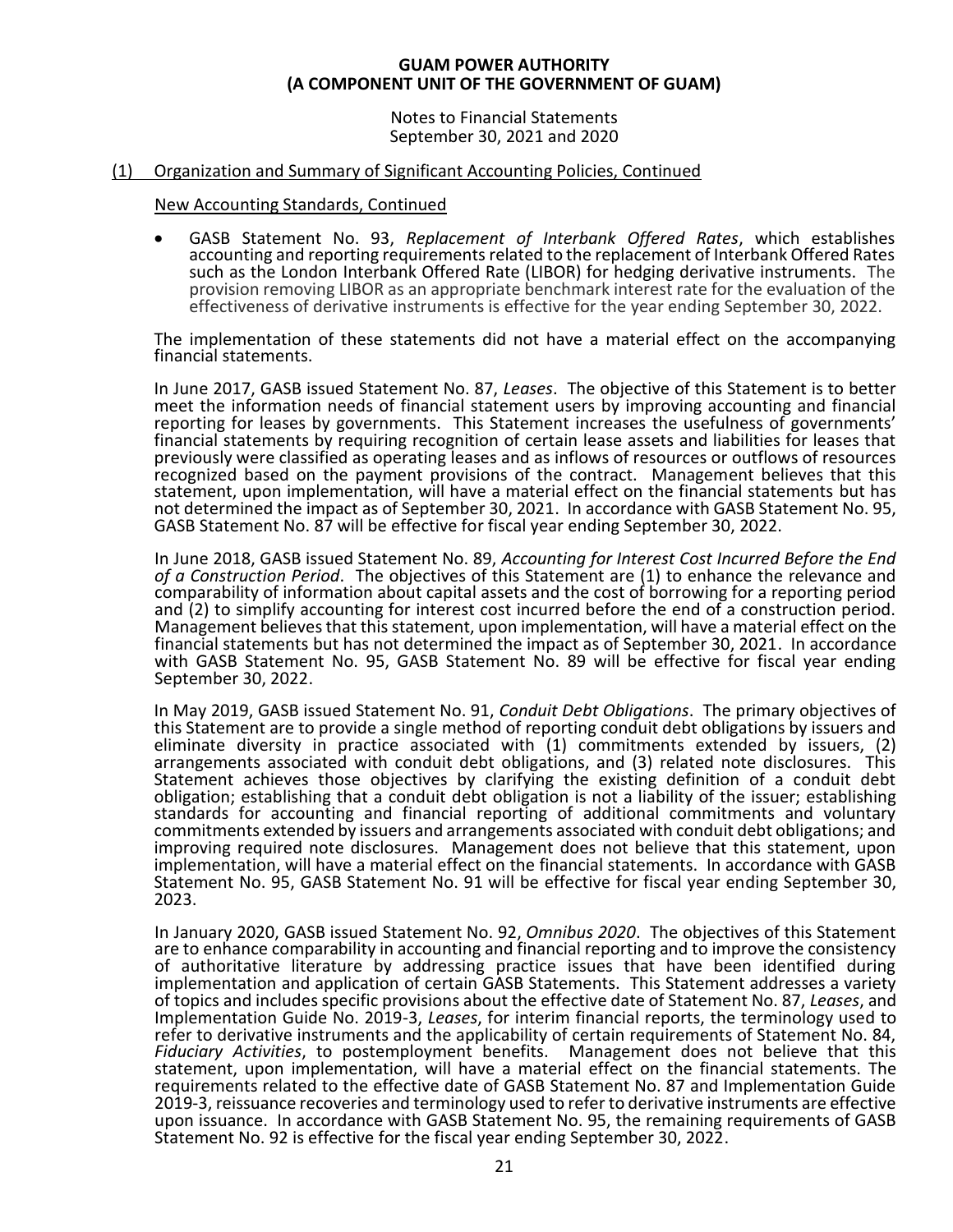Notes to Financial Statements September 30, 2021 and 2020

# (1) Organization and Summary of Significant Accounting Policies, Continued

# New Accounting Standards, Continued

In March 2020, GASB issued Statement No. 94, *Public-Private and Public-Public Partnerships and Availability Payment Arrangements*. The primary objective of this Statement is to improve financial reporting by addressing issues related to public-private and public-public partnership arrangements. This Statement also provides guidance for accounting and financial reporting for availability payment arrangements. Management does not believe that this statement, upon implementation, will have a material effect on the financial statements. GASB Statement No. 94 will be effective for fiscal year ending September 30, 2023.

In May 2020, GASB issued Statement No. 96, *Subscription-Based Information Technology Arrangements*. This Statement provides guidance on the accounting and financial reporting for subscription-based information technology arrangements (SBITAs) for government end users (governments). This Statement (1) defines a SBITA; (2) establishes that a SBITA results in a rightto-use subscription asset - an intangible asset - and a corresponding subscription liability; (3) provides the capitalization criteria for outlays other than subscription payments, including implementation costs of a SBITA; and (4) requires note disclosures regarding a SBITA. Management does not believe that this statement, upon implementation, will have a material effect on the financial statements. GASB Statement No. 96 will be effective for fiscal year ending September 30, 2023.

In June 2020, GASB issued Statement No. 97, *Certain Component Unit Criteria, and Accounting and Financial Reporting for Internal Revenue Code Section 457 Deferred Compensation Plans - an amendment of GASB Statements No. 14 and No. 84, and a supersession of GASB Statement No. 32.* The primary objectives of this Statement are to (1) increase consistency and comparability related to the reporting of fiduciary component units in circumstances in which a potential component unit does not have a governing board and the primary government performs the duties that a governing board typically would perform; (2) mitigate costs associated with the reporting of certain defined contribution pension plans, defined contribution other postemployment benefit (OPEB) plans, and employee benefit plans other than pension plans or OPEB plans (other employee benefit plans) as fiduciary component units in fiduciary fund financial statements; and (3) enhance the relevance, consistency, and comparability of the accounting and financial reporting for Internal Revenue Code (IRC) Section 457 deferred compensation plans (Section 457 plans) that meet the definition of a pension plan and for benefits provided through those plans. Management does not believe that this statement, upon implementation, will have a material effect on the financial statements. GASB Statement No. 97 will be effective for fiscal year ending September 30, 2022.

In October 2021, GASB issued Statement No. 98, *The Annual Comprehensive Financial Report*. This Statement establishes the term annual comprehensive financial report and its acronym ACFR. That new term and acronym replace instances of comprehensive annual financial report and its acronym in generally accepted accounting principles for state and local governments. Management does not believe that this statement, upon implementation, will have a material effect on the financial statements. GASB Statement No. 98 will be effective for fiscal year ending September 30, 2022.

# Restatements

In accordance with GASB Statement No. 65, *Items Previously recorded as Assets and Liabilities*, unrecovered fuel costs of \$5,137,018 as of September 30, 2020 have been reclassified from deferred outflows of resources to regulatory assets, and provision for self insurance of \$19,345,291 as of September 30, 2020 has been reclassified from regulatory liabilities to deferred inflows of resources. Net position as of September 30, 2020 was not impacted.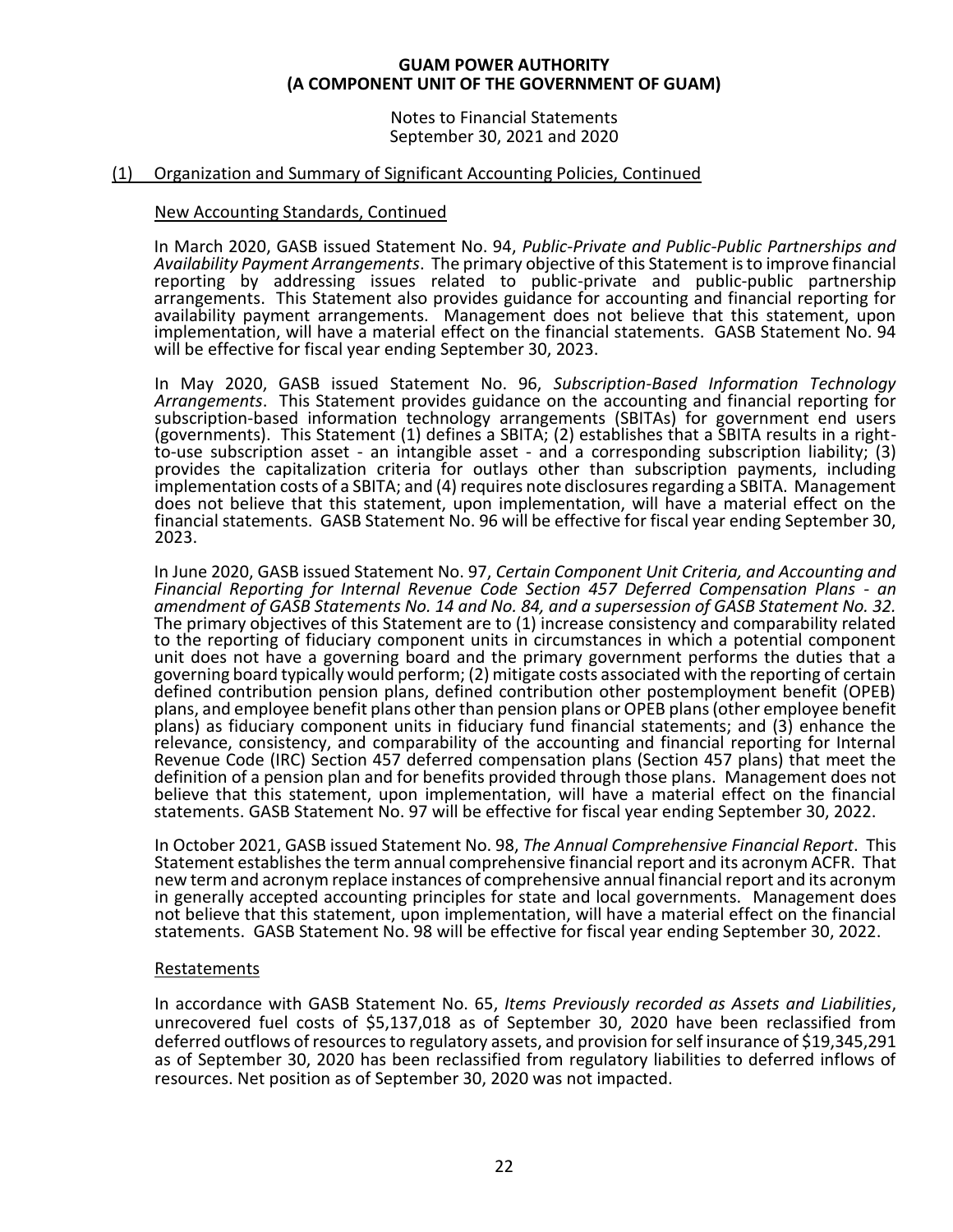Notes to Financial Statements September 30, 2021 and 2020

# (2) Cash, Cash Equivalents and Investments

The bond indenture agreements for the 2012, 2014 and 2017 series revenue bonds (note 7) require the establishment of special funds to be held and administered by trustees and by GPA. In addition, proceeds from borrowings to finance generation and transmission facility construction are maintained by GPA in construction accounts. Funds in these accounts are required by loan agreement or public law to be used for generation and transmission facility construction. Also, certain other funds are restricted by rate orders of the PUC.

At September 30, 2021 and 2020, cash and cash equivalents, certificates of deposit and investments held by trustees and by GPA in these funds and accounts were as follows:

|                              |                          |                                                       |                          | 2021          |                          |                              |                 |
|------------------------------|--------------------------|-------------------------------------------------------|--------------------------|---------------|--------------------------|------------------------------|-----------------|
|                              |                          | Cash and Cash Equivalents and Certificates of Deposit |                          |               |                          | Investments                  |                 |
|                              | <b>Held By Trustees</b>  | Held By GPA                                           |                          |               | Held By Trustees         | <b>Held By GPA</b>           |                 |
|                              | Bond                     | <b>PUC</b>                                            |                          |               | Bond                     |                              |                 |
|                              | Indenture                | Restricted                                            | Unrestricted             | Cash          | Indenture                | Unrestricted                 |                 |
|                              | Funds                    | Funds                                                 | Funds                    | Total         | <b>Funds</b>             | <b>Funds</b>                 | Total           |
| <b>Construction funds</b>    | 7,636,028                | \$                                                    | \$                       | \$7,636,028   | \$                       | \$<br>٠                      | Ś.<br>7,636,028 |
| Interest and principal funds | 7,868,972                |                                                       |                          | 7,868,972     | 31,816,424               | $\qquad \qquad \blacksquare$ | 39,685,396      |
| Working capital funds        | 17,413,663               |                                                       | $\overline{\phantom{a}}$ | 17,413,663    | 4,875,160                | $\qquad \qquad \blacksquare$ | 22,288,823      |
| Bond reserve fund            | 34,760,496               |                                                       | $\overline{\phantom{a}}$ | 34,760,496    | 13,742,000               | $\qquad \qquad \blacksquare$ | 48,502,496      |
| Self-insurance fund          | $\overline{\phantom{a}}$ | 9,478,717                                             |                          | 9,478,717     | $\overline{\phantom{a}}$ | ٠                            | 9,478,717       |
| Revenue funds                | 11,081,782               |                                                       | $\overline{\phantom{a}}$ | 11,081,782    |                          | ٠                            | 11,081,782      |
| Energy sense fund            | $\overline{\phantom{a}}$ | 2,478,883                                             |                          | 2,478,883     | $\overline{\phantom{a}}$ | ٠                            | 2,478,883       |
| Operating funds              | ٠                        | $\overline{\phantom{a}}$                              | 70,929,564               | 70,929,564    |                          | ٠                            | 70,929,564      |
| Surplus funds                | 42,302,132               |                                                       |                          | 42,302,132    |                          |                              | 42,302,132      |
|                              | \$121,063,073            | \$11,957,600                                          | \$70,929,564             | \$203,950,237 | \$50,433,584             |                              | \$254,383,821   |

|                              |                          |                          |                                                       | 2020          |                         |                              |               |
|------------------------------|--------------------------|--------------------------|-------------------------------------------------------|---------------|-------------------------|------------------------------|---------------|
|                              |                          |                          | Cash and Cash Equivalents and Certificates of Deposit |               |                         | Investments                  |               |
|                              | <b>Held By Trustees</b>  | Held By GPA              |                                                       |               | <b>Held By Trustees</b> | Held By GPA                  |               |
|                              | Bond                     | <b>PUC</b>               |                                                       |               | Bond                    |                              |               |
|                              | Indenture                | Restricted               | Unrestricted                                          | Cash          | Indenture               | Unrestricted                 |               |
|                              | Funds                    | Funds                    | Funds                                                 | Total         | Funds                   | Funds                        | Total         |
| <b>Construction funds</b>    | \$22,590,786             | Ś                        | \$<br>٠                                               | \$22,590,786  | \$                      | Ś<br>٠                       | \$22,590,786  |
| Interest and principal funds | 7,789,648                |                          | ٠                                                     | 7,789,648     | 30,269,878              | ٠                            | 38,059,526    |
| Working capital funds        | 25,663,664               |                          | ٠                                                     | 25,663,664    | 4,880,060               | -                            | 30,543,724    |
| Bond reserve fund            | 34,790,630               |                          | ٠                                                     | 34,790,630    | 13,742,000              | ٠                            | 48,532,630    |
| Self-insurance fund          | $\overline{\phantom{a}}$ | 19,469,799               | ٠                                                     | 19,469,799    | ٠                       | ٠                            | 19,469,799    |
| Revenue funds                | 5,148,569                |                          |                                                       | 5,418,569     | ٠                       |                              | 5,148,569     |
| Energy sense fund            | $\overline{\phantom{a}}$ | 261,171                  | ٠                                                     | 261,171       | ٠                       | ٠                            | 261,171       |
| Operating funds              | $\overline{\phantom{a}}$ | $\overline{\phantom{a}}$ | 79,521,588                                            | 79,521,588    | ٠                       | $\qquad \qquad \blacksquare$ | 79,521,588    |
| Surplus funds                | 60,095,670               |                          |                                                       | 60,095,670    |                         |                              | 60,095,670    |
|                              | \$156.078.967            | \$19.730.970             | \$79.521.588                                          | \$255,331,525 | \$48,891,938            |                              | \$304,223,463 |

The operating funds include the remaining insurance monies of \$67,098,224 and \$74,161,533 as of September 30, 2021 and 2020, respectively, recovered by GPA from the Cabras 3 and 4 explosion and fire insurance claims.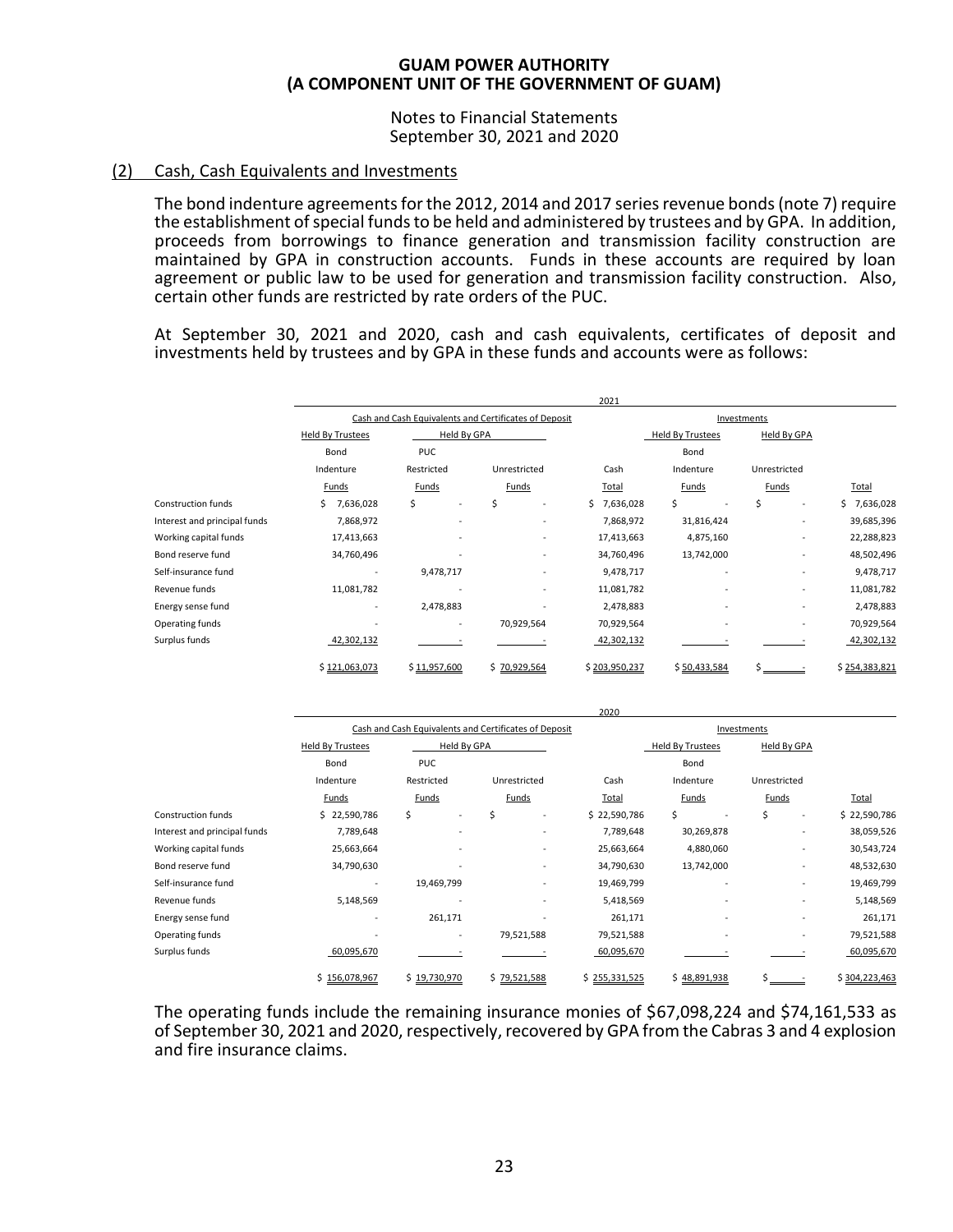Notes to Financial Statements September 30, 2021 and 2020

# (2) Cash, Cash Equivalents and Investments, Continued

GASB Statement No. 40, *Deposit and Investment Risk Disclosures*, addresses common deposit and investment risks related to credit risk, concentration of credit risk, interest rate risk, and foreign currency risk. As an element of interest rate risk, disclosure is required of investments that have fair values that are highly sensitive to changes in interest rates. GASB Statement No. 40 also requires disclosure of formal policies related to deposit and investment risks.

# A. Cash and Cash Equivalents

Custodial credit risk is the risk that in the event of a bank failure, GPA's deposits may not be returned to it. Such deposits are not covered by depository insurance and are either uncollateralized, or collateralized with securities held by the pledging financial institution or held by the pledging financial institution but not in the depositor-government's name. GPA does not have a deposit policy for custodial credit risk.

As of September 30, 2021 and 2020, the carrying amount of GPA's total cash and cash equivalents and certificates of deposit was \$203,950,237 and \$255,331,525, respectively, and the corresponding bank balances were \$205,059,738 and \$255,395,539, respectively. Of the bank balance amount as of September 30, 2021 and 2020, \$83,936,460 and \$99,257,412, respectively, was maintained in financial institutions subject to Federal Deposit Insurance Corporation (FDIC) insurance. As of September 30, 2021 and 2020, bank deposits in the amount of \$1,046,613 and \$1,056,659, respectively, were FDIC insured. GPA does not require collateralization of its cash deposits; therefore, deposit levels in excess of FDIC insurance coverage are uncollateralized. At September 30, 2021 and 2020, \$81,780,349 and \$98,894,055, respectively, of cash and cash equivalents and certificates of deposit were subject to custodial credit risk. GPA has not experienced any losses in such accounts and management believes it is not exposed to any significant credit risk on its deposits. Bank balances as of September 30, 2021 and 2020, also include \$121,063,074 and \$156,078,966, respectively, representing cash and cash equivalents and certificates of deposit held and administered by GPA's trustees in GPA's name in accordance with various trust agreements and bond indentures.

# B. Investments

As of September 30, 2021, GPA's investments were as follows:

|                                           | Amount       | Maturity           | S&P or Moody's<br>Rating |
|-------------------------------------------|--------------|--------------------|--------------------------|
| Current:                                  |              |                    |                          |
| Investments held by trustee - restricted: |              |                    |                          |
| Bond Reserve Fund:                        |              |                    |                          |
| Societe Generale (commercial paper)       | \$13,742,000 | Less than 1 year   | $P-1$                    |
| Bond Fund:                                |              |                    |                          |
| <b>Federated Government Ultrashort</b>    |              |                    |                          |
| Duration Fund (mutual fund)               | 4,875,160    | Less than 1 year   | Not rated                |
|                                           | \$18,617,160 |                    |                          |
| Noncurrent:                               |              |                    |                          |
| Investments held by trustee - restricted: |              |                    |                          |
| Bond Fund:                                |              |                    |                          |
| Bayerische Landesbank Guaranteed          |              |                    |                          |
| Investment Certificate (GIC)              | \$31.816.424 | More than 10 years | Aa3                      |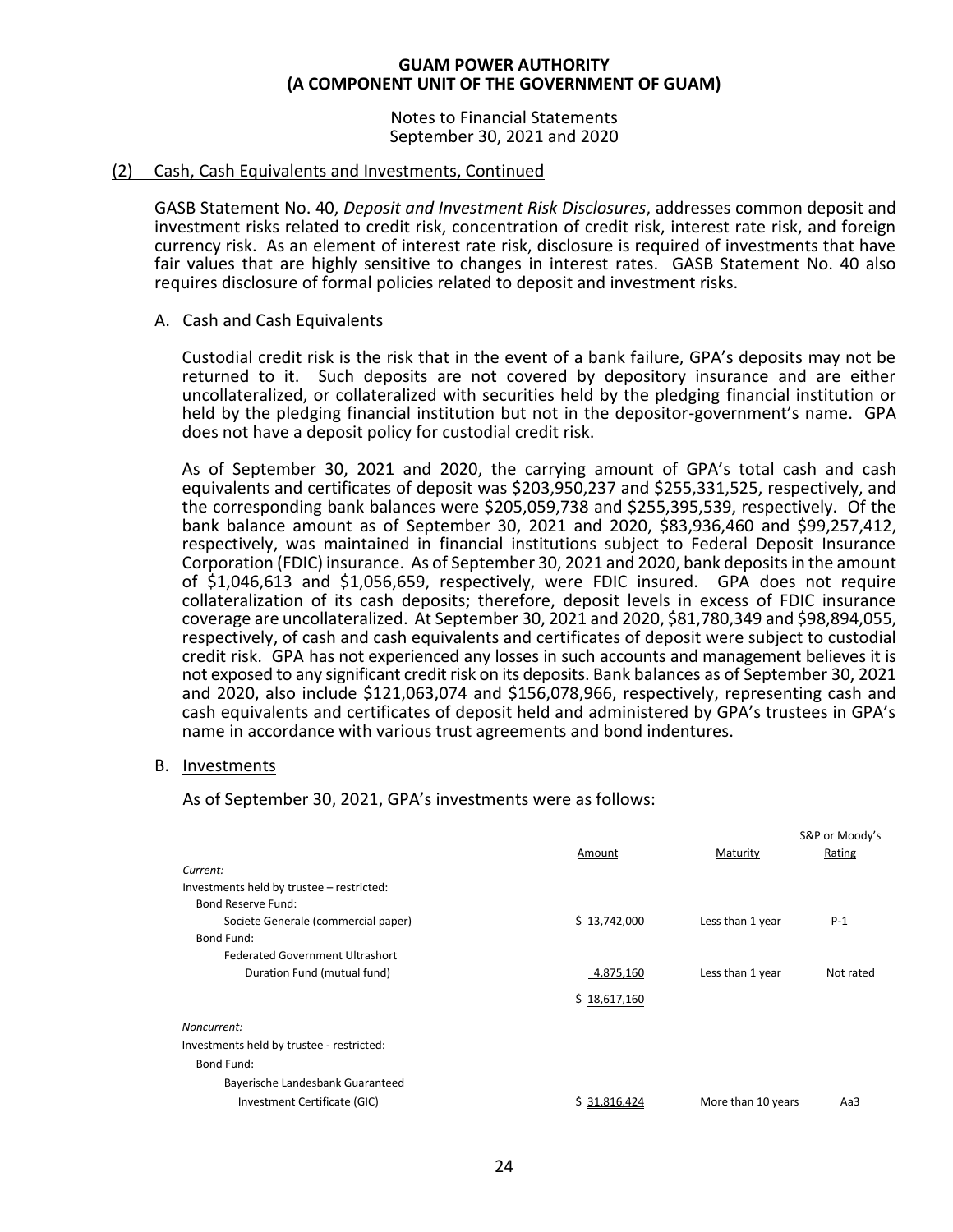Notes to Financial Statements September 30, 2021 and 2020

# (2) Cash, Cash Equivalents and Investments, Continued

# B. Investments, Continued

As of September 30, 2020, GPA's investments were as follows:

|                                           |                 |                    | S&P or Moody's |
|-------------------------------------------|-----------------|--------------------|----------------|
|                                           | Amount          | Maturity           | Rating         |
| Current:                                  |                 |                    |                |
| Investments held by trustee - restricted: |                 |                    |                |
| Bond Reserve Fund:                        |                 |                    |                |
| Santander UK PL (commercial paper)        | \$13,742,000    | Less than 1 year   | $P-1$          |
| Bond Fund:                                |                 |                    |                |
| <b>Federated Government Ultrashort</b>    |                 |                    |                |
| Duration Fund (mutual fund)               | 4,880,060       | Less than 1 year   | Not rated      |
|                                           | \$18,622,060    |                    |                |
| Noncurrent:                               |                 |                    |                |
| Investments held by trustee - restricted: |                 |                    |                |
| Bond Fund:                                |                 |                    |                |
| Bayerische Landesbank Guaranteed          |                 |                    |                |
| Investment Certificate (GIC)              | 30,269,878<br>s | More than 10 years | Aa3            |

Custodial credit risk for investments is the risk that in the event of the failure of the counterparty to a transaction, GPA will not be able to recover the value of the investment or collateral securities that are in the possession of an outside party. GPA's investments are held and administered by trustees in accordance with various trust agreements and bond indentures.

Credit risk for investments is the risk that an issuer or other counterparty to an investment will not fulfill its obligations.

Concentration of credit risk for investments is the risk of loss attributed to the magnitude of an entity's investment in a single issuer. GASB Statement No. 40 requires disclosure by issuer and amount of investment in any one issuer that represents five percent (5%) or more of total investments. As of September 30, 2021 and 2020, each of GPA's investments exceeded 5% of total investments.

Interest rate risk is the risk that changes in interest rates will adversely affect the fair value of debt instruments. Maturities of investments in certain funds are limited to five years to limit interest rate risk. Maturities of investments in all funds may not be later than the dates that such moneys are expected to be required by the trustees.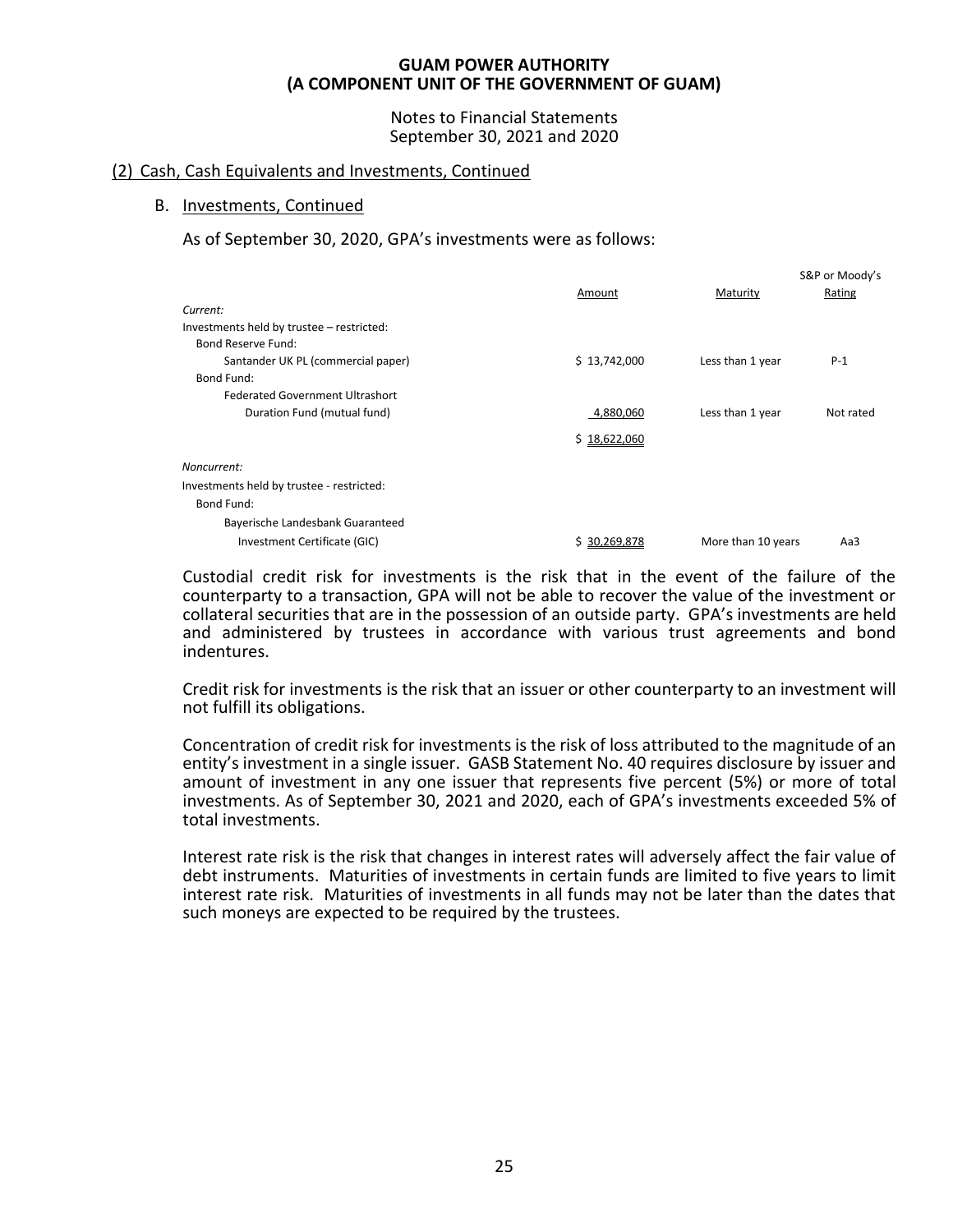Notes to Financial Statements September 30, 2021 and 2020

# (2) Cash, Cash Equivalents and Investments, Continued

# B. Investments, Continued

# Investments Measured at Fair Value

GPA categorizes its fair value measurements within the fair value hierarchy established by generally accepted accounting principles. The hierarchy is based on the valuation inputs used to measure the fair value of the asset. Level 1 inputs are quoted prices in active markets for identical assets; Level 2 inputs are significant other observable inputs; Level 3 inputs are significant unobservable inputs. As of September 30, 2021 and 2020, investments in Federated Government Ultrashort Duration Fund (mutual fund) are valued using Level 1 inputs.

# (3) Receivables

Accounts receivable at September 30, 2021 and 2020, were summarized as follows:

| Customers:<br>\$28,609,203<br>Private<br>8,468,095<br>Government<br>37,077,298<br>U.S. Government - Navy (note 8)<br>5,852,698<br>U.S. Government - grants<br>2,002,095<br><b>Others</b><br>1,542,479<br>46,474,570<br>Less allowance for doubtful receivables<br>(4,638,278) | 2020                              |
|-------------------------------------------------------------------------------------------------------------------------------------------------------------------------------------------------------------------------------------------------------------------------------|-----------------------------------|
|                                                                                                                                                                                                                                                                               | \$26,453,653<br>5,842,048         |
|                                                                                                                                                                                                                                                                               | 32,295,701                        |
|                                                                                                                                                                                                                                                                               | 4,823,970<br>2,487,944<br>688,025 |
|                                                                                                                                                                                                                                                                               | 40,295,640<br>(4,883,744)         |
| 41,836,292                                                                                                                                                                                                                                                                    | 35,411,896                        |

Unbilled accounts receivable included in the accounts receivable – private customers amounted to \$8,078,867 and \$6,245,596 at September 30, 2021 and 2020, respectively.

Substantially all of GPA's customer accounts receivable are from individuals, companies and government agencies based in Guam. Concentrations largely result from accounts receivable from GovGuam agencies and the U.S. Navy. Management assesses the risk of loss and provides for an allowance for doubtful accounts to compensate for known and estimated credit risks.

# (4) Obligations Under Capital Leases

In December 2015, GPA entered into a contract for temporary power services to provide 40 megawatts (MW) of generation. The contract was for one year effective January 2016 with an option to extend. In January 2017, GPA extended the contract for four years which includes payments for the acquisition of the underlying power plant. The contract was determined to be a capital lease and the generating plant cost was recorded as production plant under capital lease. Under the contract, GPA pays capacity and operation and maintenance costs and purchases fuel for the plants. The operations and maintenance payments are reflected as energy conversion costs under operation and maintenance expenses. The lease has an effective interest rate of 5.0%. The contract expired in January 2021.

At September 30, 2020, the cost of plant and plant improvements under capital lease was \$32,466,516 and accumulated depreciation was \$7,607,897, which are presented as part of depreciable utility plant in the accompanying statements of net position.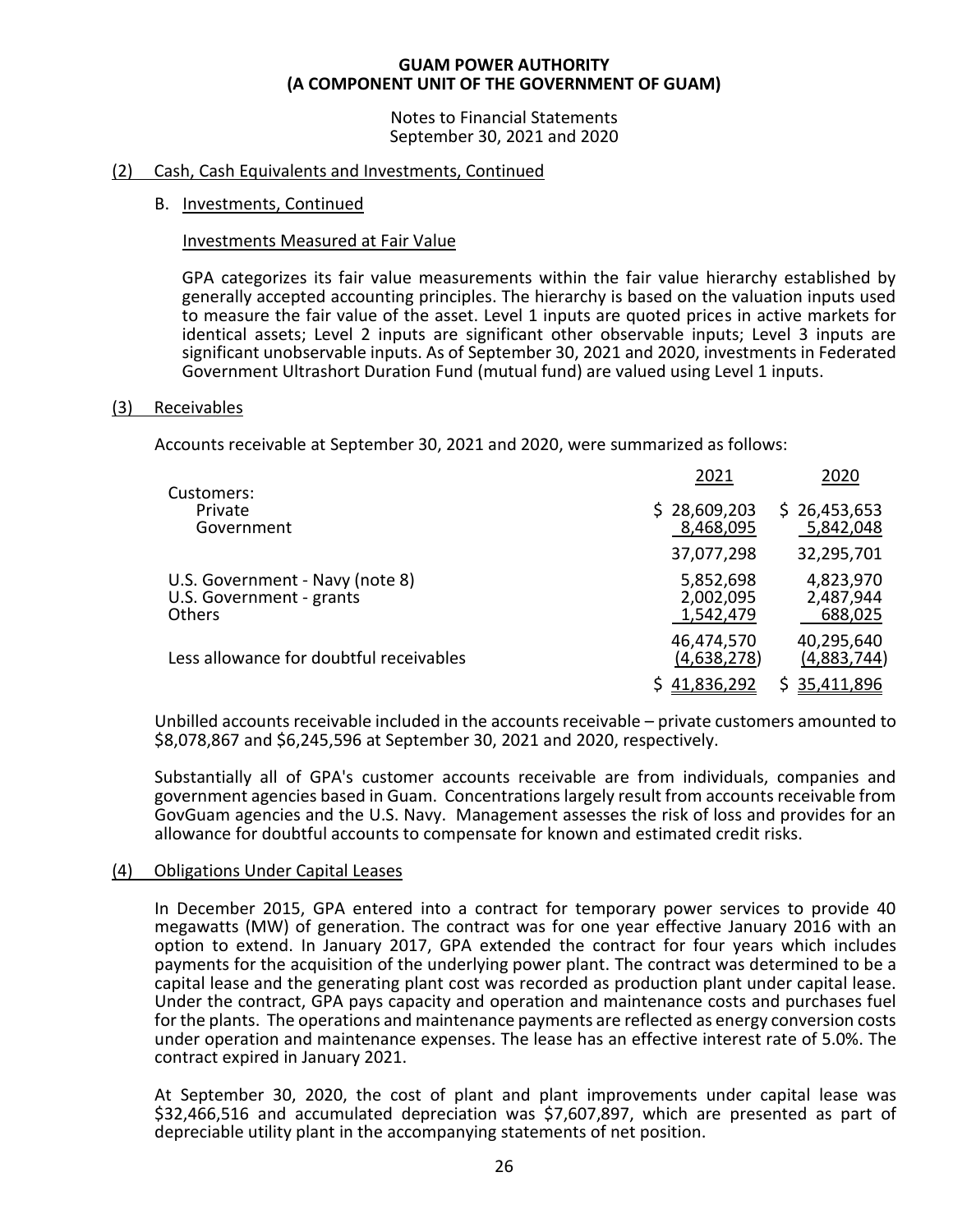Notes to Financial Statements September 30, 2021 and 2020

# (5) Pensions

GPA is statutorily responsible for providing pension benefits for GPA employees through the GovGuam Retirement Fund (GGRF).

A. General Information About the Pension Plans

*Plan Description:* GGRF administers the GovGuam Defined Benefit (DB) Plan, a single-employer defined benefit pension plan, and the Defined Contribution Retirement System (DCRS) Plan. The DB Plan provides retirement, disability, and survivor benefits to plan members who enrolled in the plan prior to October 1, 1995. Article 1 of 4 GCA 8, Section 8105, requires that all employees of GovGuam, regardless of age or length of service, become members of the DB Plan prior to the operative date. Employees of public corporations of GovGuam, which include GPA, have the option of becoming members of the DB Plan prior to the operative date. All employees of GovGuam, including employees of GovGuam public corporations, whose employment commences on or after October 1, 1995, and prior to January 1, 2018, are required to participate in the DCRS Plan. Hence, the DB Plan became a closed group.

Members of the DB Plan who retired prior to October 1, 1995, or their survivors, are eligible to receive annual supplemental annuity payments. In addition, retirees under the DB Plan and DCRS Plan who retired prior to September 30, 2020 are eligible to receive an annual ad hoc cost of living allowance (COLA).

A single actuarial valuation is performed annually covering all plan members and the same contribution rate applies to each employer. GGRF issues a publicly available financial report that includes financial statements and required supplementary information for the DB Plan. That report may be obtained by writing to the Government of Guam Retirement Fund, 424 A Route 8, Maite, Guam 96910, or by visiting GGRF's website – [www.ggrf.com.](http://www.ggrf.com/)

*Plan Membership:* As of September 30, 2020 (the measurement date), plan membership consisted of the following:

| DB members:<br>Inactive employees or beneficiaries currently receiving benefits<br>Inactive employees entitled to but not yet receiving benefits<br>Active employees<br><b>DCRS</b> members:<br>Active employees | 7,399<br>3,257<br>4,440<br>15,096 |
|------------------------------------------------------------------------------------------------------------------------------------------------------------------------------------------------------------------|-----------------------------------|
|                                                                                                                                                                                                                  | 6,810                             |
|                                                                                                                                                                                                                  | <u>21,906</u>                     |

*Benefits Provided:* The DB Plan provides pension benefits to retired employees generally based on age and/or years of credited service and an average of the three highest annual salaries received by a member during years of credited service, or \$6,000, whichever is greater. Members who joined the DB Plan prior to October 1, 1981 may retire with 10 years of service at age 60 (age 55 for uniformed personnel); or with 20 to 24 years of service regardless of age with a reduced benefit if the member is under age 60; or upon completion of 25 years of service at any age.Members who joined the DB Plan on or after October 1, 1981 and prior to August 22, 1984 may retire with 15 years of service at age 60 (age 55 for uniformed personnel); or with 25 to 29 years of service regardless of age with a reduced benefit if the member is under age 60; or upon completion of 30 years of service at any age.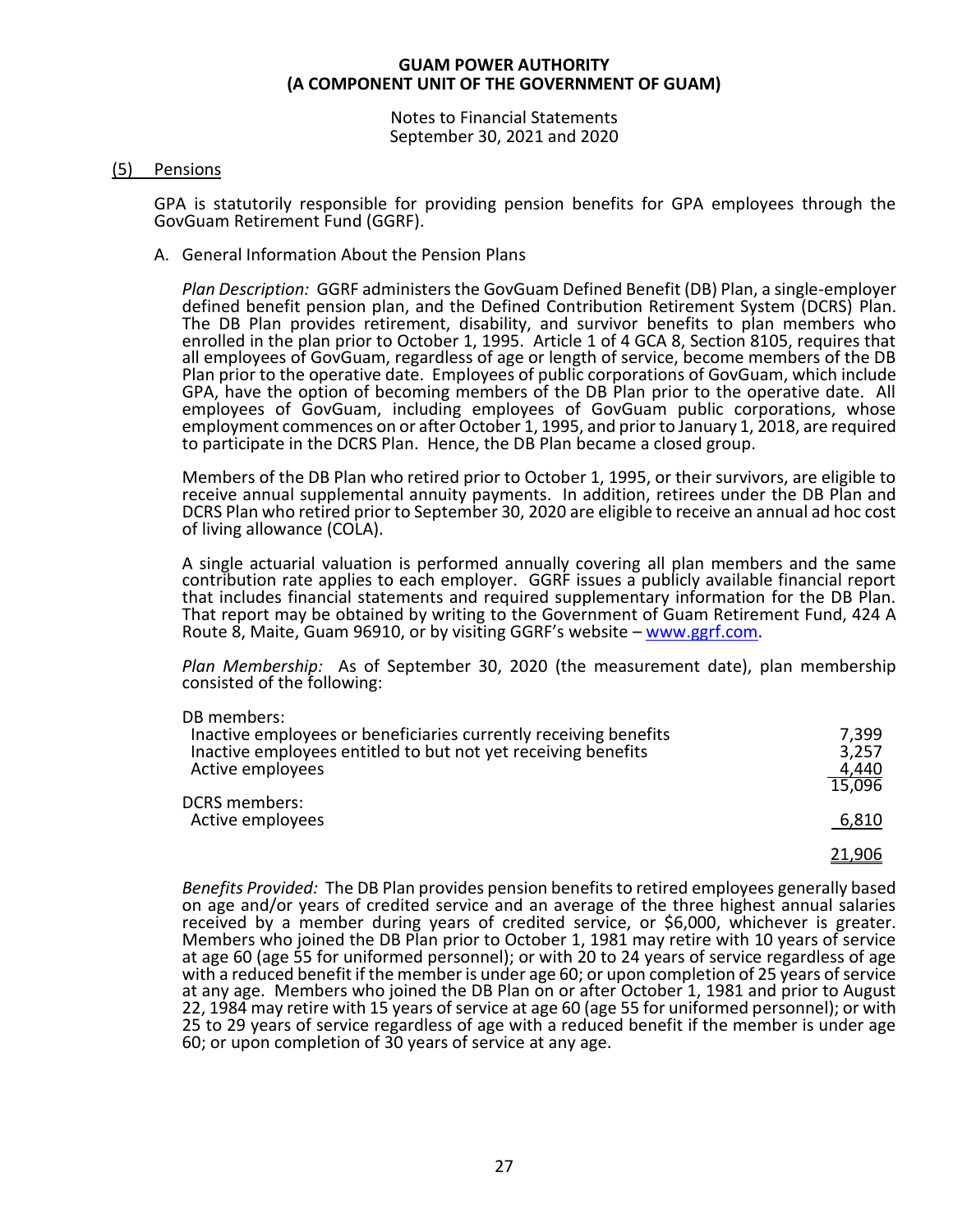Notes to Financial Statements September 30, 2021 and 2020

# (5) Pensions, Continued

A. General Information About the Pension Plans, Continued:

Members who joined the DB Plan after August 22, 1984 and prior to October 1, 1995 may retire with 15 years of service at age 65 (age 60 for uniformed personnel); or with 25 to 29 years of service regardless of age with a reduced benefit if the member is under age 65; or upon completion of 30 years of service at any age. Upon termination of employment before attaining at least 25 years of total service, a member is entitled to receive a refund of total contributions including interest. A member who terminates after completing at least 5 years of service has the option of leaving contributions in the GGRF and receiving a service retirement benefit upon attainment of the age of 60 years. In the event of disability during employment, members under the age of 65 with six or more years of credited service who are not entitled to receive disability payments from the United States Government are eligible to receive sixty-six and twothirds of the average of their three highest annual salaries received during years of credited service. The DB Plan also provides death benefits.

Supplemental annuity benefit payments are provided to DB retirees in the amount of \$4,238 per year, but not to exceed \$40,000 per year when combined with their regular annual retirement annuity. Annual COLA payments are provided to DB and DCRS retirees in a lump sum amount of \$2,000. Both supplemental annuity benefit payments and COLA payments are made at the discretion of the Guam Legislature, but are funded on a "pay-as-you-go" basis so there is no plan trust. It is anticipated that ad hoc COLA and supplemental annuity payments will continue to be made for future years at the same level currently being paid.

On September 20, 2016, the Guam Legislature enacted Public Law 33-186, which created two new government retirement plans; the DB 1.75 Plan and the Guam Retirement Security Plan (GRSP). On Feburary 4, 2020, the Guam Legislature terminated the GRSP. Commencing April 1, 2017, eligible employees elected, during the "election window", to participate in the DB 1.75 Plan with an effective date of January 1, 2018.

The DB 1.75 Plan is open for participation by certain existing employees, new employees, and reemployed employees who would otherwise participate in the DC Plan and who make election on a voluntary basis to participate in the DB 1.75 Plan by December 31, 2017. Employee contributions are made by mandatory pre-tax payroll deduction at the rate of 9.5% of the employee's base salary while employer contributions are actuarially determined. Members of the DB 1.75 Plan automatically participate in the GovGuam deferred compensation plan, pursuant to which employees are required to contribute 1% of base salary as a pre-tax mandatory contribution. Benefits are fully vested upon attaining 5 years of credited service.

Members of the DB 1.75 Plan may retire at age 62 with 5 years of credited service, or at age 60 with 5 years of credited service without survivor benefits, or at age 55 with 25 years of credited service but the retirement annuity shall be reduced by  $\frac{1}{2}$  of 1% for each month that the age of the member is less than 62 years (6% per year). Credited service is earned for each year of actual employment by the member as an employee. Upon retirement, a retired member is entitled to a basic retirement annuity equal to an annual payment of 1.75% of average annual salary multiplied by years of credited service. Average annual salary means the average of annual base salary for the three years of service that produce the highest average.

*Contributions and Funding Policy:* Contribution requirements of participating employers and active members to the DB Plan are determined in accordance with Guam law. Employer contributions are actuarially determined under the One-Year Lag Methodology. Under this methodology, the actuarial valuation date is used for calculating the employer contributions for the second following fiscal year. For example, the September 30, 2019 actuarial valuation was used for determining the year ended September 30, 2021 statutory contributions. Member contributions are required at 9.52% of base pay.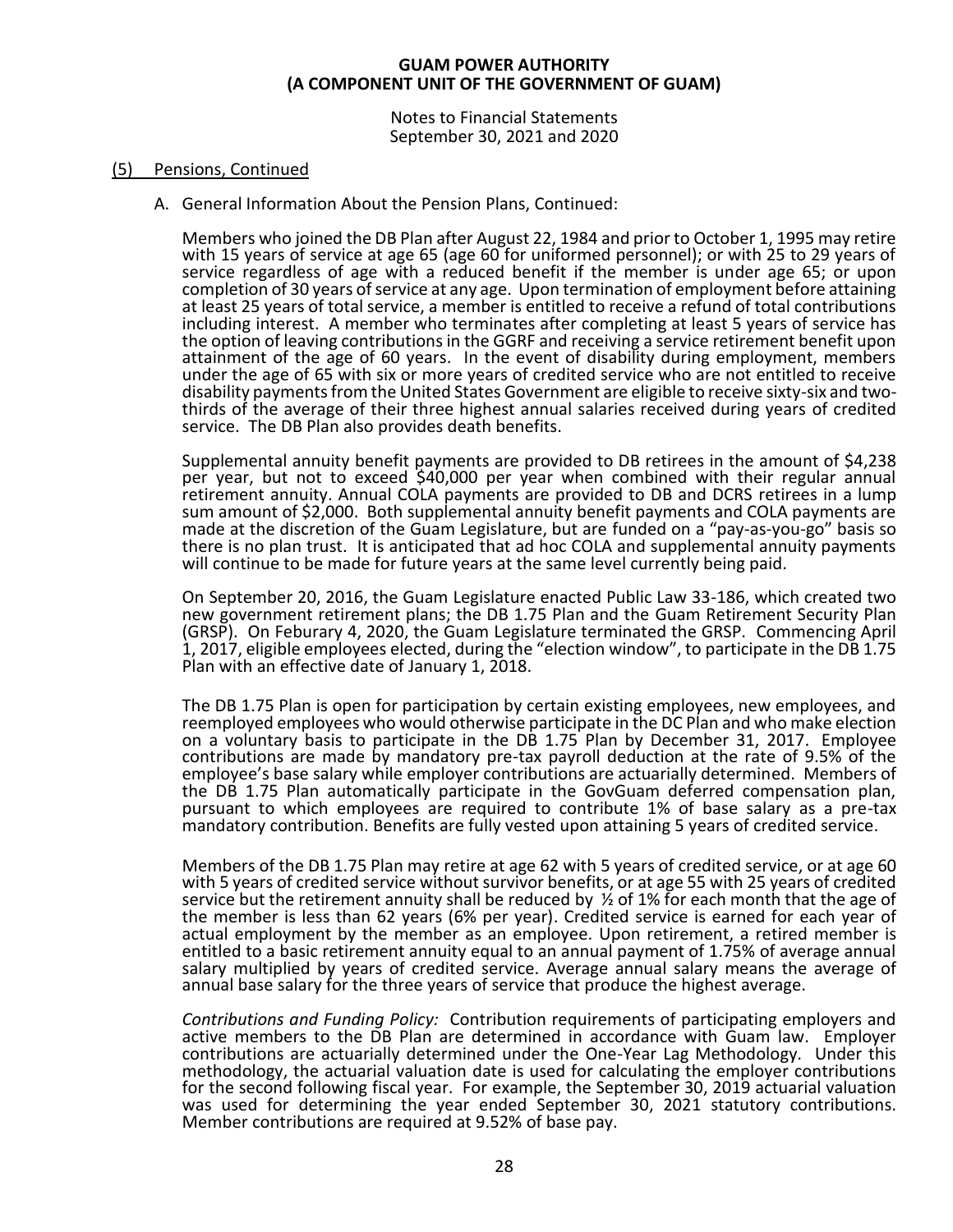Notes to Financial Statements September 30, 2021 and 2020

# (5) Pensions, Continued

A. General Information About the Pension Plans, Continued:

As a result of actuarial valuations performed as of September 30, 2019, 2018 and 2017, contribution rates required to fully fund the Retirement Fund liability, as required by Guam law, for the years ended September 30, 2021, 2020 and 2019, respectively, have been determined as follows:

|                                                                                                       | 2021            | 2020            | 2019            |
|-------------------------------------------------------------------------------------------------------|-----------------|-----------------|-----------------|
| Normal costs (% of DB Plan payroll)<br>Employee contributions (DB Plan employees)                     | 13.70%<br>9.52% | 13.86%<br>9.52% | 13.54%<br>9.52% |
| Employer portion of normal costs (% of DB Plan payroll)                                               | <u>4.18%</u>    | <u>4.34</u> %   | 4.02%           |
| Employer portion of normal costs (% of total payroll)<br>Unfunded liability cost (% of total payroll) | 2.18%<br>21.44% | 2.39%<br>20.70% | 2.29%<br>21.29% |
| Government contribution as a % of total payroll                                                       | 23.62%          | 23.09%          | 23.58%          |
| Statutory contribution rates as a % of DB Plan payroll:<br>Employer                                   | 26.97%          | 26.28%          | 26.56%          |
| Employee                                                                                              | 9.52%           | <u>9.52%</u>    | 9.52%           |

GPA's contributions to the DB Plan for the years ended September 30, 2021, 2020 and 2019 were \$4,854,376, \$4,882,056 and \$5,147,076, respectively, which were equal to the statutorily required contributions for the respective years then ended.

GPA's contributions to the supplemental annuity benefit payments and the COLA payments for the years ended September 30, 2021, 2020 and 2019 were \$1,266,979, \$1,262,068 and \$1,286,610, respectively, which were equal to the statutorily required contributions for the respective years then ended.

Members of the DCRS plan, who have completed five years of government service, have a vested balance of 100% of both member and employer contributions plus any earnings thereon.

Contributions into the DCRS plan by members are based on an automatic deduction of 6.2% of the member's regular base pay. The contribution is periodically deposited into an individual annuity account within the DCRS. Employees are afforded the opportunity to select from different annuity accounts available under the DCRS.

Statutory employer contributions for the DCRS plan for the years ended September 30, 2021 and 2020 are determined using the same rates as the DB Plan. Of the amount contributed by the employer, only 6.2% of the member's regular pay is deposited into the DCRS. The remaining amount is contributed towards the unfunded liability of the defined benefit plan.

GPA's contributions to the DCRS Plan for the years ended September 30, 2021, 2020 and 2019 were \$2,397,280, \$2,312,780 and \$2,264,343, respectively, which were equal to the required contributions for the respective years then ended. Of these amounts, \$1,845,643, \$1,767,360 and \$1,735,770 were or will be contributed toward the unfunded liability of the DB Plan for the years ended September 30, 2021, 2020 and 2019, respectively.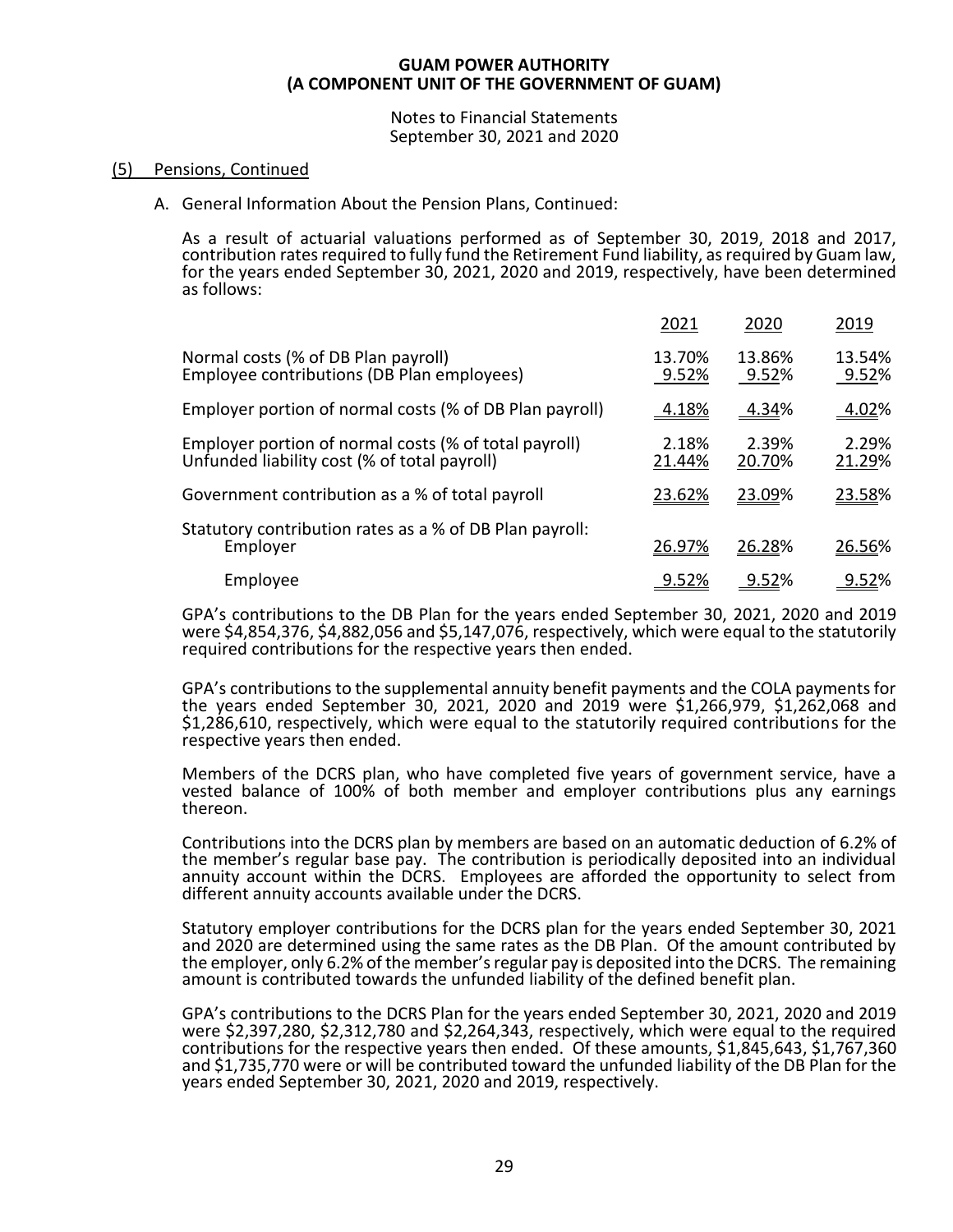Notes to Financial Statements September 30, 2021 and 2020

# (5) Pensions, Continued

B. Pension Liabilities, Pension Expense, and Deferred Outflows of Resources and Deferred Inflows of Resources Related to Pensions, Continued:

*Pension Liability:* At September 30, 2021 and 2020, GPA reported a net pension liability for its proportionate share of the net pension liabilities measured as of September 30, 2020 and 2019, respectively, which is comprised of the following:

|                                                                    | 2021                    | 2020                    |
|--------------------------------------------------------------------|-------------------------|-------------------------|
| Defined Benefit Plan<br>Ad Hoc COLA/supplemental                   | \$68,455,958            | \$69,262,940            |
| annuity Plan for DB retirees<br>Ad Hoc COLA Plan for DCRS retirees | 16,611,913<br>3,363,211 | 16,449,816<br>3,507,330 |
|                                                                    | \$88,431,082            | \$89,220,086            |

GPA's proportion of the GovGuam net pension liabilities was based on GPA's expected plan contributions relative to the total expected contributions received by the respective pension plans for GovGuam and GovGuam's component units. At September 30, 2021 and 2020, GPA's proportionate shares of the GovGuam net pension liabilities were as follows:

|                                                            | 2021           | 2020           |
|------------------------------------------------------------|----------------|----------------|
| Defined Benefit Plan<br>Ad Hoc COLA/supplemental annuity   | 5.49%          | 5.70%          |
| Plan for DB retirees<br>Ad Hoc COLA Plan for DCRS retirees | 5.16%<br>5.07% | 5.07%<br>5.86% |

*Pension Expense (Benefit):* For the years ended September 30, 2021 and 2020, GPA recognized pension expense (benefit) for its proportionate share of plan pension expense from the above pension plans as follows:

|                                                            | 2021                 | 2020                 |
|------------------------------------------------------------|----------------------|----------------------|
| Defined Benefit Plan<br>Ad Hoc COLA/supplemental annuity   | \$5,394,423          | \$8,088,965          |
| Plan for DB retirees<br>Ad Hoc COLA Plan for DCRS retirees | 1,337,217<br>303,363 | 1,527,615<br>280,153 |
|                                                            | \$7,035,003          | \$9,896,733          |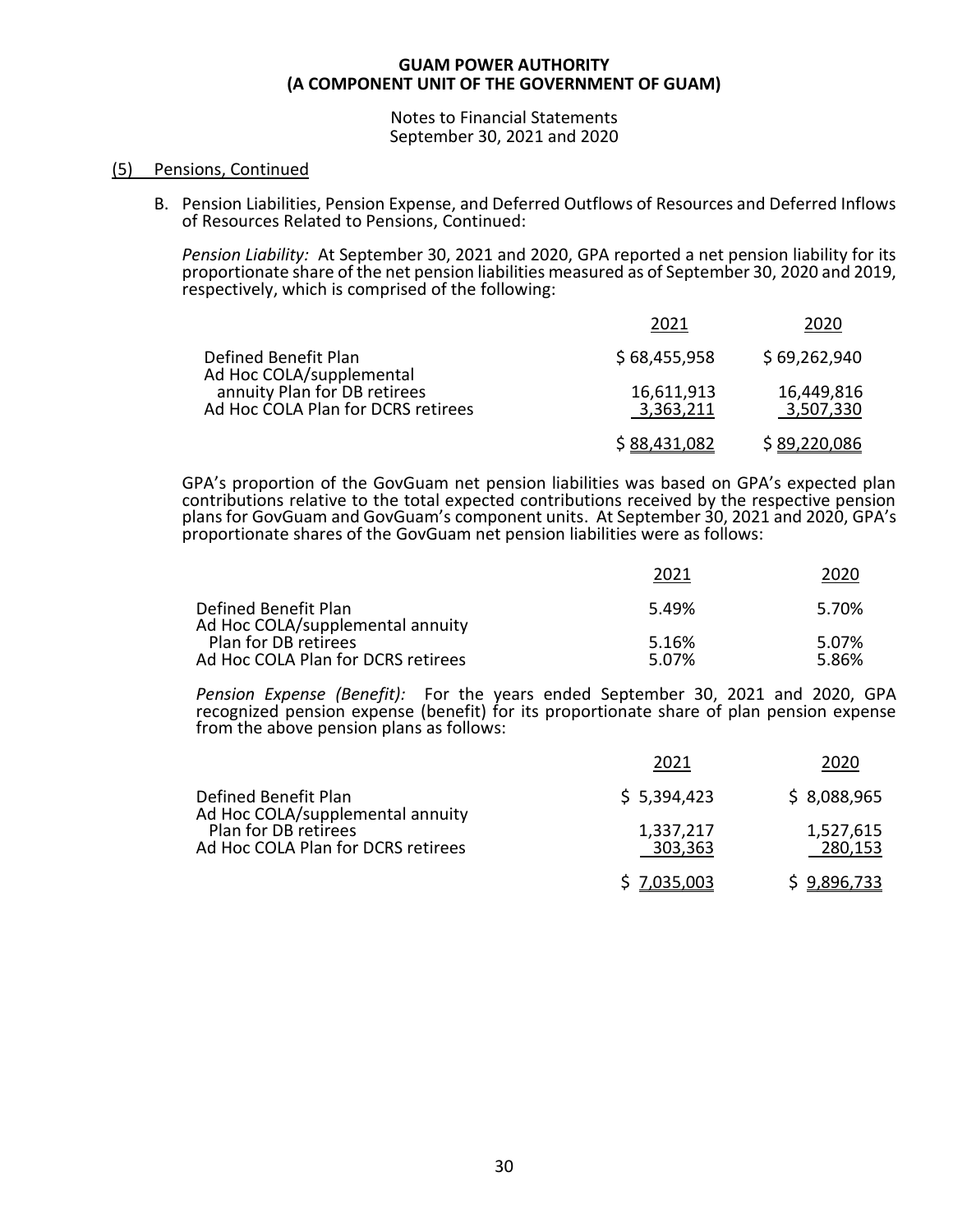Notes to Financial Statements September 30, 2021 and 2020

# (5) Pensions, Continued

B. Pension Liabilities, Pension Expense, and Deferred Outflows of Resources and Deferred Inflows of Resources Related to Pensions, Continued:

*Deferred Outflows and Inflows of Resources:* At September 30, 2021 and 2020, GPA reported total deferred outflows of resources and deferred inflows of resources related to pensions from the following sources:

|                                                                                                                            |                                      |                                     | 2021                                                         |                                     |                                      |                                       |
|----------------------------------------------------------------------------------------------------------------------------|--------------------------------------|-------------------------------------|--------------------------------------------------------------|-------------------------------------|--------------------------------------|---------------------------------------|
|                                                                                                                            | Defined Benefit Plan                 |                                     | Ad Hoc COLA/<br>Supplemental Annuity<br>Plan for DB Retirees |                                     |                                      | Ad Hoc COLA<br>Plan for DCRS Retirees |
|                                                                                                                            | Deferred<br>Outflows of<br>Resources | Deferred<br>Inflows of<br>Resources | Deferred<br>Outflows of<br>Resources                         | Deferred<br>Inflows of<br>Resources | Deferred<br>Outflows of<br>Resources | Deferred<br>Inflows of<br>Resources   |
| Difference between expected<br>and actual experience<br>Net difference between projected<br>and actual earnings on pension | Ś.<br>170,878                        | Ś.<br>334,224                       | Ś.<br>10,540                                                 | \$265,267                           | 324,357<br>Ś.                        | 78,850<br>Ś                           |
| plan investments<br>Changes of assumptions<br>Contributions subsequent to the                                              | 4,904,788                            | $\overline{\phantom{0}}$            | 1,302,754                                                    | 23,644                              | 818,328                              | 254,980                               |
| measurement date<br>Changes in proportion and difference<br>between GPA contributions and                                  | 6,700,019                            | $\overline{\phantom{a}}$            | 1,150,979                                                    |                                     | 116,000                              |                                       |
| proportionate share of contributions                                                                                       | 1,103,633                            | 1,684,677                           | 408,687                                                      |                                     | 125,791                              | 597,154                               |
|                                                                                                                            | 12,879,318                           | \$2,018,901                         | \$2,872,960                                                  | \$288,911                           | \$1,384,476                          | \$930,984                             |

|                                                                                                                            |                                      |                                     | 2020                                                                |                                     |                                       |                                     |
|----------------------------------------------------------------------------------------------------------------------------|--------------------------------------|-------------------------------------|---------------------------------------------------------------------|-------------------------------------|---------------------------------------|-------------------------------------|
|                                                                                                                            | Defined Benefit Plan                 |                                     | Ad Hoc COLA/<br><b>Supplemental Annuity</b><br>Plan for DB Retirees |                                     | Ad Hoc COLA<br>Plan for DCRS Retirees |                                     |
|                                                                                                                            | Deferred<br>Outflows of<br>Resources | Deferred<br>Inflows of<br>Resources | Deferred<br>Outflows of<br>Resources                                | Deferred<br>Inflows of<br>Resources | Deferred<br>Outflows of<br>Resources  | Deferred<br>Inflows of<br>Resources |
| Difference between expected<br>and actual experience<br>Net difference between projected<br>and actual earnings on pension | \$<br>99,416                         | 613,992<br>Ś.                       | 113,988<br>Ś.                                                       | Ś.<br>50,582                        | Ś.<br>369,379                         | \$101,872                           |
| plan investments                                                                                                           | 2,435,506                            |                                     |                                                                     |                                     |                                       |                                     |
| Changes of assumptions<br>Contributions subsequent to the                                                                  |                                      |                                     | 1,476,893                                                           | 255,717                             | 844,399                               | 340,261                             |
| measurement date                                                                                                           | 6,649,416                            |                                     | 1,142,068                                                           |                                     | 120,000                               |                                     |
| Changes in proportion and difference<br>between GPA contributions and                                                      |                                      |                                     |                                                                     |                                     |                                       |                                     |
| proportionate share of contributions                                                                                       | 3,185,239                            |                                     | 430,769                                                             |                                     | 138,234                               | 301,076                             |
|                                                                                                                            | \$12,369,577                         | 613,992                             | \$3,163,718                                                         | \$306,299                           | \$1,472,012                           | \$743,209                           |

Deferred outflows resulting from contributions subsequent to measurement date will be recognized as reduction of the net pension liability in the following year. Other amounts reported as deferred outflows of resources and deferred inflows of resources related to pensions at September 30, 2021 will be recognized in pension expense as follows: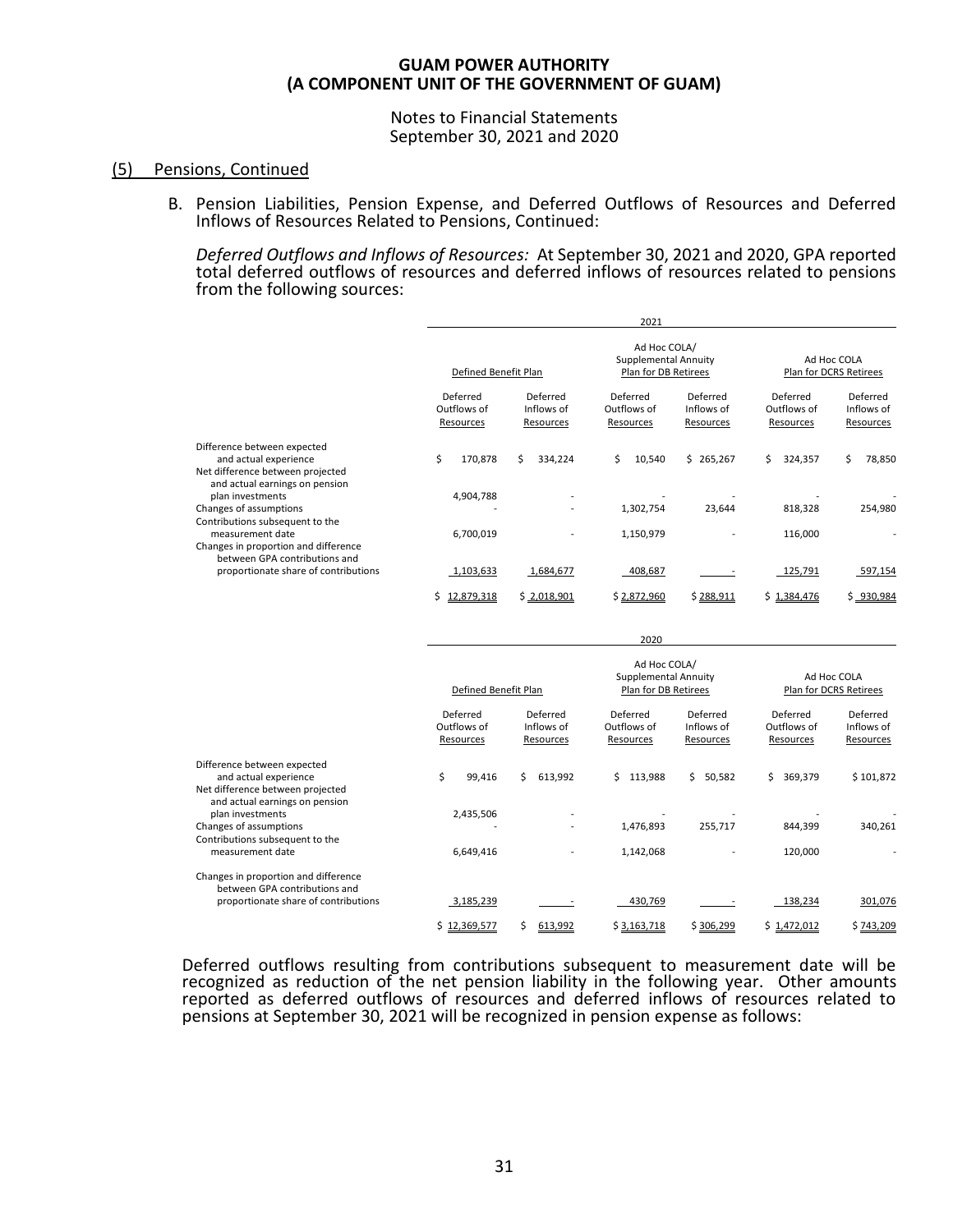Notes to Financial Statements September 30, 2021 and 2020

# (5) Pensions, Continued

B. Pension Liabilities, Pension Expense, and Deferred Outflows of Resources and Deferred Inflows of Resources Related to Pensions, Continued:

| <b>Year Ending</b><br>September 30                 | Defined<br><b>Benefit Plan</b>               | Ad Hoc COLA/<br><b>Supplemental Annuity</b><br>Plan for DB Retirees | Ad Hoc COLA Plan<br>for DCRS Retirees                     |
|----------------------------------------------------|----------------------------------------------|---------------------------------------------------------------------|-----------------------------------------------------------|
| 2022<br>2023<br>2024<br>2025<br>2026<br>Thereafter | 857,083<br>1,252,538<br>1,450,581<br>600,196 | 988,489<br>435,844<br>8,737                                         | 27,888<br>27,888<br>27,888<br>27,888<br>27,888<br>198,052 |
|                                                    | <u>4,160,398</u>                             | <u>1,433,070</u>                                                    | 337,492                                                   |

*Actuarial Assumptions:* Actuarially determined contribution rates for the DB Plan are calculated as of September 30, two years prior to the end of the fiscal year in which contributions are reported. The methods and assumptions used to determine contribution rates are as follows:

| <b>Valuation Date:</b>                | September 30, 2019                                                                                                                                                                                                                                |
|---------------------------------------|---------------------------------------------------------------------------------------------------------------------------------------------------------------------------------------------------------------------------------------------------|
| <b>Actuarial Cost Method:</b>         | Entry age normal                                                                                                                                                                                                                                  |
| <b>Amortization Method:</b>           | Level percentage of payroll, closed                                                                                                                                                                                                               |
| <b>Remaining Amortization Period:</b> | May 1, 2033 (13.58 years remaining as of<br>September 30, 2019)                                                                                                                                                                                   |
| Asset valuation method:               | 3-year smoothed market value (effective<br>September 30, 2009)                                                                                                                                                                                    |
| Inflation:                            | 2.50% per year                                                                                                                                                                                                                                    |
| Total payroll growth:                 | 2.75% per year                                                                                                                                                                                                                                    |
| Salary increases:                     | 4% to 7.5%                                                                                                                                                                                                                                        |
| Retirement age:                       | 50% probability of retirement upon first eligibility<br>for unreduced retirement. Thereafter, the<br>probability of retirement is 20% for each year until<br>age 75, and increases to 100% at age 75.                                             |
| Mortality:                            | $RP-2000$ healthy mortality table (males $+3$ , females<br>+2). Mortality for disabled lives is the RP 2000<br>disability mortality (males $+6$ , females $+4$ ). Both<br>tables are projected generationally from 2016 using<br>30% of Scale BB. |

The actuarial assumptions used in the September 30, 2019 valuation were based on the results of an actuarial experience study for the period October 1, 2011 to September 30, 2015. The rationale for each significant assumption is provided in the experience study. To the extent that actual experience differs from the assumptions, future pension costs will differ. The next experience study for the period October 1, 2015 to September 30, 2019 is scheduled to be performed prior to the next year's valuation.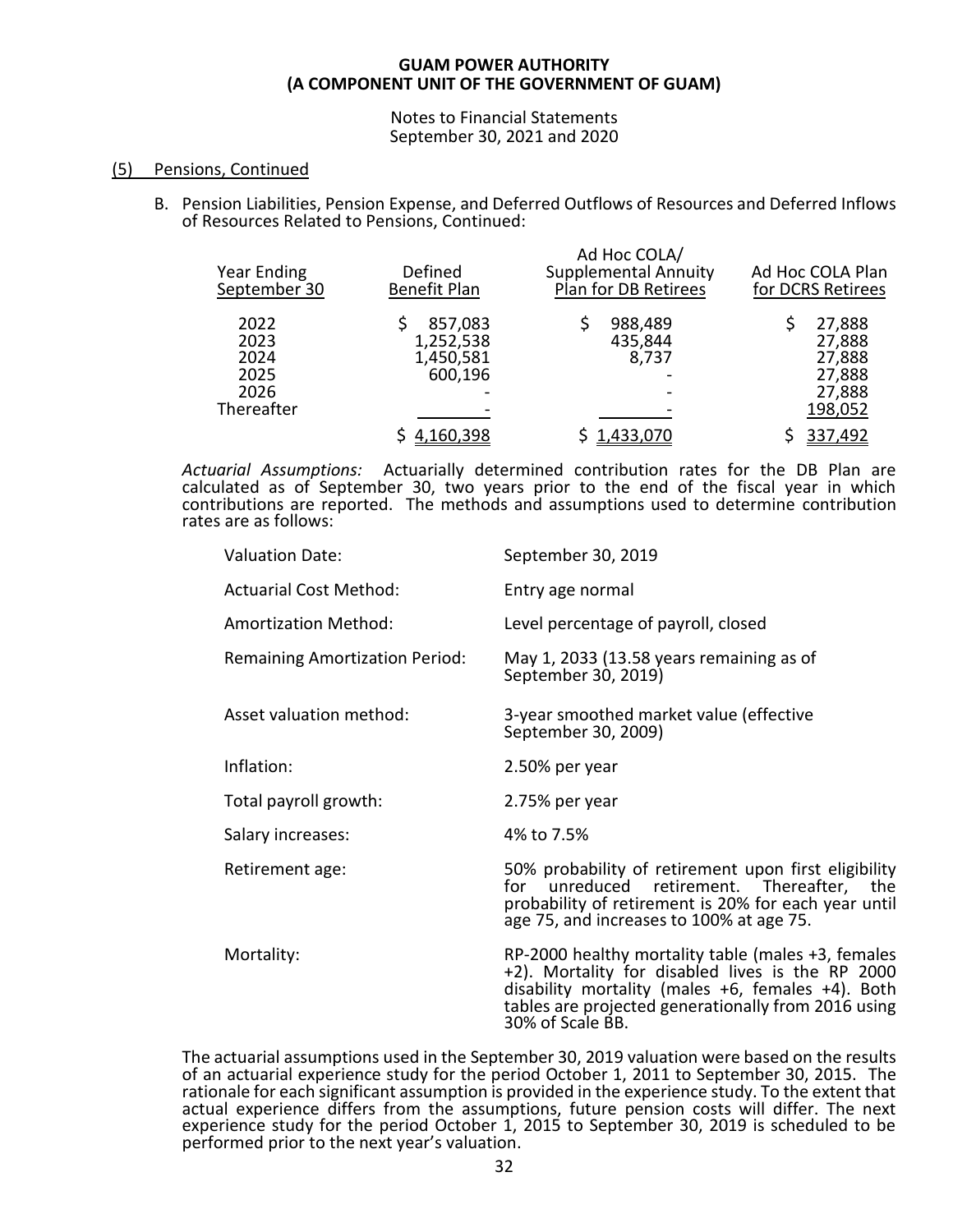Notes to Financial Statements September 30, 2021 and 2020

# (5) Pensions, Continued

B. Pension Liabilities, Pension Expense, and Deferred Outflows of Resources and Deferred Inflows of Resources Related to Pensions, Continued:

The investment return rate assumption as of September 30, 2020 was 7%. The long-term expected rate of return on pension plan investments was determined using a building-block method in which best-estimate ranges of expected future real rates of return (expected returns, net of pension plan investment expense and the assumed rate of inflation) are developed for each major asset class. These ranges are combined to produce the long-term expected rate of return by weighting the expected future real rates of return by the target asset allocation percentage and by adding expected inflation. The target allocation and best estimates of the expected nominal return for each major asset class are summarized in the following table:

| Return |
|--------|
|        |
| 7.01%  |
| 8.61%  |
| 8.66%  |
| 10.59% |
| 3.33%  |
| 5.66%  |
| 6.11%  |
| 8.55%  |
| 7.74%  |
|        |

*Discount Rate:* The discount rate used to measure the total pension liability for the DB Plan as of September 30, 2020 and 2019 was 7.0%, which is equal to the expected investment rate of return. The expected investment rate of return applies to benefit payments that are funded by plan assets (including future contributions), which includes all plan benefits except supplemental annuity payments to DB retirees and ad hoc COLA to both DB and DCRS retirees. The discount rate used to measure the total pension liability for the supplemental annuity and ad hoc COLA payments as of September 30, 2020 was 2.21% (2.66% as of September 30, 2019), which is equal to the rate of return of a high quality bond index.

*Discount Rate Sensitivity Analysis:* The following presents the sensitivity of the net pension liability to changes in the discount rate. The sensitivity analysis shows the impact to GPA's proportionate share of the net pension liability if it were calculated using a discount rate that is 1-percentage-point lower or 1-percentage-point higher than the current discount rate:

Defined Benefit Plan:

|                       | 1% Decrease in | Current       | 1% Increase in |
|-----------------------|----------------|---------------|----------------|
|                       | Discount Rate  | Discount Rate | Discount Rate  |
|                       | 6.0%           | 7.0%          | 8.0%           |
| Net Pension Liability | \$85,804,830   | \$68,455,958  | \$53,523,898   |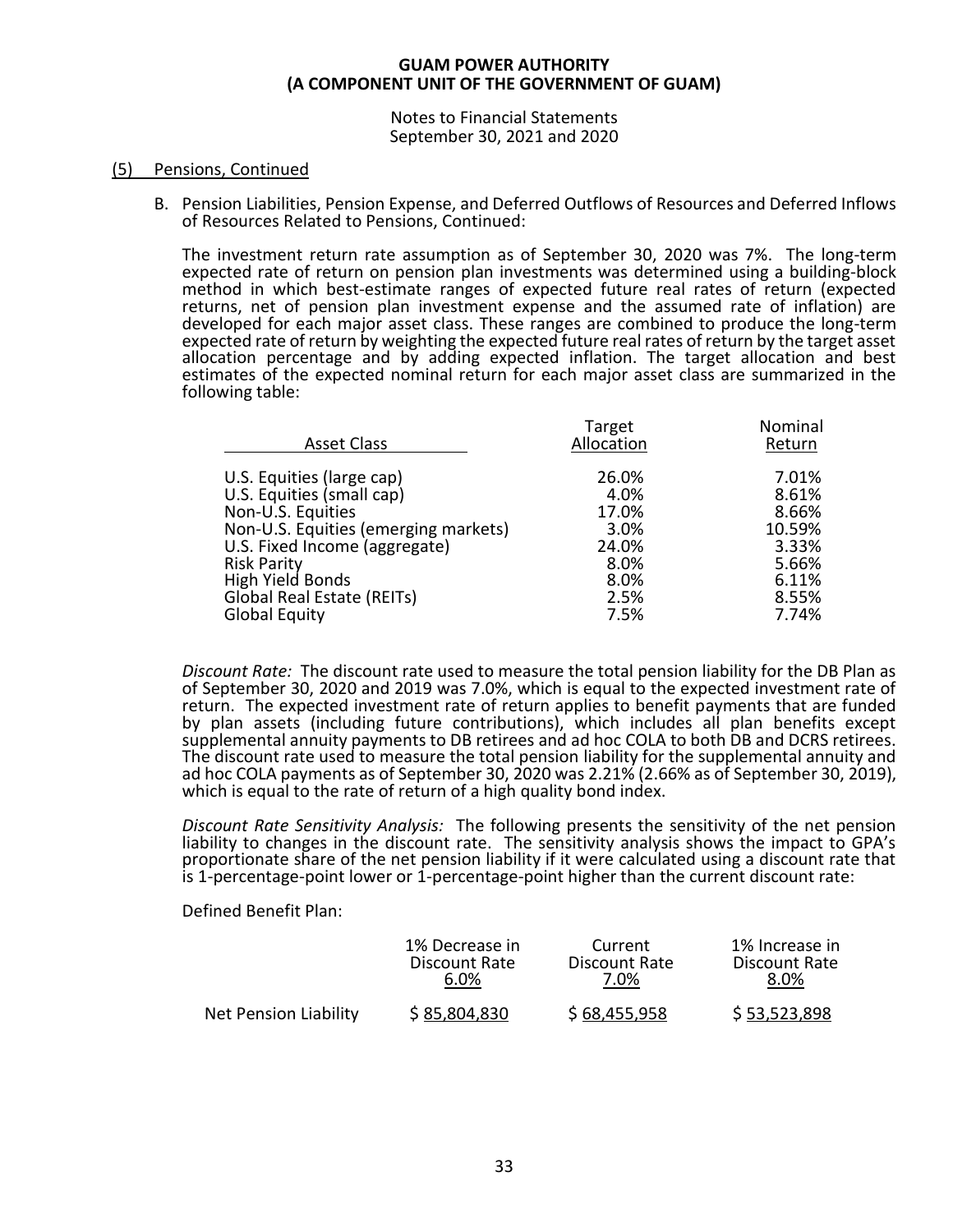Notes to Financial Statements September 30, 2021 and 2020

# (5) Pensions, Continued

B. Pension Liabilities, Pension Expense, and Deferred Outflows of Resources and Deferred Inflows of Resources Related to Pensions, Continued:

Ad Hoc COLA/Supplemental Annuity Plan for DB Retirees:

|                                     | 1% Decrease in | Current       | 1% Increase in |
|-------------------------------------|----------------|---------------|----------------|
|                                     | Discount Rate  | Discount Rate | Discount Rate  |
|                                     | 1.21%          | 2.21%         | 3.21%          |
| <b>Net Pension Liability</b>        | \$18,261,955   | \$16,611,913  | \$15,178,529   |
| Ad Hoc COLA Plan for DCRS Retirees: |                |               |                |
|                                     | 1% Decrease in | Current       | 1% Increase in |
|                                     | Discount Rate  | Discount Rate | Discount Rate  |
|                                     | 1 21%          | ን ን1%         | 3 21%          |

| <b>Net Pension Liability</b> | \$3,814,498 | \$3,363,211 | \$2,979,207 |
|------------------------------|-------------|-------------|-------------|
|------------------------------|-------------|-------------|-------------|

C. Payables to the Pension Plans:

As of September 30, 2021 and 2020, GPA recorded payables to GGRF of \$399,061 and \$479,147, respectively, representing statutorily required contributions unremitted as of the respective year-ends.

# (6) Other Post-Employment Benefits (OPEB)

GPA participates in the retiree health care benefits program. GovGuam's Department of Administration is responsible for administering the GovGuam Group Health Insurance Program, which provides medical, dental, and life insurance benefits to retirees, spouses, children and survivors. Active employees and retirees who waive medical and dental coverage are considered eligible for the life insurance benefit only. The program covers retirees and is considered an OPEB plan.

A. General Information About the OPEB Plan

*Plan Description:* The OPEB plan is a single-employer defined benefit plan that provides healthcare benefits to eligible employees and retirees who are members of the GovGuam Retirement Fund. No assets are accumulated in a trust that meets the criteria in paragraph 4 of GASB Statement No. 75. The Governor's recommended budget and the annual General Appropriations Act enacted by the Guam Legislature provide for a premium level necessary for funding the program each year on a "pay-as-you-go" basis. Because the OPEB Plan consists solely of GovGuam's firm commitment to provide OPEB through the payment of premiums to insurance companies on behalf of its eligible retirees, no stand-alone financial report is either available or generated.

*Plan Membership:* As of September 30, 2020 and 2019 (the respective measurement dates), OPEB plan membership consisted of the following as of September 30, 2019 (the actuarial valuation dates for both years):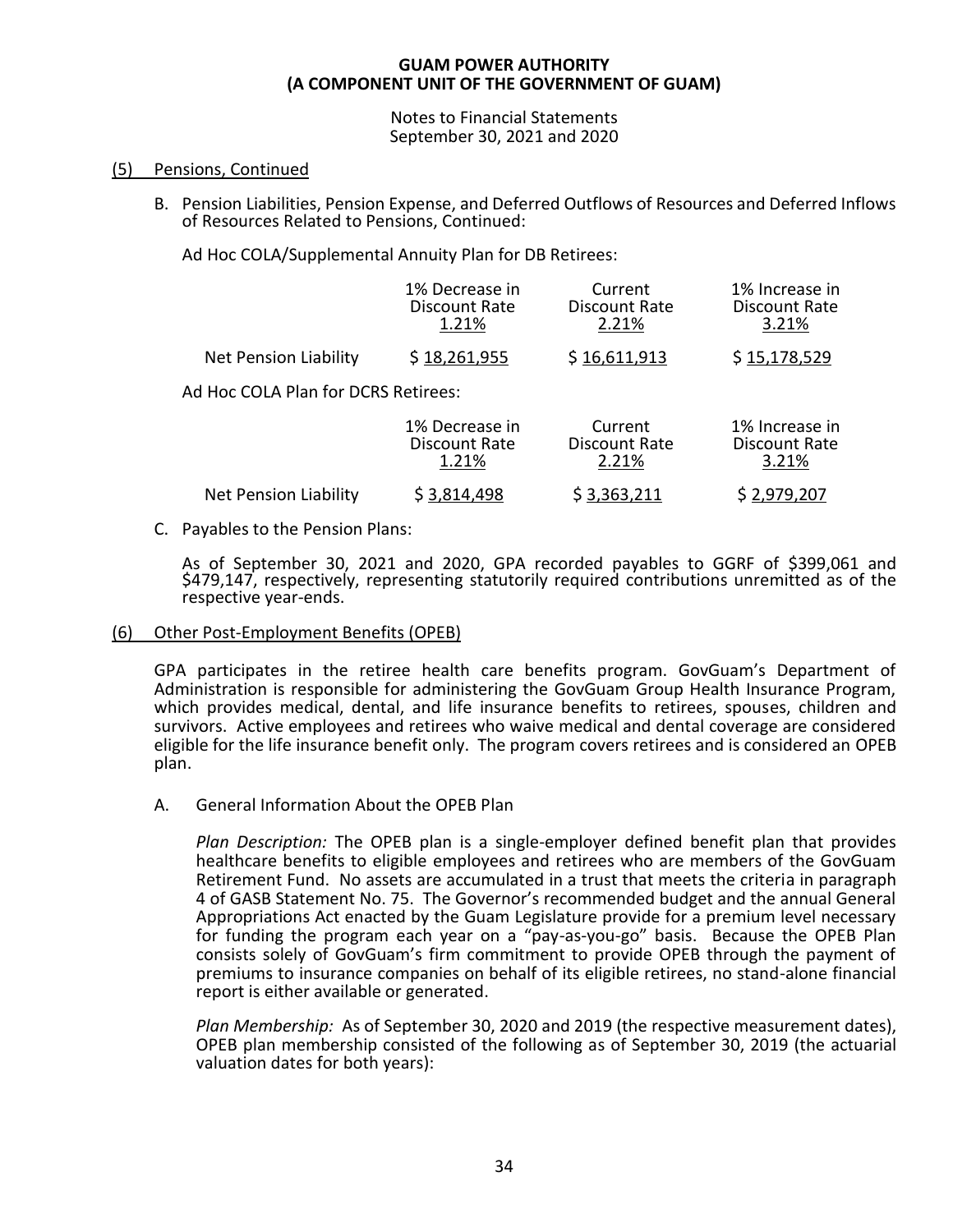Notes to Financial Statements September 30, 2021 and 2020

# (6) Other Post-Employment Benefits (OPEB), Continued

# A. General Information About the OPEB Plan, Continued

|                                                                                            | 2020                 | 2019            |
|--------------------------------------------------------------------------------------------|----------------------|-----------------|
| Inactive plan members or beneficiaries currently receiving benefits<br>Active plan members | 8.114<br>11,080      | 7,462<br>10,832 |
| Total members                                                                              | <u>19,194 18,294</u> |                 |

*Benefits Provided:* The OPEB Plan provides post-employment medical, dental and life insurance benefits to GPA retirees, spouses, children and survivors, which are the same benefits as provided to active employees. Active employees and retirees who waive medical and dental coverage are considered eligible for the life insurance benefit only. GPA contributes a portion of the medical and dental premiums, based on a schedule of semimonthly rates, and reimburses certain Medicare premiums to eligible retirees. Retirees are also required to pay a portion of the medical and dental insurance premiums. Three types of health plans are offered to eligible participants.

- Standard Islandwide Preferred Provider Organization (PPO) Plan
- High Deductible (Health Savings Account HSA) PPO Plan
- Retiree Supplement Plan (RSP)

The PPO and HSA Plans apply to both active employees and retirees and work with set deductible amounts whereas the RSP Plan is an added option for retirees only.

*Contributions:* No employer contributions are assumed to be made since an OPEB trust has not been established. Instead, the OPEB Plan is financed on a substantially "pay-as-you-go" basis whereby contributions to the plan are generally made at about the same time and in about the same amount as benefit payments and expenses becoming due.

For the years ended September 30, 2021, 2020 and 2019, GPA reimbursed GovGuam \$2,617,632, \$2,852,021 and \$2,820,691, respectively, for its share of the costs of the above mentioned Plan, which were equal to the statutorily required contributions.

# B. Total OPEB Liability

As of September 30, 2021 and 2020, GPA reported a total OPEB liability of \$160,364,667 and \$161,936,073, respectively, for its proportionate share of the GovGuam total OPEB liability measured as of September 30, 2020 and 2019. The following presents GPA's change in proportionate share since the prior measurement date:

| Proportion at prior measurement date, September 30, 2019 | 6.34 % |
|----------------------------------------------------------|--------|
| Proportion at measurement date, September 30, 2020       | 6.37 % |
| Increase in proportion                                   | 0.03%  |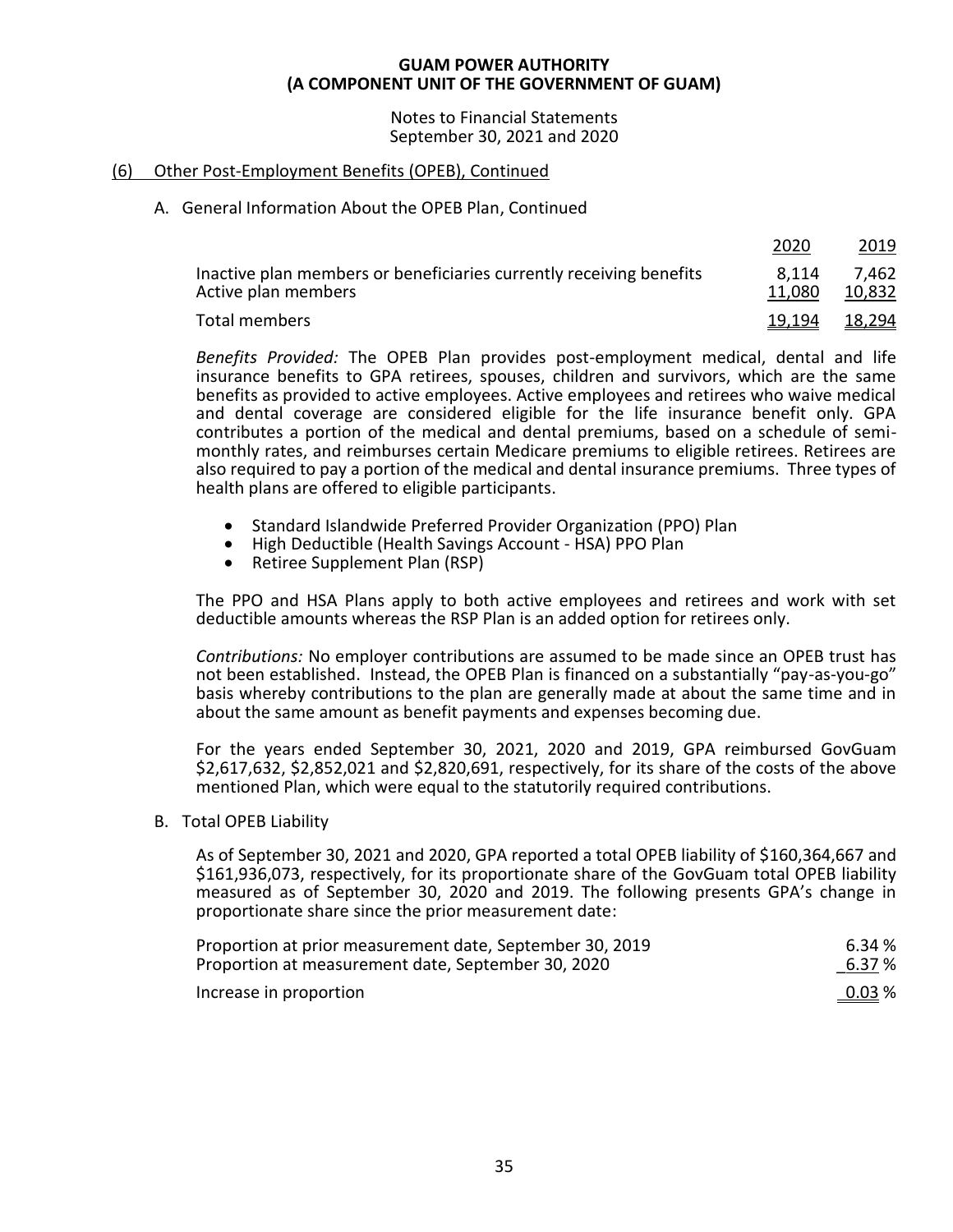Notes to Financial Statements September 30, 2021 and 2020

# (6) Other Post-Employment Benefits (OPEB), Continued

B. Total OPEB Liability, Continued:

*Actuarial Assumptions:* The total OPEB liability for the OPEB Plan was determined by an actuarial valuation as of September 30, 2020 (the measurement date) using the following actuarial assumptions, applied to all periods included in the measurement:

| Inflation:                   | 2.75%.                                                                                                                                                                                                                                                                                                                                                                                                                                                                                                                                                                                                                                                                                                        |
|------------------------------|---------------------------------------------------------------------------------------------------------------------------------------------------------------------------------------------------------------------------------------------------------------------------------------------------------------------------------------------------------------------------------------------------------------------------------------------------------------------------------------------------------------------------------------------------------------------------------------------------------------------------------------------------------------------------------------------------------------|
| Discount rate:               | 2.21% as of September 30, 2020 (2.66% as of September 30, 2019), net of investment expenses,<br>including inflation.                                                                                                                                                                                                                                                                                                                                                                                                                                                                                                                                                                                          |
| Amortization method:         | Level dollar amount over 30 years on an open<br>amortization period for pay-as-you-go funding.                                                                                                                                                                                                                                                                                                                                                                                                                                                                                                                                                                                                                |
| Salary increases:            | 7.5% per year for the first 5 years of service, 6% for<br>6-10 years, 5% for 11-15 years and 4% for service<br>over 15 years.                                                                                                                                                                                                                                                                                                                                                                                                                                                                                                                                                                                 |
| Healthcare cost trend rates: | Non-Medicare and Medicare - 6% for Year 1-3 then<br>reducing 0.25% annually to an ultimate rate of<br>4.25%. Part B 4.25%. Health care trend assumptions<br>begin at current levels and grade down over a period<br>of years to a lower level equal to some real rate plus<br>inflation. The principal components of health trend<br>are medical inflation, deductible erosion, cost<br>shifting, utilization, technology and catastrophic<br>claims. The overall effect of these components are<br>expected to decline year by year. Medical trend<br>rates are applied to claims cost and retiree<br>contributions, Medicare Part B and Medicare Part D<br>reimbursements are assumed to be 4.25% per year. |
| Dental trend rates:          | 4.25% per year, based on a blend of historical retiree<br>premium rate increases as well as observed U.S.<br>national trends.                                                                                                                                                                                                                                                                                                                                                                                                                                                                                                                                                                                 |
| Actuarial cost method:       | Entry Age Normal. The costs of each employee's<br>post- employment benefits are allocated as a level<br>basis over the earnings of the employee between<br>the employee's date of hire and the assumed exit<br>ages.                                                                                                                                                                                                                                                                                                                                                                                                                                                                                          |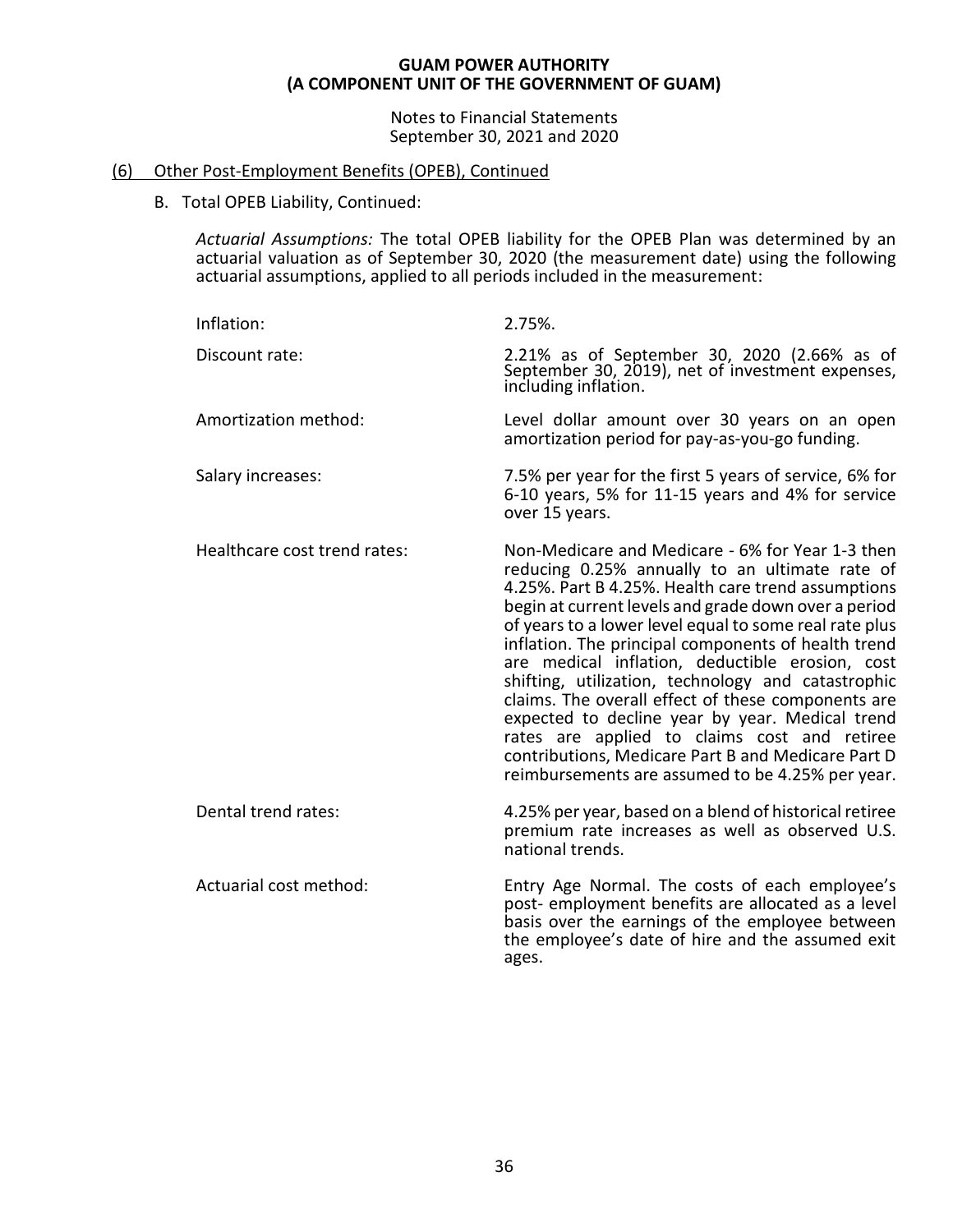Notes to Financial Statements September 30, 2021 and 2020

# (6) Other Post-Employment Benefits (OPEB), Continued

B. Total OPEB Liability, Continued:

| Medicare enrollment:              | Based on current over-65 retiree data, 55%<br>(previously 15%) of current and future retirees are<br>assumed to enroll in Medicare and will enroll in a<br>Retiree Supplemental Plan upon attainment of age<br>65. All employees retired prior to September 30,<br>2008 are assumed ineligible for Medicare upon<br>attainment of age 65 and therefore will not enroll in<br>a Medicare Supplemental Plan.                                                                                                                                                                                                                                              |
|-----------------------------------|---------------------------------------------------------------------------------------------------------------------------------------------------------------------------------------------------------------------------------------------------------------------------------------------------------------------------------------------------------------------------------------------------------------------------------------------------------------------------------------------------------------------------------------------------------------------------------------------------------------------------------------------------------|
| Participation rates:              | Medical - 100% of active employees covered under<br>a GovGuam medical plan will elect to participate at<br>retirement. Dental - 100% of active employees<br>under a GovGuam dental plan will elect to<br>participate at retirement. Life - 100% of eligible<br>retirees will elect to participate at retirement.<br>Current retirees will continue in the GovGuam plan<br>as provided in the data, and upon attainment of age<br>65, will remain in that plan or enroll in a Retiree<br>Supplemental Plan per Medicare<br>Enrollment<br>assumption below.                                                                                               |
| Dependent status:                 | Male spouses are assumed to be three years older<br>and female spouses are assumed to be three years<br>younger than the retired employee. Medical - 100%<br>of spouses of active employees covered under a<br>GovGuam medical plan will elect to participate at<br>the active employee's retirement. Dental - 100% of<br>spouses of active employees covered under a<br>GovGuam dental plan will elect to participate at the<br>active employee's retirement. Life - 100% of spouses<br>of active employees will elect to participate at the<br>active employee's retirement. For current retired<br>employees, the actual census information is used. |
| Healthy retiree mortality rate:   | RP-2000 Combined Healthy Mortality Table, set<br>forward 3 years and 2 years for males and females,<br>respectively, projected generationally using 30% of<br>Scale BB.                                                                                                                                                                                                                                                                                                                                                                                                                                                                                 |
| Disabled retiree mortality rates: | RP-2000 Disabled Mortality Table, set forward 6<br>years and 4 years for males and females,<br>respectively, projected generationally using 30% of<br>Scale BB.                                                                                                                                                                                                                                                                                                                                                                                                                                                                                         |
| Withdrawal rates:                 | 15% for less than 1 year of service, decreasing 1%<br>for each additional year of service up to 10 years,<br>further decreasing 0.5% for each additional year of<br>service up to 15 years, and 2% for service over 15<br>years.                                                                                                                                                                                                                                                                                                                                                                                                                        |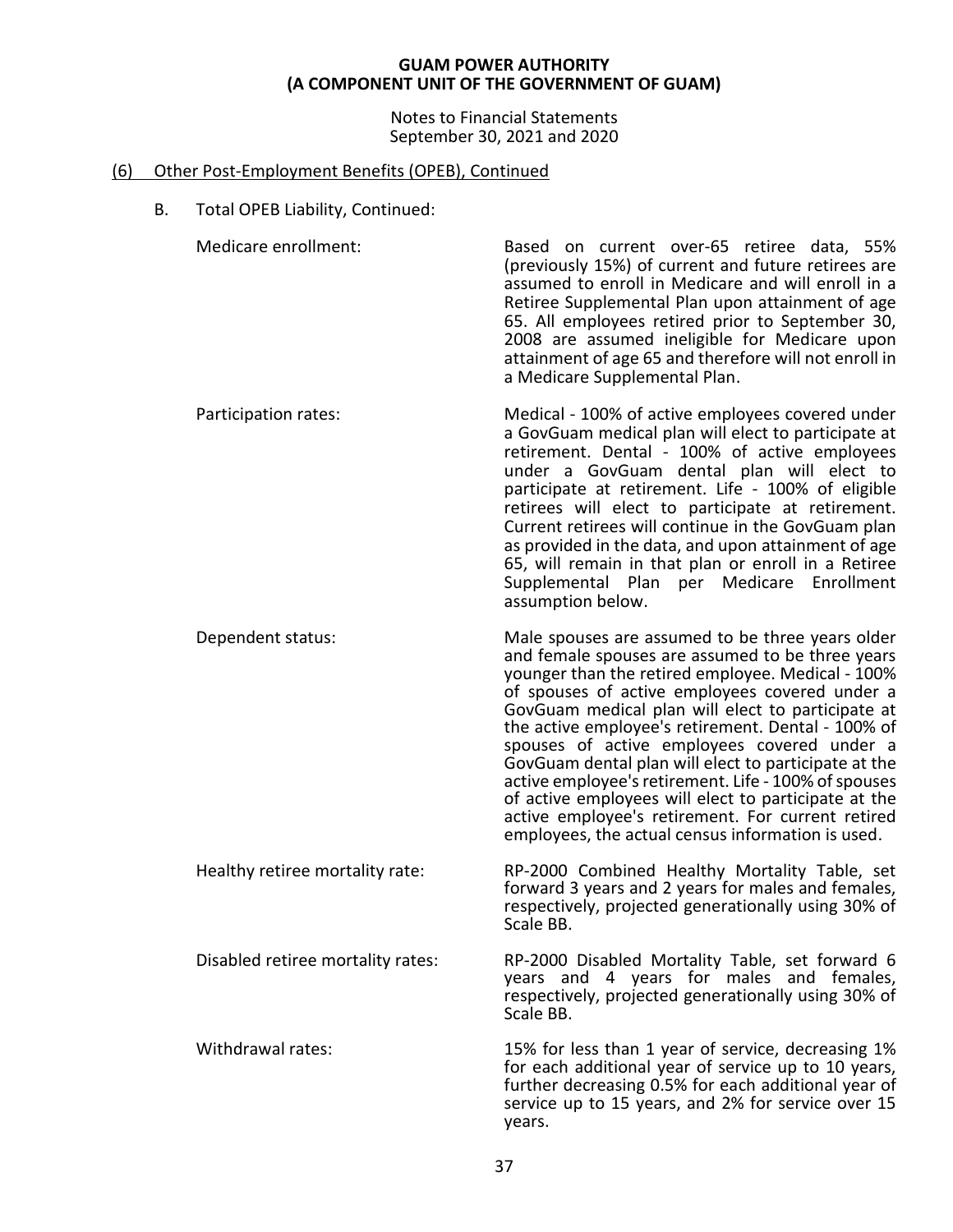Notes to Financial Statements September 30, 2021 and 2020

# (6) Other Post-Employment Benefits (OPEB), Continued

B. Total OPEB Liability, Continued:

Disability rates: 1974-78 SOA LTD Non-Jumbo, with rates reduced by 50% for males and 75% for females as follows: 0.05% for males aged 20-39 years (0.03% for females);  $0.10\%$  -  $0.18\%$  for males aged 40-49 years (0.05% - 0.09% for females); 0.32% - 0.53% for males aged 50-59 years (0.16% - 0.27% for females); and 0.76% for males aged 60-64 years (0.38% for females).

Retirement rates: 50% of employees are assumed to retire at first eligibility for unreduced benefits under the GovGuam Retirement Fund, 20% per year thereafter until age 75, and 100% at age 75.

*OPEB Plan Fiduciary Net Position:* An OPEB trust has not been established thus the OPEB Plan does not presently report OPEB plan fiduciary net position.

*Discount rate:* The discount rate used to measure the total OPEB liability was 2.21% as of September 30, 2020. The projection of cash flows used to determine the discount rate assumed that contributions from GovGuam will be made in accordance with the plan's funding policy. Based on those assumptions, the OPEB plan's fiduciary net position was projected to be insufficient to make all projected benefit payments of current plan members. Therefore, the 2.21% municipal bond rate as of September 30, was applied to all periods to determine the total OPEB liability.

C. Changes in the Total OPEB Liability

Changes in GPA's proportionate share of the total OPEB liability for the years ended September 30, 2021 and 2020 are as follows:

|                                  | 2021           | 2020          |
|----------------------------------|----------------|---------------|
| At October 1                     | \$161,936,073  | \$120,278,683 |
| Changes for the year:            |                |               |
| Service cost                     | 5,076,726      | 3,108,876     |
| Interest                         | 4,410,618      | 5,104,601     |
| Change in proportionate share    | 2,835,386      | (22, 527)     |
| Differences between expected and |                |               |
| actual experience                | 17,831,719     |               |
| Change of assumptions            | (29, 325, 681) | 36,002,259    |
| Benefit payments                 | (2,400,174)    | (2,535,819)   |
| Net change                       | (1,571,406)    | 41,657,390    |
| At September 30                  | 160,364,667    | 161,936,073   |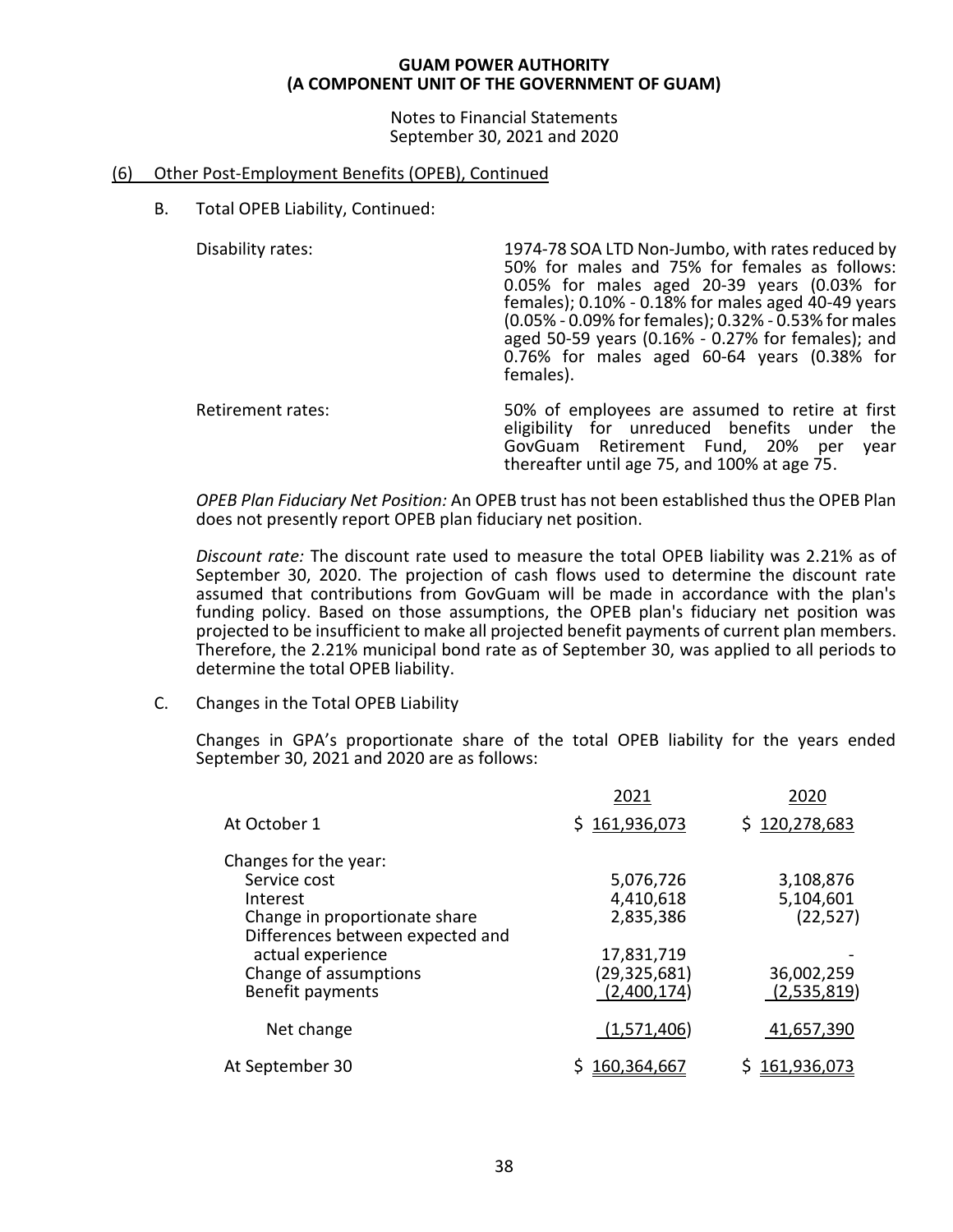Notes to Financial Statements September 30, 2021 and 2020

# (6) Other Post-Employment Benefits (OPEB), Continued

# C. Changes in the Total OPEB Liability, Continued

*Discount Rate Sensitivity Analysis:* The following schedule shows the impact on the OPEB liability if the discount rate used was 1% less than and 1% greater than the discount rate that was used (2.21%) in measuring the 2020 OPEB liability.

|                       | 1% Decrease in         | Current                | 1% Increase in         |
|-----------------------|------------------------|------------------------|------------------------|
|                       | Discount Rate<br>1.21% | Discount Rate<br>2.21% | Discount Rate<br>3.21% |
| <b>OPEB Liability</b> | \$190,391,522          | \$160,364,667          | \$136,428,751          |

*Healthcare Cost Trend Rate Sensitivity Analysis:* The following schedule presents the sensitivity of the total OPEB liability to changes in the healthcare cost trend rate. The sensitivity analysis shows the impact on the OPEB liability if the healthcare cost trend rate used was 1% less than and 1% greater than the current healthcare cost trend rate used in measuring the 2020 OPEB liability.

 $\mathbf{H}$  Healthcare Cost  $\mathbf{C}$ 

|                       | 1% Decrease   | -Healthcare Cost<br><b>Trend Rates</b> | 1% Increase           |
|-----------------------|---------------|----------------------------------------|-----------------------|
| <b>OPEB Liability</b> | \$133,574,568 | \$160,364,667                          | \$195 <u>,200,705</u> |

D. OPEB Expense, and Deferred Outflows of Resources and Deferred Inflows of Resources Related to OPEB

For the years ended September 30, 2021 and 2020, GPA recognized OPEB expense of \$8,534,740 and \$9,257,742, respectively, for its proportionate share of the GovGuam toal OPEB expense measured for the years ended September 30, 2020 and 2019. At September 30, 2021 and 2020, GPA reported deferred outflows of resources and deferred inflows of resources related to OPEB from the following sources:

|                                                                                           | 2021                                 |                                     | 2020                                 |                                     |
|-------------------------------------------------------------------------------------------|--------------------------------------|-------------------------------------|--------------------------------------|-------------------------------------|
|                                                                                           | Deferred<br>Outflows of<br>Resources | Deferred<br>Inflows of<br>Resources | Deferred<br>Outflows of<br>Resources | Deferred<br>Inflows of<br>Resources |
| Changes of assumptions<br>Difference between expected and                                 | \$26,089,476                         | \$34,651,238                        | \$35,298,856                         | \$15,099,024                        |
| actual experience<br>Contributions subsequent to the                                      | 14,681,238                           | 15,346,689                          |                                      | 21,231,709                          |
| measurement date<br>Changes in proportion and difference<br>between GPA contributions and | 2,617,632                            |                                     | 2,852,021                            |                                     |
| proportionate share of contributions                                                      | 5,463,784                            | 1,905,066                           | 6,513,327                            | 2,736,935                           |
|                                                                                           | \$48,852,130                         | \$51,902,993                        | \$44,664,204                         | \$39,067,668                        |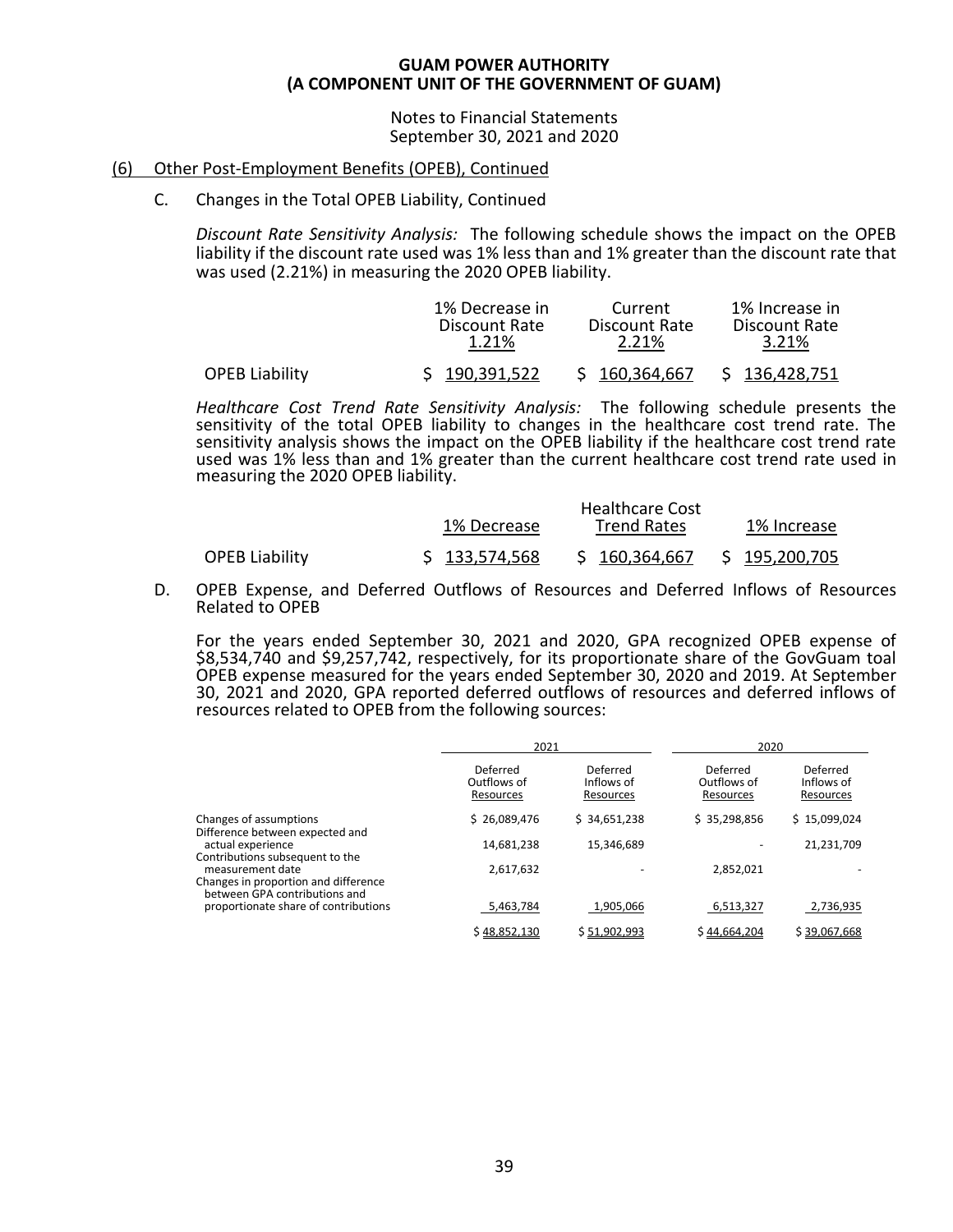Notes to Financial Statements September 30, 2021 and 2020

# (6) Other Post-Employment Benefits (OPEB), Continued

D. OPEB Expense, and Deferred Outflows of Resources and Deferred Inflows of Resources Related to OPEB, Continued:

Deferred outflows resulting from contributions subsequent to measurement date will be recognized as reduction of the OPEB liability in the following year. Other amounts reported as deferred outflows of resources and deferred inflows of resources related to OPEB at September 30, 2021 will be recognized in OPEB expense as follows:

| <b>Year Ending</b><br>September 30   |                                                                       |
|--------------------------------------|-----------------------------------------------------------------------|
| 2022<br>2023<br>2024<br>2025<br>2026 | (2, 143, 943)<br>(4,683,649)<br>737,348<br>1,652,278<br>(1, 230, 532) |
|                                      | (5,668,498)                                                           |

# (7) Noncurrent Liabilities

# A. Long-term Debt

Long-term debt at September 30, 2021 and 2020 is as follows:

|                                                                                                                                                                                                                                                                                                                                                                                                                                                                    | 2021          | 2020          |
|--------------------------------------------------------------------------------------------------------------------------------------------------------------------------------------------------------------------------------------------------------------------------------------------------------------------------------------------------------------------------------------------------------------------------------------------------------------------|---------------|---------------|
| 2017 Series Revenue Refunding Bonds, initial face value of<br>\$148,670,000, interest at varying rates from 4.0% to 5.0%<br>per annum payable semi-annually in October and April,<br>principal and mandatory sinking fund payments payable in<br>varying annual installments commencing with a payment of<br>\$135,000 in October 2018, increasing to a final payment of<br>\$16,800,000 in October 2040.                                                          | \$148,355,000 | \$148,355,000 |
| 2014 Series Senior Revenue Bonds, initial face value of<br>\$76,470,000, interest at varying rates from 4.0% to 5.0% per<br>annum payable semi-annually in October and April, principal<br>and mandatory sinking fund payments payable in varying<br>annual installments commencing with a payment of<br>\$1,310,000 in October 2017, increasing to a final payment of<br>\$4,855,000 in October 2044.                                                             | 70,820,000    | 72,340,000    |
| 2012 Series Senior Revenue Bonds, initial face value of<br>\$340,620,000, interest at varying rates from 2.98% to 5.0%<br>per annum payable semi-annually in October and April,<br>principal and mandatory sinking fund payments payable in<br>varying annual installments commencing with a payment of<br>\$110,000 in October 2013, increasing to a maximum<br>payment of \$25,630,000 in October 2031, with a final<br>payment of \$24,485,000 in October 2034. | 305,740,000   | 324,735,000   |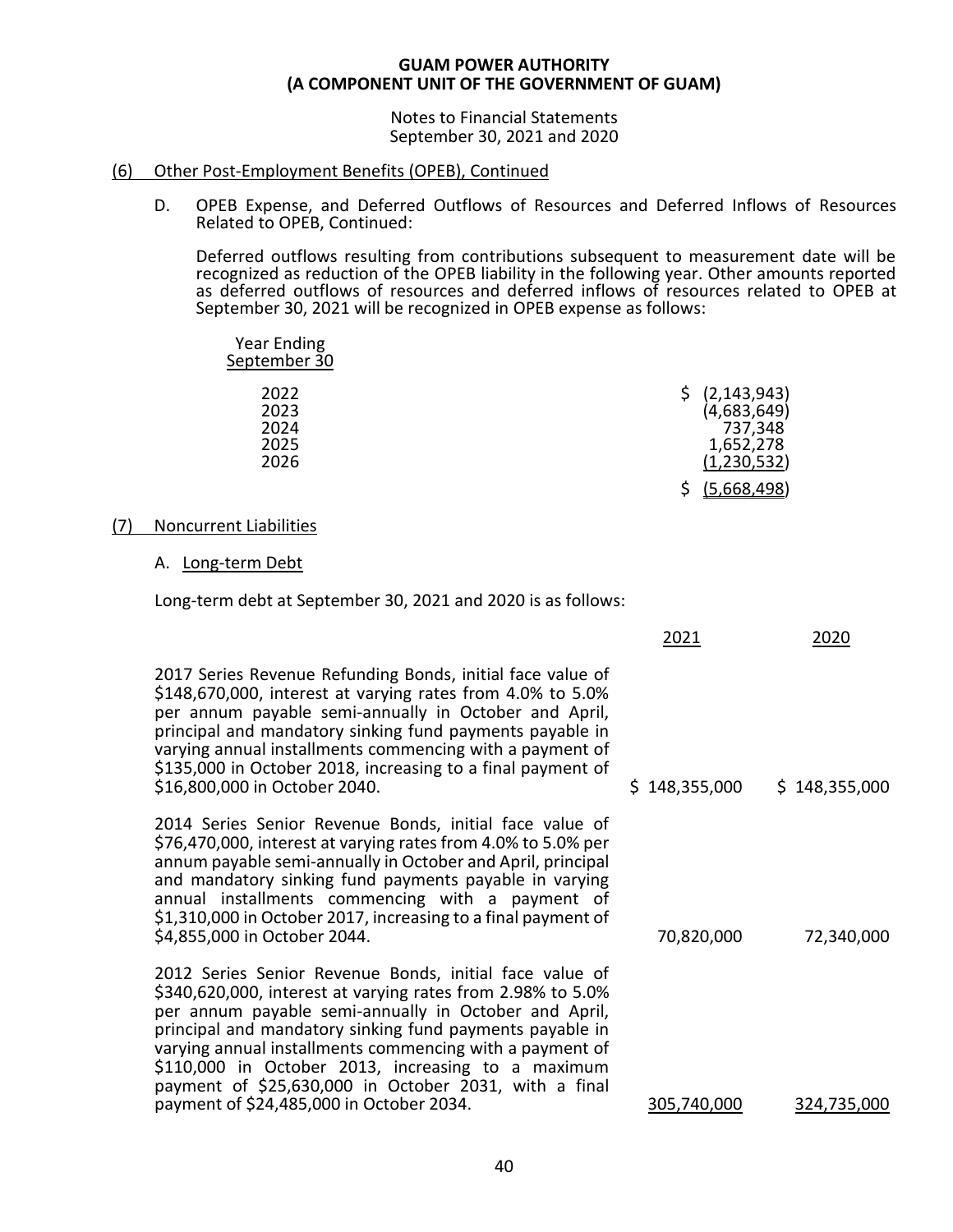Notes to Financial Statements September 30, 2021 and 2020

# (7) Noncurrent Liabilities, Continued

# A. Long-term Debt, Continued

|                         | 2021           | 2020          |
|-------------------------|----------------|---------------|
| Total long-term debt    | \$524,915,000  | \$545,430,000 |
| Less current maturities | (21,540,000)   | (20,515,000)  |
|                         | 503,375,000    | 524,915,000   |
| Add premium on bonds    | 31,905,390     | 35,684,190    |
| Total bonds             | \$ 535,280,390 | \$560,599,190 |

Proceeds of the 2012 Series Revenue Bonds were used to refund GPA's 1993 and 1999 Senior Bonds, make a deposit to the Senior Bond Reserve Fund to increase the amount on deposit therein to the Bond Reserve Fund Requirement, and pay costs of issuance.

Proceeds of the 2014 Series Revenue Bonds were used to finance a variety of generation, transmission and distribution improvements and systems and information technology upgrades, make a deposit to the Senior Bond Reserve Fund, provide capitalized interest through September 30, 2017, and pay costs of issuance.

Proceeds of the 2017 Series Revenue Refunding Bonds were used to refund GPA's 2010 Series Senior Revenue Bonds and to pay costs of issuance. The 2010 Series Senior Revenue Bonds were used to finance capital projects, generally consisting of a new administration building and various generation, transmission and distribution facilities, make a deposit to the Bond Reserve Fund, provide capitalized interest, and pay costs of issuance.

All gross revenues have been pledged to repay the bonds principal and interest. For the years ended September 30, 2021 and 2020, the debt service for the series bonds was \$47,823,750 and \$43,754,528, respectively, or approximately 14% and 13%, respectively, of pledged gross revenues.

Premium associated with the bonds at September 30, 2021 and 2020 are being amortized on the effective interest method over the life of the applicable debt.

As of September 30, 2021, future maturities of long-term debt are as follows:

| Year Ending September 30,                                                                                                | Principal                                                                                                                      | Interest                                                                                                                    | Total<br>Debt Service                                                                                                               |
|--------------------------------------------------------------------------------------------------------------------------|--------------------------------------------------------------------------------------------------------------------------------|-----------------------------------------------------------------------------------------------------------------------------|-------------------------------------------------------------------------------------------------------------------------------------|
| 2022<br>2023<br>2024<br>2025<br>2026<br>2027 through 2031<br>2032 through 2036<br>2037 through 2041<br>2042 through 2045 | \$21,540,000<br>22,705,000<br>24,020,000<br>25,210,000<br>26,475,000<br>153,630,000<br>138,535,000<br>94,675,000<br>18,125,000 | \$25,657,250<br>24,551,125<br>23,383,000<br>22,152,250<br>20,860,125<br>82,537,000<br>43,496,375<br>16,581,725<br>1,781,775 | \$<br>47,197,250<br>47,256,125<br>47,403,000<br>47,362,250<br>47,335,125<br>236,167,000<br>182,031,375<br>111,256,725<br>19,906,775 |
|                                                                                                                          | \$524,915,000                                                                                                                  | \$261,000,625                                                                                                               | \$785,915,625                                                                                                                       |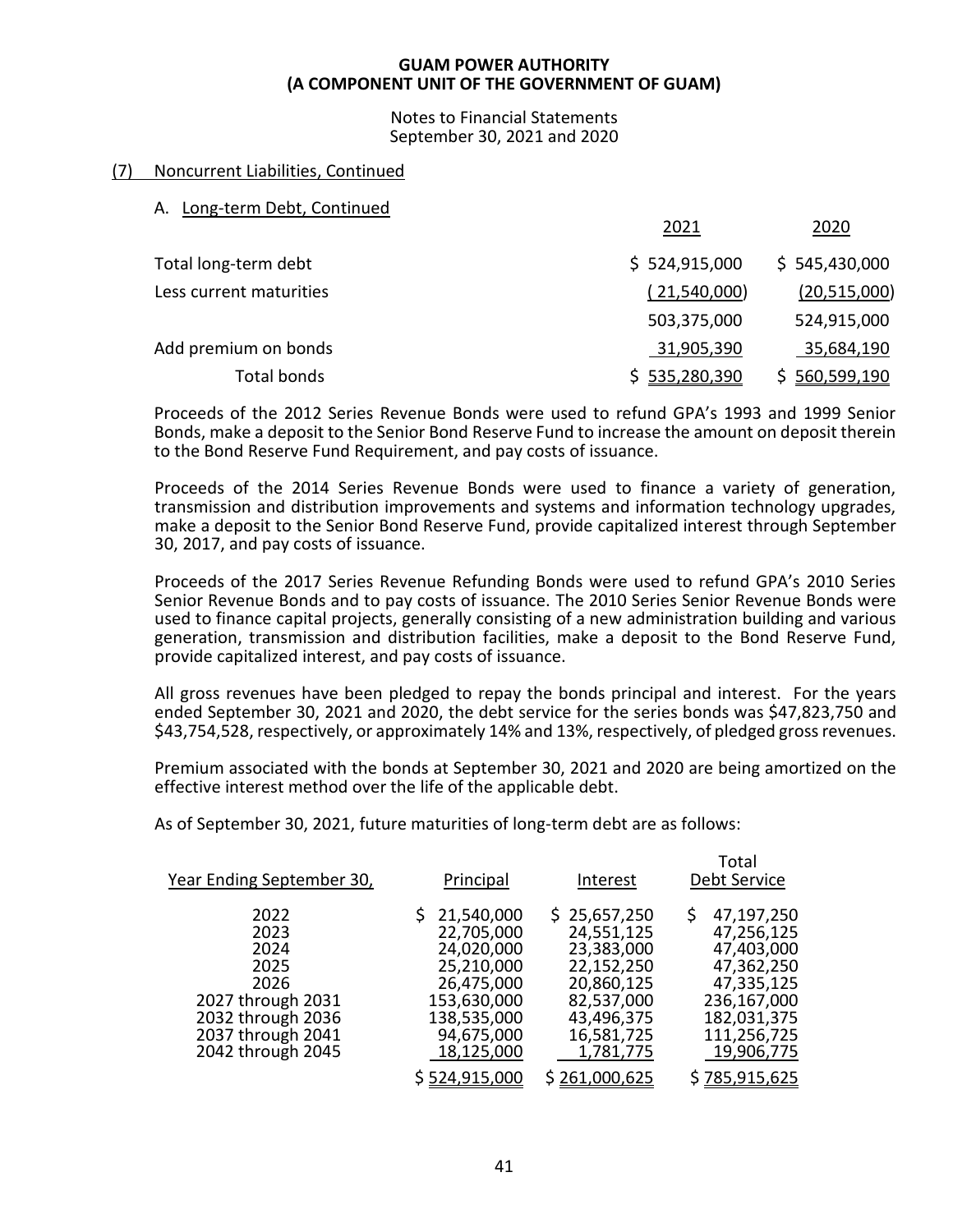Notes to Financial Statements September 30, 2021 and 2020

# (7) Noncurrent Liabilities, Continued

# A. Long-term Debt, Continued

# Debt Refunding

In October 2012, GPA refunded its 1993 and 1999 Series bonds through the issuance of the 2012 Series bonds. At the time of refunding, the 1993 and 1999 Series bonds had principal balances outstanding of \$56,370,000 and \$299,680,000, respectively. The proceeds for the refunding were transferred to an escrow agent who used the proceeds to purchase non-callable and nonprepayable obligations of the United States of America or held as cash and are to be held in an irrevocable trust to be used for the payment of the principal of and interest on the 1993 and 1999 Series bonds. The advance refunding met the requirements of an in-substance defeasance and the 1993 and 1999 bonds were removed from GPA's financial statements. The advance refunding resulted in a loss on defeasance totaling \$17,283,801 representing the difference between the reacquisition price and the carrying amount of the 1993 and 1999 bonds. Although the advance refunding resulted in the recognition of an accounting loss, GPA in effect reduced its aggregate debt service payments by \$16,506,398 over the next twenty years and obtained an economic gain (difference between the present values of the old debt and the new debt service payments) of \$27,940,966.

In December 2017, GPA refunded its 2010 Series bonds through the issuance of the 2017 Series bonds. At the time of refunding, the 2010 Series bonds had a principal balance outstanding of \$150,440,000. The proceeds for the refunding were transferred to an escrow agent who used the proceeds to purchase non-callable and non-prepayable obligations of the United States of America or held uninvested as cash and are to be held in an irrevocable trust to be used for the payment of the principal of and interest on the 2010 Series bonds. The advance refunding met the requirements of an in-substance defeasance and the 2010 bonds were removed from GPA's financial statements. The advance refunding resulted in a loss on defeasance totaling \$18,390,430 representing the difference between the reacquisition price and the carrying amount of the 2010 bonds. Although the advance refunding resulted in the recognition of an accounting loss, GPA in effect reduced its aggregate debt service payments by \$11,528,439 over the next twenty-two years and obtained an economic gain (difference between the present values of the old debt and the new debt service payments) of \$7,773,490.

The loss on refunding of the bonds is being amortized using the effective interest method over the average remaining life of the old bonds which approximated the average life of the new bonds. The unamortized balance of the loss on refunding of the 1993 and 1999 Series bonds is \$6,247,337 and \$7,421,196 as of September 30, 2021 and 2020, respectively. The unamortized balance of the loss on refunding of the 2010 Series bonds is \$13,925,047 and \$15,031,648 as of September 30, 2021 and 2020, respectively.

At September 30, 2021 and 2020, bonds outstanding of \$250,020,000 and \$414,765,000 is considered defeased.

All of GPA's outstanding bonds are public offerings sold through competitive sale. GPA has no direct borrowings.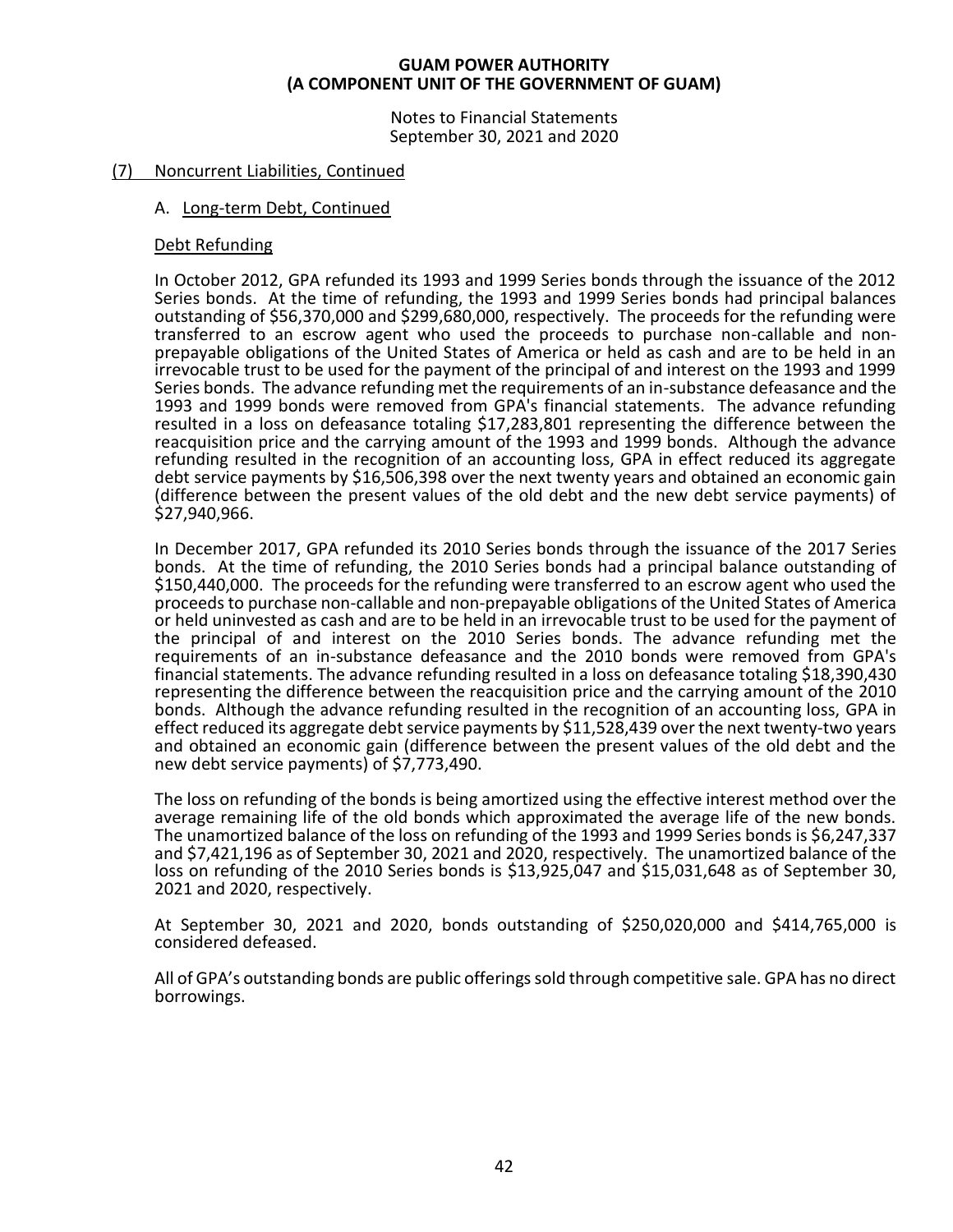# Notes to Financial Statements September 30, 2021 and 2020

# (7) Noncurrent Liabilities, Continued

# A. Long-term Debt, Continued

Changes in GPA's long-term debt for the years ended September 30, 2021 and 2020 are as follows:

|                              | Outstanding    |           |                    | Outstanding   |              |
|------------------------------|----------------|-----------|--------------------|---------------|--------------|
|                              | October 1,     |           |                    | September 30, |              |
|                              | 2020           | Increases | Decreases          | 2021          | Current      |
| Long-term debt:              |                |           |                    |               |              |
| 2012 Series Senior bonds     | \$324,735,000  | \$        | \$ (18,995,000)    | \$305,740,000 | \$19,945,000 |
| 2014 Series Senior bonds     | 72,340,000     |           | (1,520,000)        | 70,820,000    | 1,595,000    |
| 2017 Series Senior bonds     | 148,355,000    |           |                    | 148,355,000   |              |
| Unamortized premium on bonds | 35,684,190     |           | (3,778,800)        | 31,905,390    |              |
|                              | \$ 581,114,190 | Ś         | \$ (24, 293, 800)  | \$556,820,390 | \$21,540,000 |
|                              | Outstanding    |           |                    | Outstanding   |              |
|                              | October 1,     |           |                    | September 30, |              |
|                              | 2019           | Increases | Decreases          | 2020          | Current      |
| Long-term debt:              |                |           |                    |               |              |
| 2012 Series Senior bonds     | \$339,240,000  | \$        | \$(14,505,000)     | \$324,735,000 | \$18,995,000 |
| 2014 Series Senior bonds     | 73,785,000     |           | (1,445,000)        | 72,340,000    | 1,520,000    |
| 2017 Series Senior bonds     | 148,535,000    |           | (180,000)          | 148,355,000   |              |
| Unamortized premium on bonds | 39,462,990     |           | (3,778,800)        | 35,684,190    |              |
|                              | \$601,022,990  |           | Ś.<br>(19,908,800) | \$581,114,190 | \$20,515,000 |

# Bond Covenants

The Indenture, dated December 1, 1992, as subsequently amended and supplemented by Supplemental Indentures, sets forth the establishment of accounts, the application of revenues, and certain other covenants to ensure payment of debt service. Management believes GPA was in compliance with all bond covenants as of and for the years ended September 30, 2021 and 2020. The primary requirements of the Indenture are summarized below:

Rate Covenant - GPA has covenanted to at all times to establish, fix, prescribe and collect rates and charges for the sale or use of electric energy produced, transmitted, distributed or furnished from the system so as to yield, with respect to the then immediately following twelve months, net revenues equal to at least 1.30 times of the annual debt service. Net revenues are defined as all revenues received during the period less maintenance and operation expenses incurred during such period.

Revenue Fund – The Indenture requires GPA to deposit all revenues upon receipt in the revenue fund. Amounts in the revenue fund are to be used to pay budgeted maintenance and operation expenses and transfer the remaining moneys to different fund accounts.

Working Capital Requirement – Working capital refers to the amount of cash GPA maintains at any given time to pay for its operations. GPA must maintain a balance in such account equal to onetwelfth of the budgeted maintenance and operation expenses for the then current fiscal year.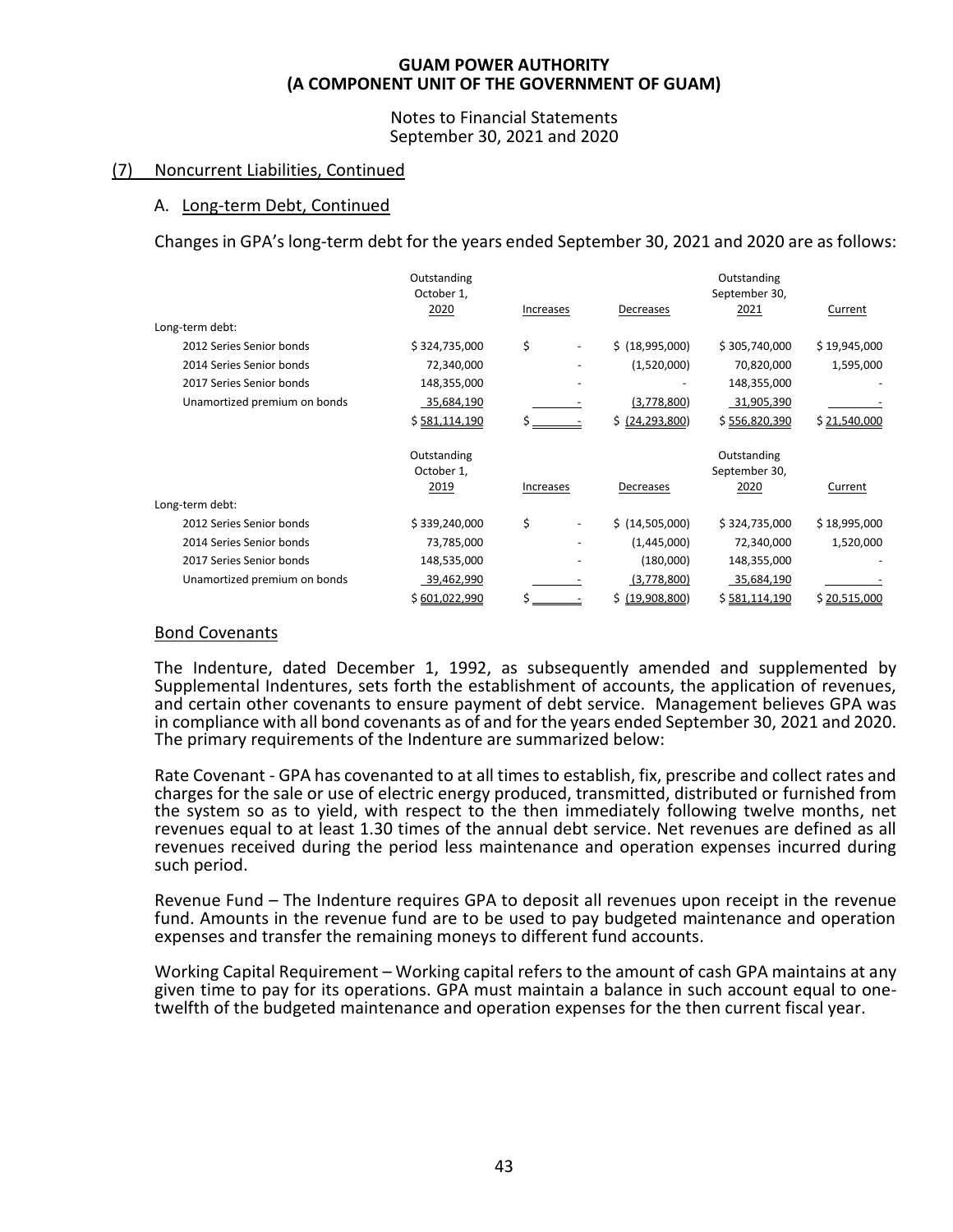Notes to Financial Statements September 30, 2021 and 2020

# (7) Noncurrent Liabilities, Continued

# A. Long-term Debt, Continued

# Bond Covenants, Continued

Bond Fund - the Indenture created the Bond Fund solely for the purposes of: (1) paying interest on the Senior Bonds when due and payable; (2) paying principal of the Serial Senior Bonds when due and payable; and (3) purchasing and redeeming or paying at maturity the Term Senior Bonds.

Bond Reserve Fund - the Indenture created a Bond Reserve Fund available for the purpose of paying debt service on Bonds in the event of a deficiency in the Bond Fund. GPA is required to maintain an amount within the Bond Reserve Fund equal to the maximum annual debt service for the then current or future fiscal year on all outstanding bonds.

Events of default with finance related consequences - the Indenture specifies a number of Events of Default and related remedies. In the event that the amount in any Fund or Account is insufficient for the purposes for which such Fund or Account was established, the Trustee shall transfer such amount as is necessary to satisfy such deficiency. If an event of default continues, the Trustee is entitled, and if requested to do so by the Bondholders, to declare the principal and accrued interest to be due and payable immediately upon notice in writing to GPA.

Acceleration - the remedies granted to the Trustee and the Bondholders under the Indenture do not include any right to accelerate the payment of the outstanding bonds. The Trustee is authorized to take certain actions upon the occurrence of an event of default, including proceedings to enforce the rights of Bondholders as outlined in the Indenture.

# Forward Delivery Contract

On September 28, 2000, GPA entered into Bond Reserve Fund Forward Delivery Agreements (the agreements) with Lehman Brothers and Bank of America. In connection with the agreements, GPA received cash of \$13.5 million in October 2000, representing the present value of interest income on certain invested bond proceeds. Based on the terms of the agreements, gross proceeds totaled \$17,521,029 while GPA incurred termination fees and closing costs totaling \$3,530,000 and \$1,250,000 respectively. The \$13.5 million in net proceeds included \$759,500 of interest income earned as of the closing dates of the agreements.

The gross proceeds, termination fees and closing costs have been deferred and amortized on a straight line basis over the average remaining life of the 1993 and 1999 bonds. The gross proceeds, net of amortization, are reflected as unearned forward delivery contract revenue in the accompanying statements of net position. The termination fees and closing costs are reflected as unamortized forward delivery contract costs in the accompanying statements of net position. The amortization of forward delivery contract revenues and costs is reflected as components of interest income and interest expense, respectively, in the accompanying statements of revenues, expenses and changes in net position.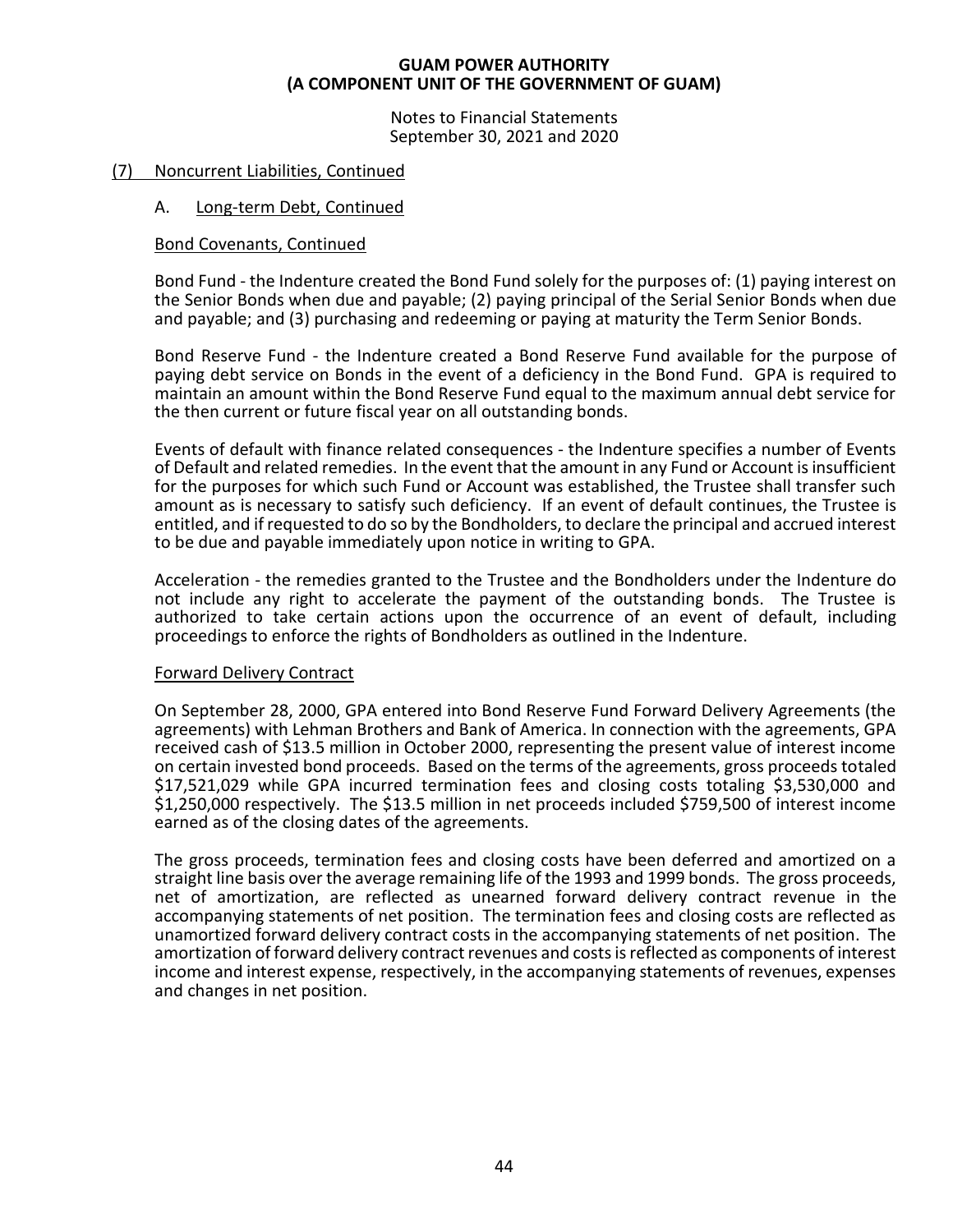Notes to Financial Statements September 30, 2021 and 2020

# (7) Noncurrent Liabilities, Continued

# A. Long-term Debt, Continued

# Forward Delivery Contract, Continued

The following summarizes the unearned revenues and unamortized costs on the forward delivery contract at September 30, 2021 and 2020:

|                                                                         | 2021                       | 2020                         |
|-------------------------------------------------------------------------|----------------------------|------------------------------|
| Unearned forward delivery contract revenues<br>Accumulated amortization | \$8,760,514<br>(8,760,514) | \$8,760,514<br>(8, 176, 496) |
|                                                                         |                            | \$584,018                    |
| Unamortized forward delivery contract costs<br>Accumulated amortization | \$2,390,265<br>(2,390,265) | \$2,390,265<br>(2, 230, 988) |
|                                                                         |                            |                              |

# B. Other Long-term Liabilities

Changes in other long-term liabilities in fiscal year 2021 and 2020 were as follows:

|                                    | Outstanding<br>October 1, |              |                    | Outstanding<br>September 30, |             |
|------------------------------------|---------------------------|--------------|--------------------|------------------------------|-------------|
|                                    | 2020                      | Increases    | Decreases          | 2021                         | Current     |
| Others:                            |                           |              |                    |                              |             |
| Obligations under capital leases   | \$<br>2,226,222           | \$           | (2, 226, 222)<br>Ś | \$                           | \$          |
| DCRS sick leave liability          | 1,502,154                 | 193,364      |                    | 1,695,518                    |             |
| Employees' annual leave            | 3,762,963                 | 1,060,499    | (847, 242)         | 3,976,220                    | 2,134,083   |
| Net pension liability              | 89,220,086                | 7,122,480    | (7, 911, 484)      | 88,431,082                   |             |
| <b>OPEB liability</b>              | 161,936,073               | 11,838,569   | (13,409,975)       | 160,364,667                  |             |
| Customer advances for construction | 425,815                   | 52,600       | (8, 250)           | 470,165                      |             |
|                                    | \$259,073,313             | \$20,267,512 | \$ (24, 403, 173)  | \$254,937,652                | \$2,134,083 |
|                                    | Outstanding               |              |                    | Outstanding                  |             |
|                                    | October 1,                |              |                    | September 30,                |             |
|                                    | 2019                      | Increases    | Decreases          | 2020                         | Current     |
| Others:                            |                           |              |                    |                              |             |
| Obligations under capital leases   | \$10,808,951              | \$           | \$ (8,582,729)     | 2,226,222<br>Ś.              | \$2,226,222 |
| DCRS sick leave liability          | 1,331,151                 | 171,003      |                    | 1,502,154                    |             |
| Employees' annual leave            | 3,357,668                 | 2,087,211    | (1,681,916)        | 3,762,963                    | 2,558,878   |
| Net pension liability              | 81,801,102                | 15,588,440   | (8, 169, 456)      | 89,220,086                   |             |
| <b>OPEB liability</b>              | 120,278,683               | 44,478,081   | (2,820,691)        | 161,936,073                  |             |
| Customer advances for construction | 394,539                   | 39,025       | (7, 749)           | 425,815                      |             |
|                                    | \$217,972,094             | \$62,363,760 | \$ (21, 262, 541)  | \$259,073,313                | \$4,785,100 |

# (8) Agreements with the U.S. Navy

On September 15, 1996, a lease agreement was entered into between GPA and the U.S. Navy (Navy) to transfer to GPA the operations, maintenance, and custody of certain Navy-owned electrical transmission and distribution lines, electric power generation facilities, related structures and equipment, together with the associated land interest. The facilities are leased to GPA at no cost for a period of 50 years.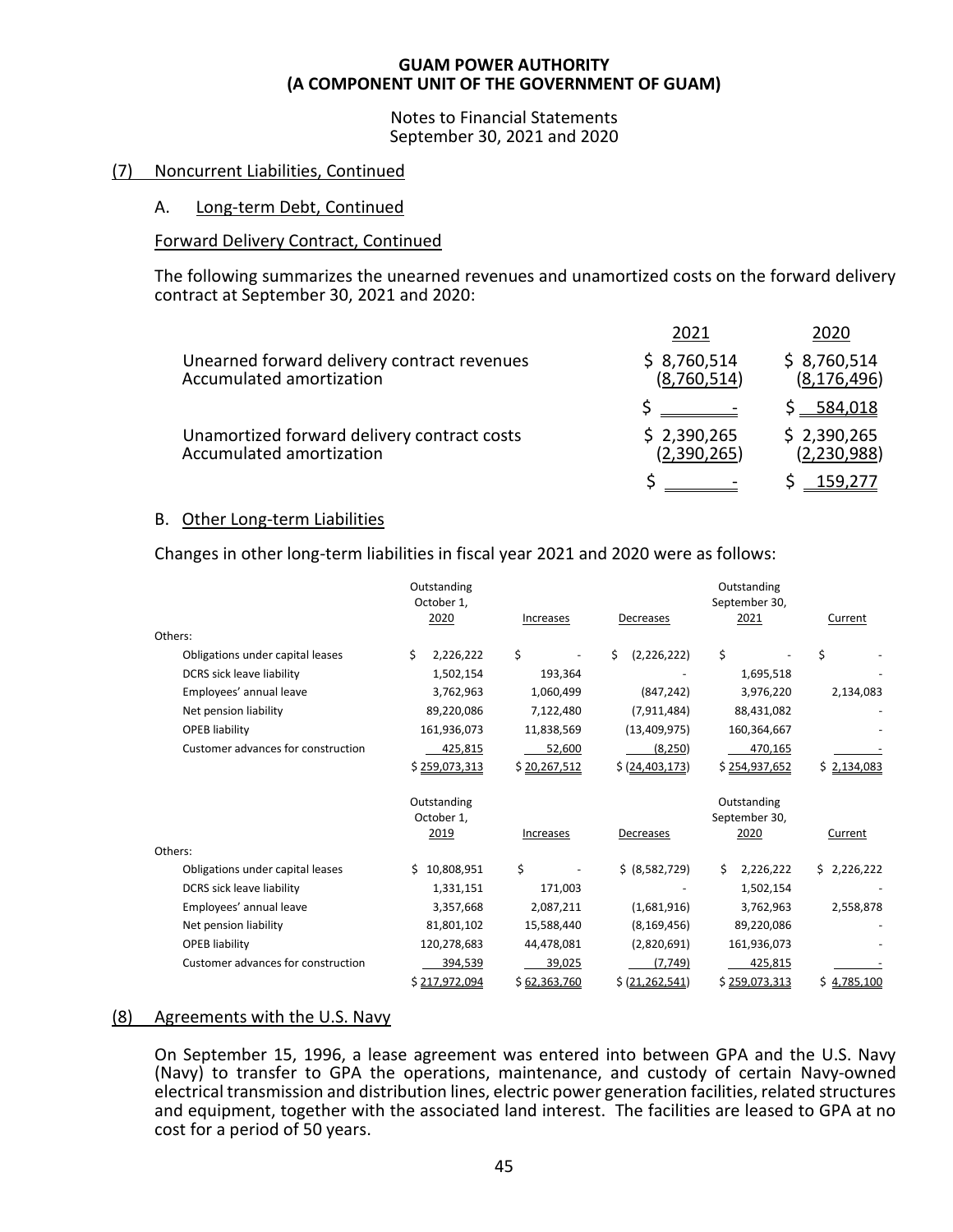Notes to Financial Statements September 30, 2021 and 2020

# (8) Agreements with the U.S. Navy, Continued

On August 1, 2012, GPA and the Navy entered into a Utility Services Contract (USC) for a period of ten years, unless terminated early at the option of the Navy, with no option for extension. Key features of the USC include transfer of certain Navy facilities to GPA at no charge, calculation of power rates charged to the Navy in accordance with the methodology approved by the PUC, GPA's continued use of the Navy's assets and associated real estate assets at no charge, compensation by GPA to the Navy for energy supplied to GPA's customers from Navy dedicated facilities, weekly fuel payments by the Navy, supply of water to Guam Waterworks Authority (GWA) by the Navy for power generation facilities, maintenance of a minimum contract demand with no maximum demand provision, and payment within fifteen days of electric billing by the Navy, subject to late payment charges. During the years ended September 30, 2021 and 2020, GPA billed the Navy \$57,878,612 and \$52,851,527, respectively, for sales of electricity under the USC. Receivables from the Navy were \$5,852,698 and \$4,776,855 at September 30, 2021 and 2020, respectively.

On August 31, 2015, GPA and the Navy entered into a Basic Ordering Agreement (BOA) which enumerates task items that are to be contracted to identify, develop and/or implement work on Navy facilities and utility systems. The tasks are generally related to energy services including renewable energy and energy efficiency. The period during which the orders may be placed against the BOA may not exceed five years. On August 26, 2020, GPA and the Navy executed their first task under the BOA. However, no costs have been incurred as of September 30, 2021.

On September 12, 2016, GPA and the Navy entered into a lease agreement to lease a portion of the land controlled by the Navy to construct and operate a renewable energy plant. The lease will not be effective until GPA secures the renewable energy contract. No lease payment is due or accruing until then.

# (9) Commitments and Contingencies

# Fuel Purchase Contracts

In November 2019, GPA entered into diesel fuel supply contracts with IP&E Guam, Inc. and Mobil Oil Guam, Inc. The agreements are for two years beginning January 1, 2020 with an option to extend for three years, renewable annually.

In September 2020, GPA entered into residual fuel oil (RFO) supply contract with Hyundai Corporation. The agreement is for three years commencing on or about September 1, 2020 until August 31, 2023 with the options to extend for two (2) additional one (1) year terms, upon mutual agreement of both parties. The minimum purchase under the contract is estimated at 1,000,000 barrels per year with a maximum purchase of 2,000,000 barrels per year of combined quantities.

# Performance Management Contracts

GPA entered into a Performance Management Contract (PMC) for the operation and maintenance of the Cabras 1 and 2 generators, which became effective on October 1, 2010. The PMC is for a period of five years with an option to extend for another five-year term. The fees are subject to certain incentives and penalties, as agreed by both parties. The extension was exercised and the PMC expired on September 30, 2020. On July 30, 2020, the Guam PUC approved GPA's petition to award the bid to Taiwan Electrical and Mechanical Engineering Services, Inc. (TEMES) for the base period total cost of \$9,969,188 for three years with an option to extend up to two additional oneyear terms.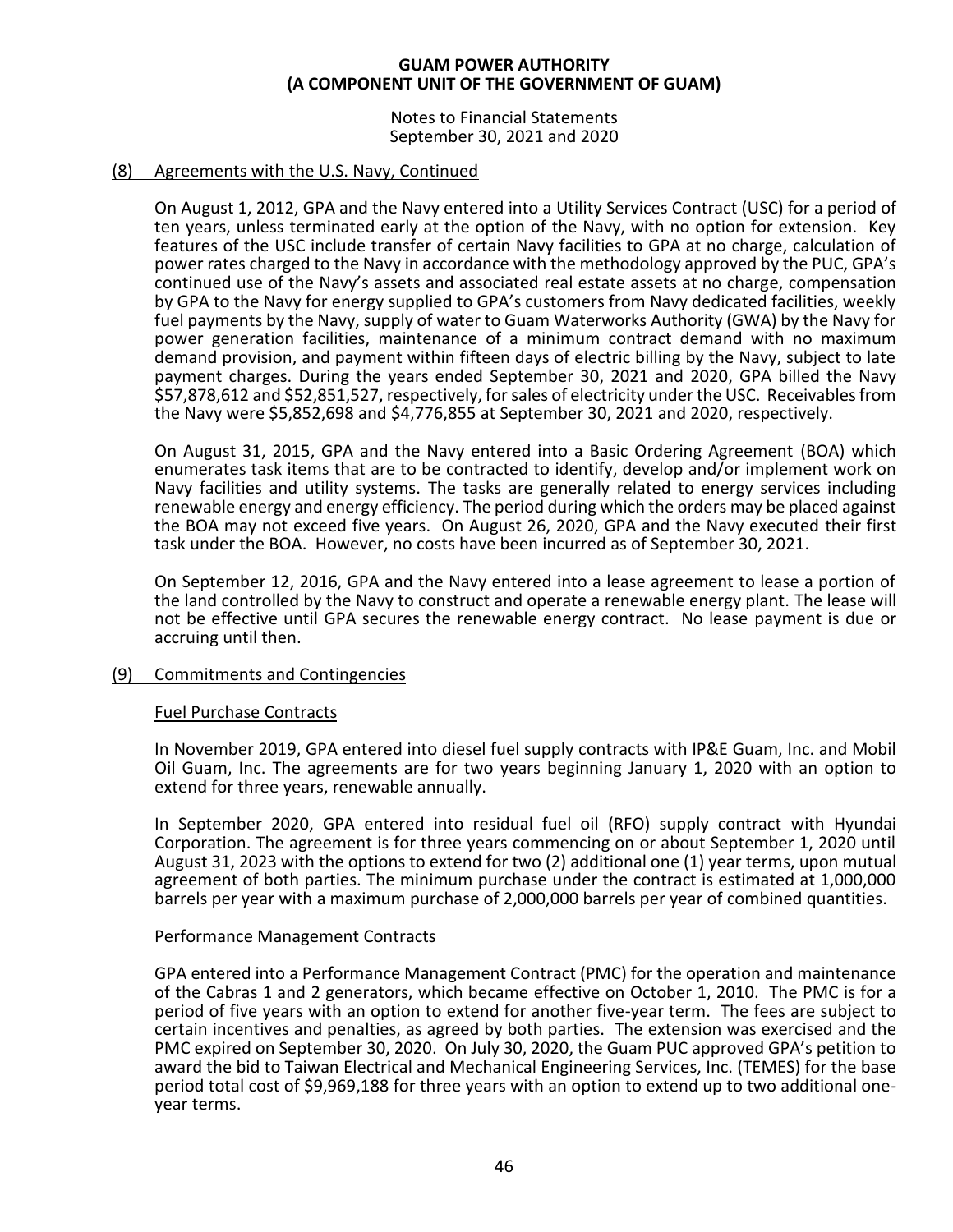Notes to Financial Statements September 30, 2021 and 2020

# (9) Commitments and Contingencies, Continued

# Performance Management Contracts, Continued

GPA entered into a PMC for the Dededo, Macheche and Yigo combustion turbine power plants for a period of five years commencing on March 1, 2016 with options to extend for one additional three-year term and one additional two-year term. The fees are subject to certain incentives and penalties, as agreed by both parties. The extension was exercised and the PMC is expiring on February 28, 2026.

At September 30, 2021, the minimum future fixed management fees are as follows:

| Year Ending September 30, | Amount                 |
|---------------------------|------------------------|
| 2022<br>2023              | 2,760,090<br>2,842,893 |
| 2024                      | 2,928,180              |
| 2025                      | 3,016,025              |
| 2026                      | 363,003                |
|                           | \$11,910,191           |

# Fuel Bulk Storage Facility Contract

In September 2017, GPA entered into an agreement for the management and operations of its fuel bulk storage facility. The agreement is for two years ending September 30, 2019 with an option to extend the contract for three additional one-year terms. The extensions have been exercised and at September 30, 2021, the minimum future management fees for the year ending September 30, 2022 is \$911,662.

# Operating Leases

GPA entered into a sublease agreement for vehicle, equipment, and material storage and for a power substation beginning November 1, 2002 with annual rental of \$61,261 through October 31, 2012, which was extended for ten years.

GPA entered into a lease agreement for fuel storage tanks effective September 1, 2013. The contract includes fixed annual fees escalating 4% every year until August 31, 2022.

GPA entered into a commercial space lease beginning July 1, 2010, with monthly rentals of \$4,495 through June 30, 2015, which was extended for five years. The procurement for a commercial space was delayed due to the COVID-19 pandemic. GPA is currently in a month to month lease pending the result of the procurement process.

At September 30, 2021, future minimum lease payments for operating leases are as follows:

| Year Ending September 30, | Amount               |
|---------------------------|----------------------|
| 2022<br>2023              | \$1,833,929<br>5,105 |
|                           | \$1,839,034          |

Rent expense under the aforementioned agreements totaled \$1,926,902 and \$1,895,598 during the years ended September 30, 2021 and 2020, respectively.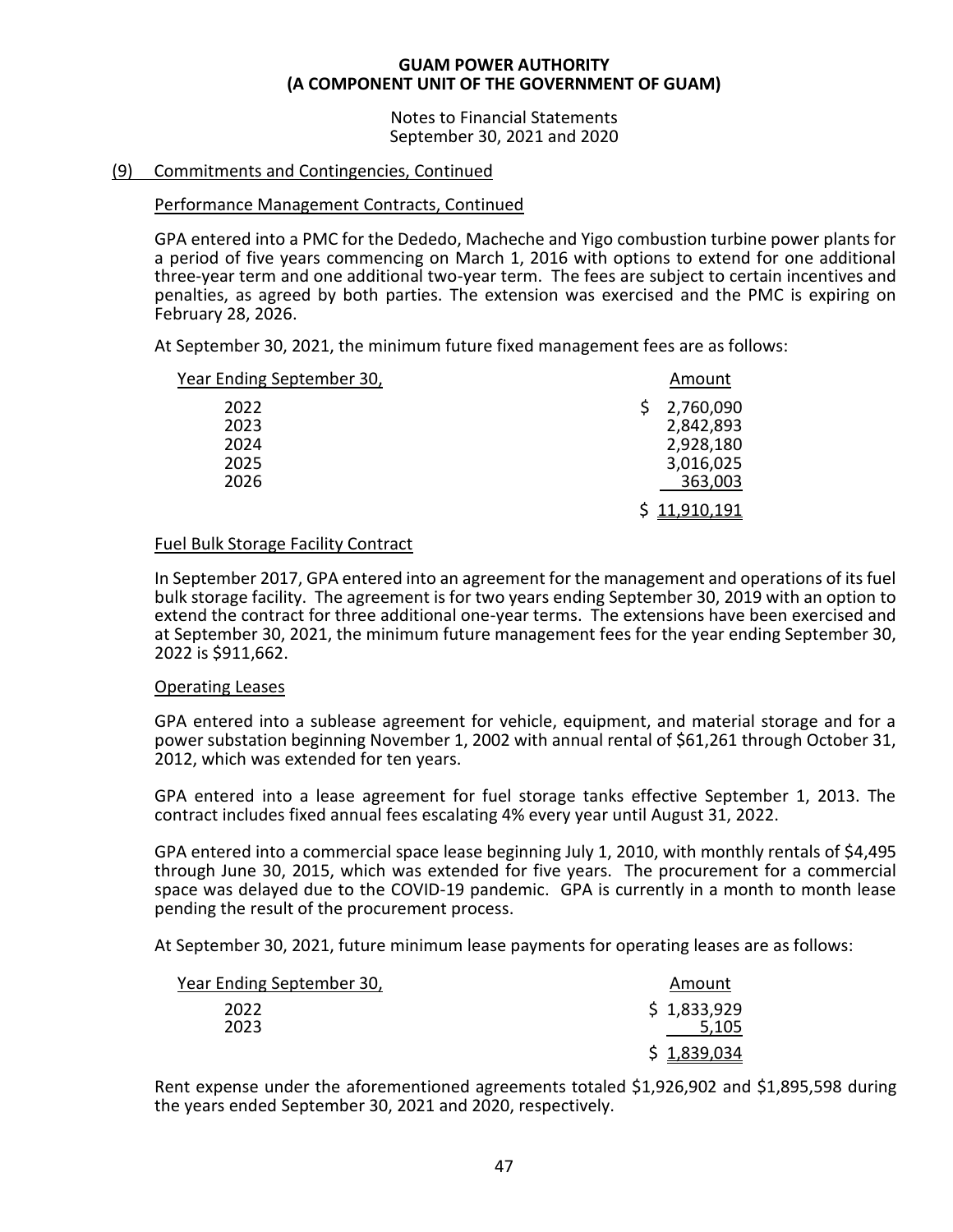Notes to Financial Statements September 30, 2021 and 2020

# (9) Commitments and Contingencies, Continued

# Renewable Energy Contracts

GPA entered into two renewable energy purchase agreements to purchase 20 MW and 5.65 MW of solar renewable energy. The commercial operation date of the two solar plants was October 30, 2015. The agreements include escalating contract prices per MW hour until 2041 and 90% minimum production which is the minimum requirement per contract year that is to be met to avoid production shortfall penalties. The total minimum renewable energy purchase commitment is 1.1 million MW hours.

At September 30, 2021, the minimum future renewable energy purchases are as follows:

| Year Ending September 30,                                                                           | Amount                                                                                                                 |
|-----------------------------------------------------------------------------------------------------|------------------------------------------------------------------------------------------------------------------------|
| 2022<br>2023<br>2024<br>2025<br>2026<br>2027 through 2031<br>2032 through 2036<br>2037 through 2041 | 9,200,983<br>9,196,204<br>9,163,847<br>9,209,954<br>9,242,026<br>46,055,722<br>46,519,297<br>38,321,837<br>176,909,870 |
|                                                                                                     |                                                                                                                        |

In August 2018, GPA executed three renewable energy purchase agreements to purchase a total of 120 MW of solar renewable energy. The commercial operation dates of the solar plants are not yet established.

# Energy Conversion Agreement

In January 2019, ownership of a power plant under an energy conversion agreement was transferred to GPA. GPA entered into an agreement with the same company to continue to manage and operate the power plant for a period of five years. The operation and maintenance fees are calculated based on factors stated in the agreement and paid on a monthly basis. GPA also pays a monthly recapitalization fee of \$305,265 consisting of payments for capital and performance improvement projects, operations and maintenance fees, 4% cost of money and 10% contingency. The total recapitalization fees paid during each of the years ended September 30, 2021 and 2020 were \$3,663,180 each year, of which \$1,974,157 and \$796,000, respectively, were prepaid. Of the total amount, \$2,519,393 and \$3,865,510, respectively, was for capital projects which were recorded in utility plant assets for the years ended September 30, 2021 and 2020. The remaining amount was unspent and is included in prepaid expenses and other current assets in the accompanying statements of net position as of September 30, 2021 and 2020.

At September 30, 2021, the future recapitalization fees are as follows:

| 2022 | \$3,663,180 |
|------|-------------|
| 2023 | 3,663,180   |
| 2024 | 1,221,060   |
|      | \$8,547,420 |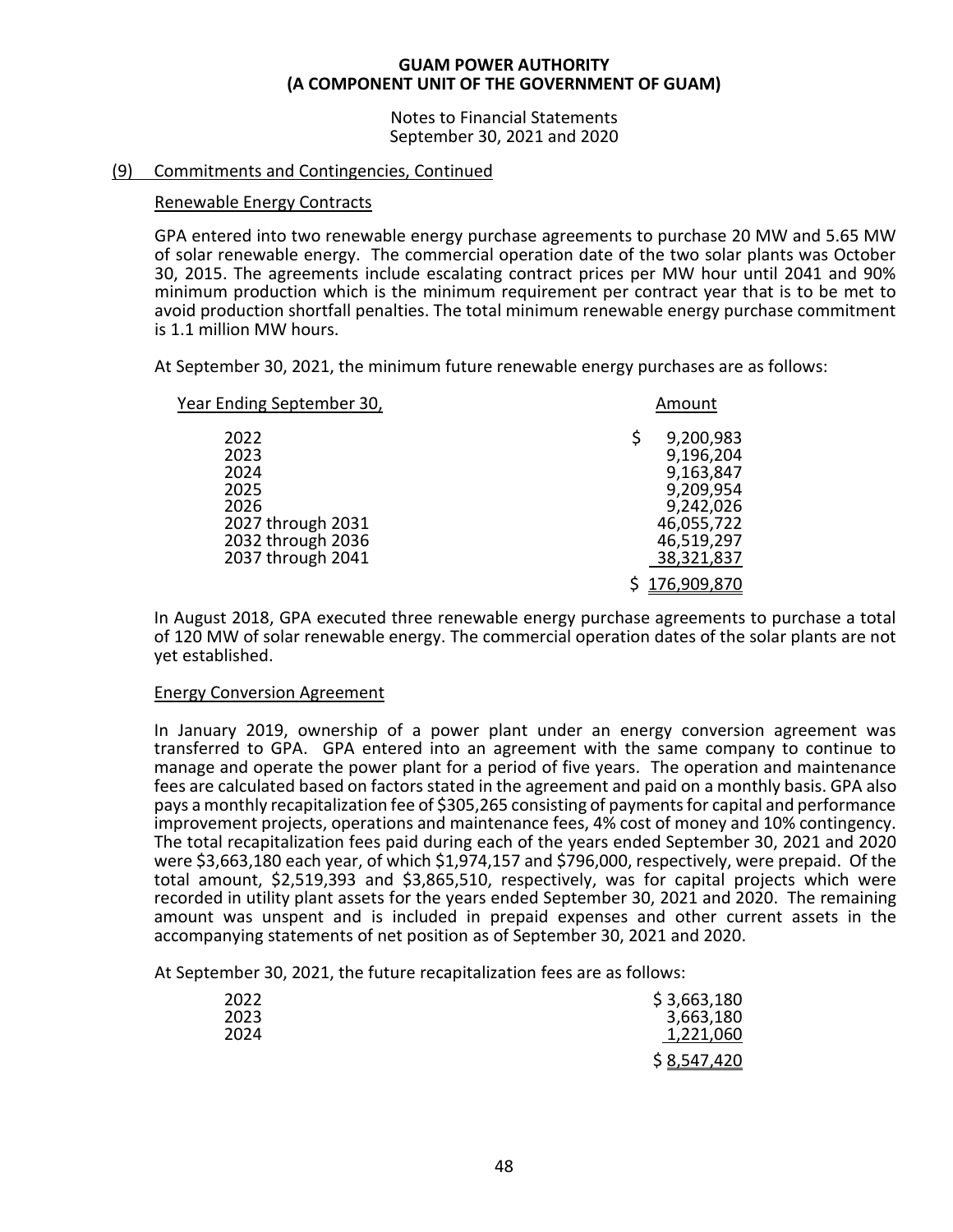Notes to Financial Statements September 30, 2021 and 2020

# (9) Commitments and Contingencies, Continued

# Capital Commitments

As of September 30, 2021, GPA has various on-going construction contracts with a total contract price of \$30 million, of which \$15.3 million is recorded in construction work in progress.

# Letters of Credit

As of September 30, 2020, GPA has a \$35 million uncollateralized revolving documentary letter of credit for purchases of fuel. In light of the new Residual Fuel Oil contract with Hyundai Corporation, this letter of credit facility was cancelled on December 24, 2020. Hyundai has extended to GPA a provision net 30-day option for payments.

As of September 30, 2021, GPA has a \$1.8 million standby letter of credit, collateralized by a certificate of deposit of the same amount, to guarantee any payments due under the temporary power services contract. This standby letter of credit was extended until January 2022 in anticipation of a delay in the turnover of the management for the Yigo diesel unit.

# Self-Insurance

GPA self-insures its transmission and distribution (T&D) plant, because no insurance is available at reasonable rates.

As the result of a PUC Order, GPA adds an insurance charge of \$0.00290 per kWh for civilian ratepayers and from \$0.00035 per kWh to \$0.00070 per kWh for the Navy until a self-insurance fund balance of \$20 million is achieved. Insurance charge proceeds are transferred to the restricted self-insurance fund to be used to cover losses that would normally be covered by insurance. GPA is not prohibited from petitioning PUC for approval to use the self-insurance fund for additional purposes to the extent that such losses are not covered by insurance.

In 2015, GPA reached the \$20 million self-insurance cap and the insurance surcharge was discontinued.

In July 2021, CCU approved a \$10 million drawdown from the self-insurance used for partial settlement of fuel cost, resulting in the fund balance to fall to less than \$18 million, which is the threshold for surcharge reactivation. The insurance surcharge was reactivated effective August 1, 2021.

The self-insurance fund, included in restricted cash and cash equivalents held by GPA, was \$9,478,718 and \$19,469,799 at September 30, 2021 and 2020, respectively.

# Litigation

GPA has several asserted and unasserted claims outstanding as of September 30, 2021. It is not possible for the management of GPA to estimate the ultimate resolution of these matters and therefore, no provision for any liability that may result from these claims has been made in the accompanying financial statements.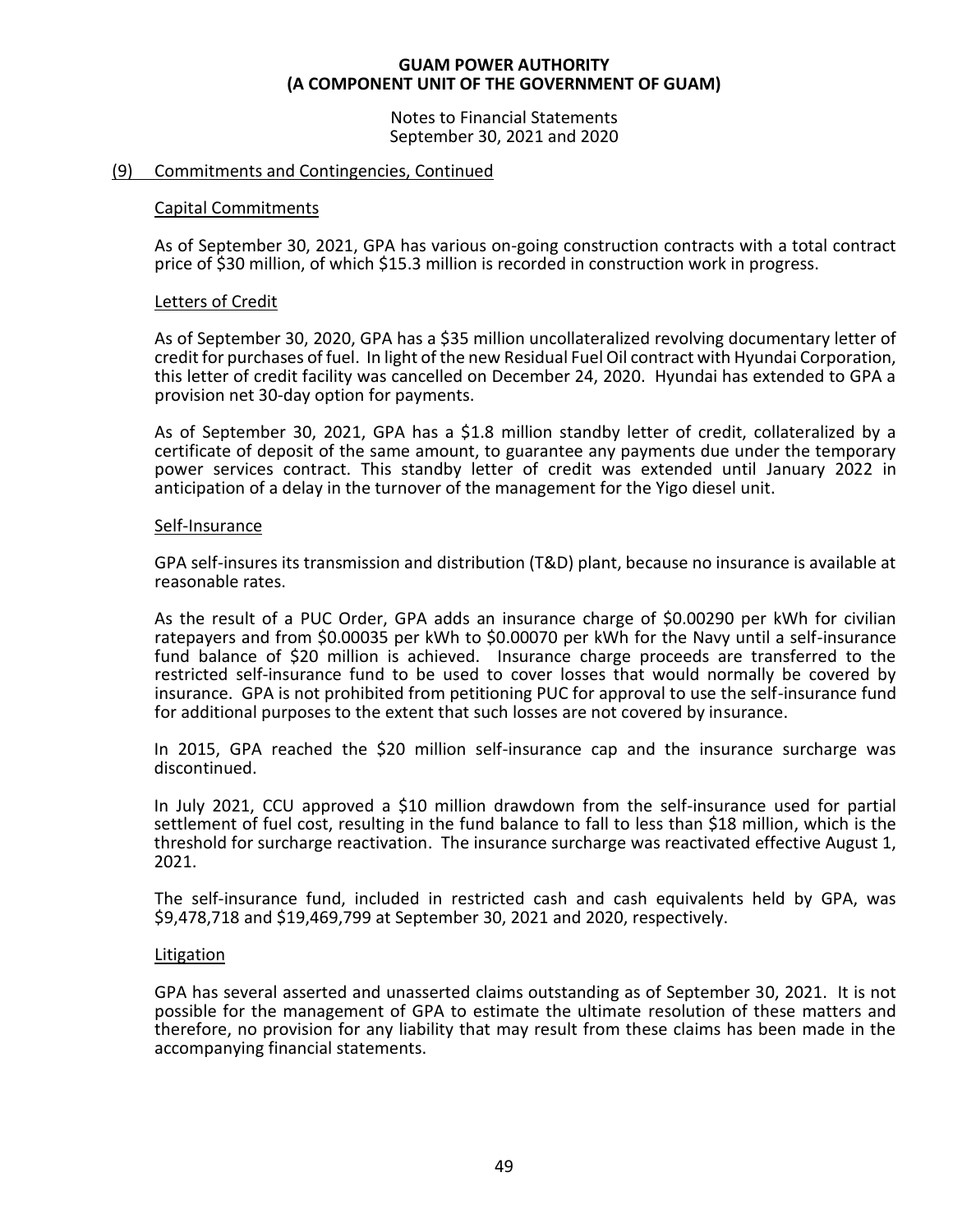Notes to Financial Statements September 30, 2021 and 2020

# (9) Commitments and Contingencies, Continued

# U.S. Environmental Protection Agency

On May 24, 1986, the administrator of the U.S. Environmental Protection Agency (EPA) granted a continuing exemption to GPA under the provisions of Section 325(b) of the Clean Air Act, as amended. The terms of the exemption require monitoring by EPA, certain commitments by GPA regarding fuel stocks, and reporting and delineation of grounds for revocation of the exemption.

In February 2011, EPA, under the Clean Air Act, established new rules under National Emission Standards for Hazardous Air Pollutants for Reciprocating Internal Combustion Engine Maximum Achievable Control Technology (RICE MACT). These rules require stack emissions control and continuous monitoring system equipment to be installed on all GPA peaking and baseload diesel generators including its Cabras 3 and 4 and MEC 8 and 9 slow speed diesel units. Compliance under the diesel MACT was due May 3, 2013. Non-compliance under the diesel MACT could result in penalty fees of \$37,500 per unit per day. GPA applied for and received a one-year extension for complying with the rules with respect to its small diesel peaking units. The required stack emission equipment was installed within the extension period. The Cabras 3 and 4 power plants are no longer subject to compliance due to an explosion and fire in August 2015.

EPA also established rules for Electric Generating Unit Maximum Achievable Control Technology (EGU MACT) which applies to Cabras 1 and 2 and Tanguisson steam boiler units. Compliance under the EGU MACT was required by April 2015. Non-compliance could result in penalty fees of \$37,500 per unit per day. GPA obtained PUC approval to early terminate the associated energy conversion agreement of the Tanguisson unit. By deactivating the Tanguisson unit, GPA did not incur compliance costs for this unit.

As to compliance with the other units subjected to RICE MACT and EGU MACT, GPA and EPA entered into a consent decree allowing time for GPA to comply with the regulations and allowing potential fines and penalties for non-compliance to be used for compliance with regulations. In early February 2020, EPA and GPA signed the consent decree. Some of the objectives of the consent decree follow:

- a. permanently retire Cabras 1 and 2 units by October 31, 2022
- b. bring the MEC 8 and 9 units into compliance by switching from residual fuel oil to ultralow sulfur diesel oil and installing oxidation catalysts by December 31, 2021
- c. construct a new power plant that will comply with the requirements of Clean Air Act to be activated by October 1, 2022
- d. pay a sum of \$400,000 as a civil penalty. This penalty was settled on May 1, 2020.

The consent decree requires monetary penalties for not accomplishing the various objectives by the required dates.

The US District Court approved the consent decree on April 20, 2020 and this approval shall constitute the final judgement to GPA. Management is in the process of working through the objectives and requirements set forth by the consent decree. Because of the COVID-19 pandemic, GPA has encountered delays in completing some of the objectives set forth in the consent decree. On January 14, 2022, the US District Court approved certain modifications of the consent decree most of which pertain to the schedules for implementing the injunctive relief required by the decree.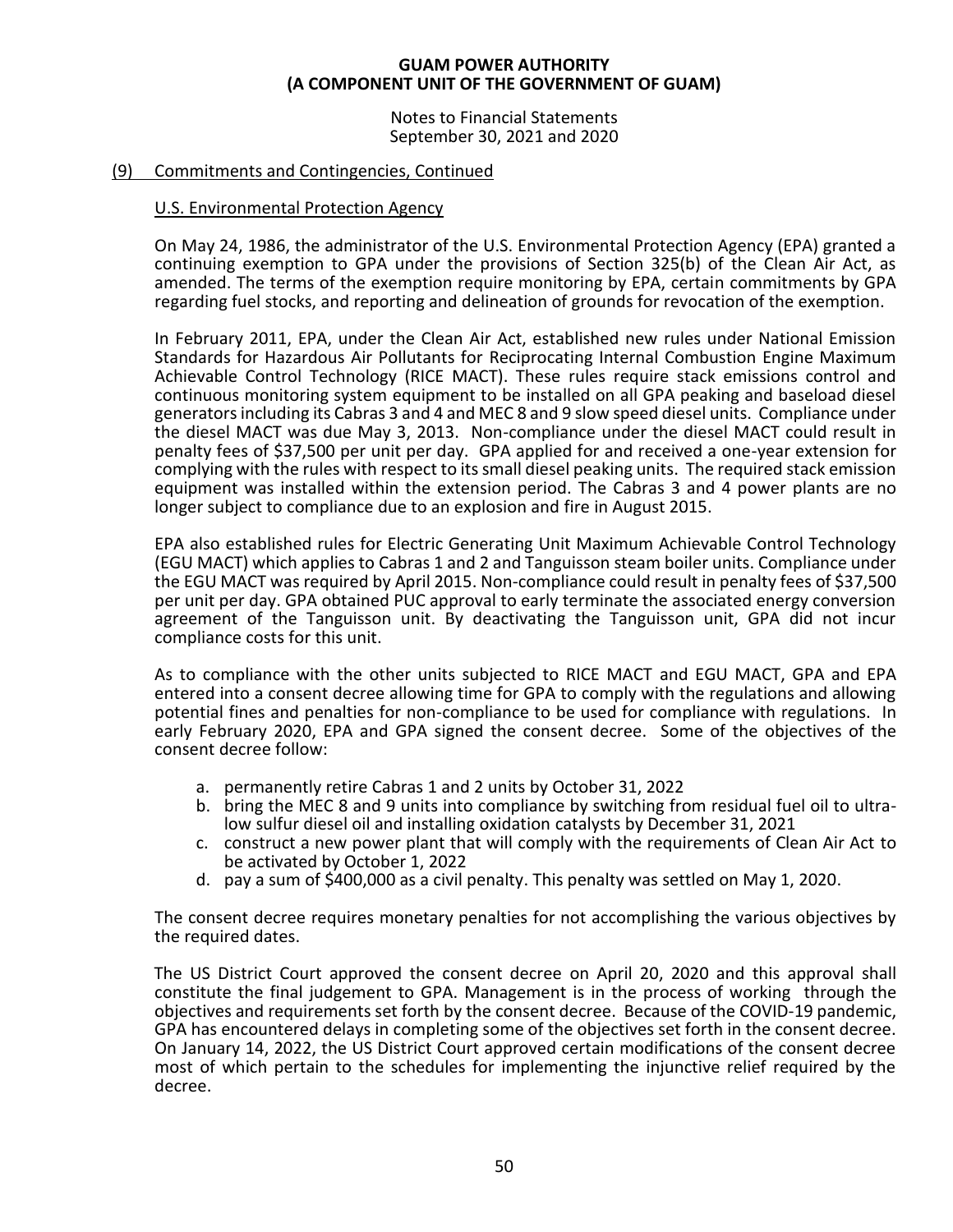Notes to Financial Statements September 30, 2021 and 2020

# (9) Commitments and Contingencies, Continued

# Hazardous Waste Assessment

Guam Public Law 20-110 requires certain entities to remit payments to a hazardous substance expense fund. There are questions as to the enforceability of the law; accordingly, no provision has been made in the accompanying financial statements for payments to be made under this law. GPA is covered by its self-insurance and worker's compensation insurance in case of accidents due to hazardous substances.

# Autonomous Agency Collections Fund

On March 31, 2011, GPA received an invoice from the Government of Guam Department of Administration (GovGuam DOA) of \$12,250,000 representing an annual assessment of \$875,000 for each of the fiscal years 1998 to 2011 pursuant to 5 GCA Chapter 22 Section 22421, *Transfer of Autonomous Agency Revenues To Autonomous Agency Collections Fund*. In September 2013, GPA received another invoice for \$875,000 from the Chamorro Land Trust Commission referring to the same annual assessment aforementioned. There were no invoices received for the years ended September 30, 2021 and 2020. GPA obtained approval from the CCU to offer GovGuam DOA a settlement amount of \$2.6 million. However, such settlement offer is conditional on the approval by the PUC of a surcharge to recover the assessment from ratepayers. The PUC has not approved the surcharge as of September 30, 2021 and therefore, no liability or other impact has been recognized in the accompanying financial statements.

# Merit System

In 1991, Public Law 21-59 was enacted to establish a bonus system for employees of GovGuam, autonomous and semi-autonomous agencies, public corporations and other public instrumentalities of GovGuam who earn a superior performance grade. The bonus is calculated at 3.5% of the employee's base salary beginning 1991 but was suspended by law for the years 1996, 2002, 2003 and 2004. Between 1991 and 2008, GPA did not calculate or pay any bonuses. In 2010, the Guam Legislature authorized GPA to implement a Pay for Performance program, similar to the GovGuam unified pay systems for certified, technical and professional positions, covering the evaluation period of 2009. As of September 30, 2021 and 2020, the CCU determined that there was no liability for employees covered in the new pay system. Therefore, no liability has been recognized in the accompanying financial statements.

# Integrated Resource Plan

In 2012, GPA developed its Integrated Resource Plan (IRP). The objectives of the IRP are primarily to identify the timing, size, technology of future power generating units, and to address issues such as fuel diversification and the renewable energy portfolio standards. Specifically, the IRP recommendations include the replacement of older generation equipment with combined cycle combustion turbine generators which can utilize either Liquefied Natural Gas (LNG) or Ultra-Low Sulfur (ULS) diesel fuel; adding 40-45 MW of generation from renewable energy sources; and diversification of its fuel source to LNG and ULS diesel fuel.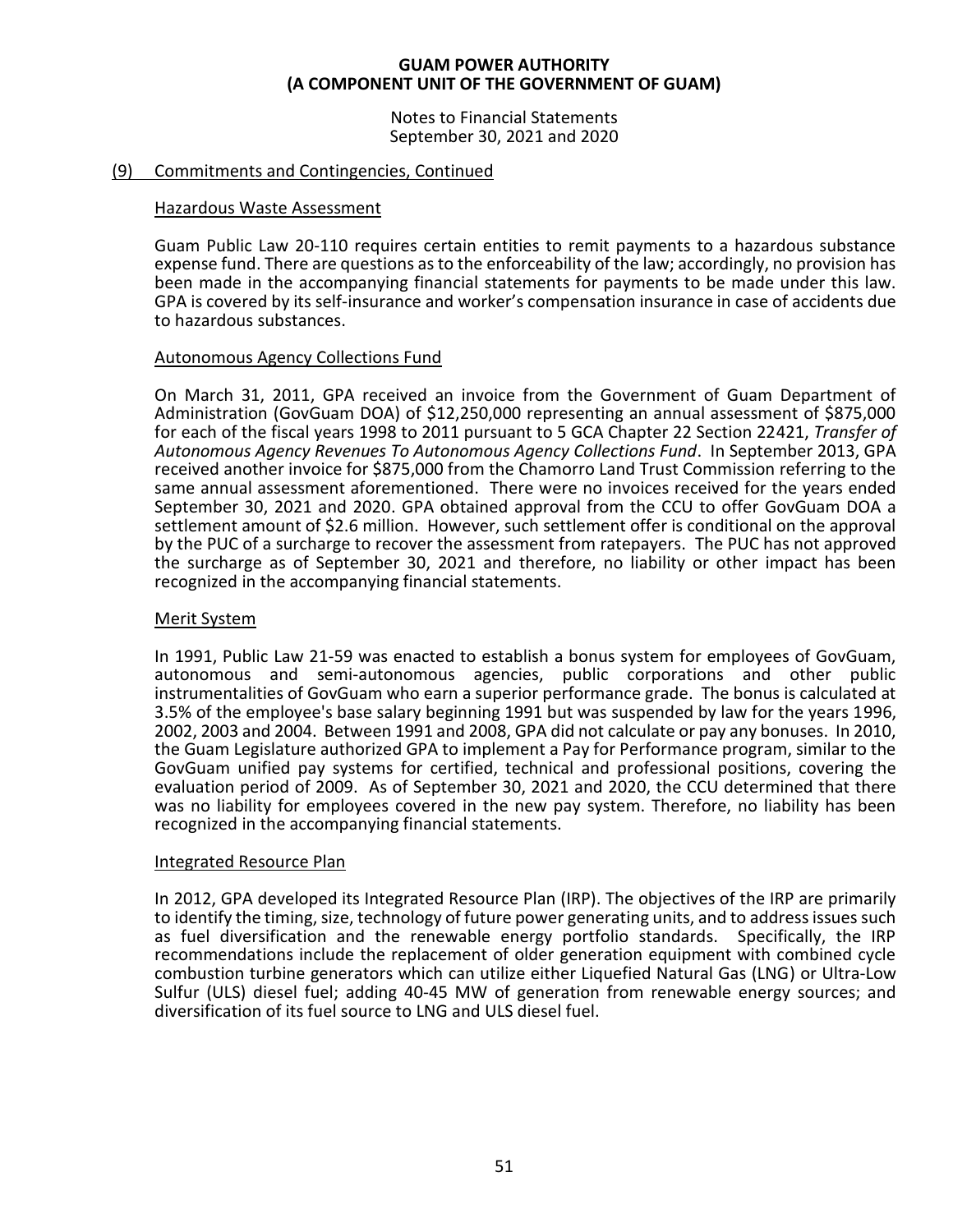Notes to Financial Statements September 30, 2021 and 2020

# (9) Commitments and Contingencies, Continued

# Integrated Resource Plan, Continued

In August 2015, GPA lost 78 MW of base load capacity and experienced insufficient generation reserve after the explosion and fire at the Cabras 4 Power Plant. The PUC ordered GPA to update the IRP in consideration of this event. The results of the updated IRP indicated that GPA should procure up to 180 MW of combined cycle units. In October 2016, the PUC authorized GPA to proceed with procurement and in October 2019, the PUC approved the energy conversion agreement for a 198 MW power plant build, own/operate and transfer contract. The PUC Order, however, does not include the authorization or approval for any use of LNG as a fuel source for the new plant.

# Asset Retirement Obligation

GPA has power plants that were identified to be retired in the future. Upon retirement, GPA may incur costs to dismantle and clean-up the power plants. As of September 30, 2021, GPA has no legal or contractual obligation to perform these actions when they retire their assets; therefore, no provision for this potential cost has been recorded in the accompanying financial statements.

# (10) Related Party Transactions and Balances

During the years ended September 30, 2021 and 2020, GPA billed GovGuam agencies \$43,803,134 and \$48,784,993, respectively, for sales of electricity. Receivables from GovGuam agencies were \$8,468,095 and \$5,842,048 at September 30, 2021 and 2020, respectively (see note 3).

GPA provides electrical and administrative services to GWA, a component unit of the GovGuam, which is also governed by the CCU. Electricity sales to GWA for the years ended September 30, 2021 and 2020 were \$12,508,691 and \$14,093,569, respectively. Outstanding receivables were \$1,176,513 and \$983,112 at September 30, 2021 and 2020, respectively, which are included in the GovGuam agencies receivable mentioned above.

On June 23, 2009, GPA and GWA entered into a Memorandum of Understanding (MOU) where each agency agrees to provide administrative, operational, maintenance, repair and other specified services on behalf of the other agency and each will reimburse the other for their actual costs for providing said services. Total billings by GPA to GWA for administrative expenses and cost reimbursements were \$101,615 and \$162,298 for the years ended September 30, 2021 and 2020, respectively. Outstanding receivables totaled \$101,615 and \$0 at September 30, 2021 and 2020, respectively, and were included in other receivables (see note 3).

Effective October 1, 2015, GPA and GWA implemented an agreement to share in the costs of the office building commonly occupied by them for an annual cost of \$269,170 due from GWA to GPA. GWA also shares in the actual costs incurred for security, janitorial services, building insurance and other maintenance costs. Total billings by GPA to GWA for its share in the costs of the office building were \$461,565 and \$408,976 for the years ended September 30, 2021 and 2020, respectively. Outstanding receivables were \$155,034 and \$77,201 at September 30, 2021 and 2020, respectively, and were included in other receivables (see note 3).

GWA billed GPA for water and sewer charges totaling \$1,620,960 and \$1,750,242 for the years ended September 30, 2021 and 2020, respectively. The amount due to GWA at September 30, 2021 and 2020 was \$200,534 and \$192,654, respectively, which was included in accounts payable - operations in the accompanying statements of net position.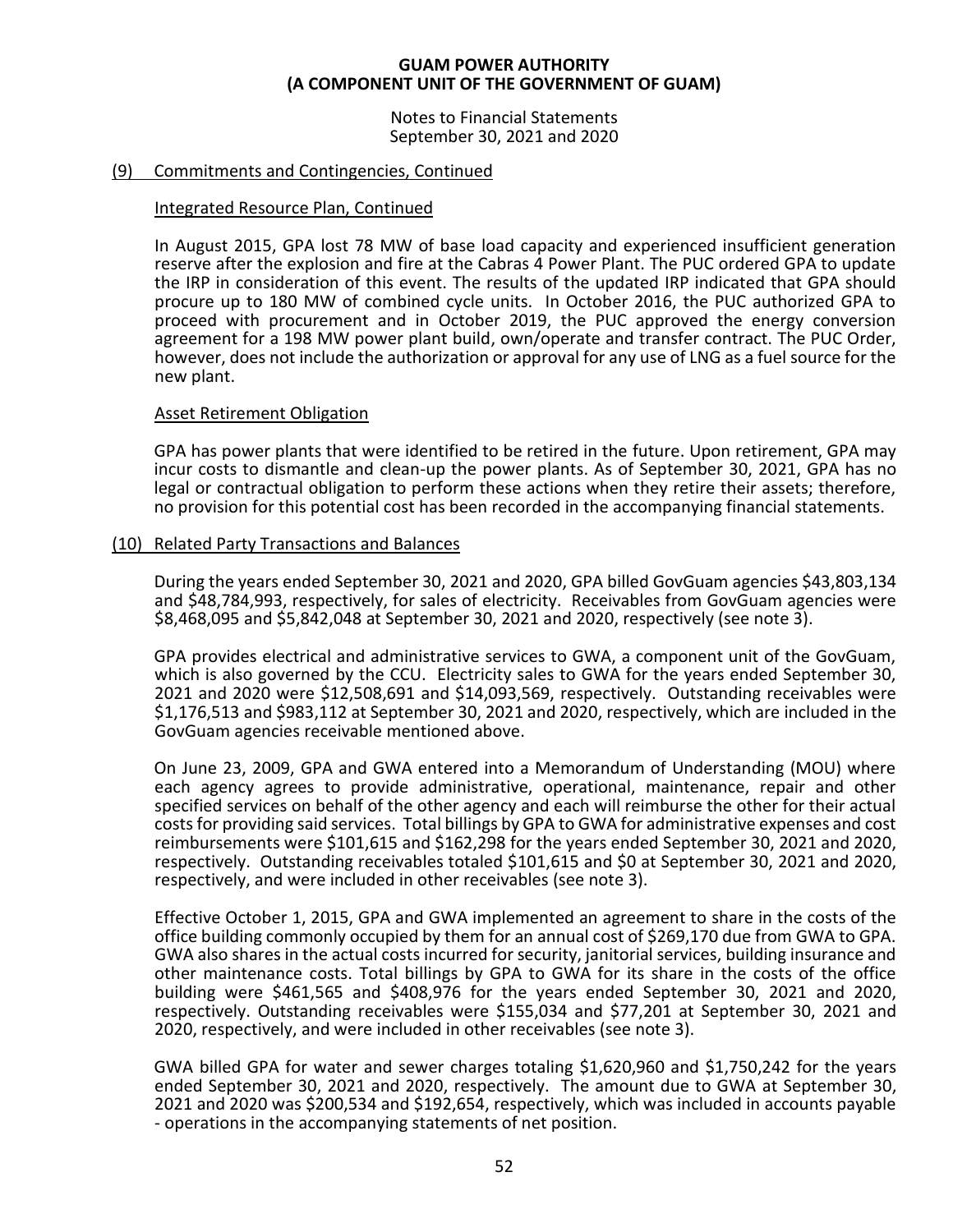Notes to Financial Statements September 30, 2021 and 2020

# (10) Related Party Transactions and Balances, Continued

In October 2011, U.S. Federal Emergency Management Agency (FEMA) reimbursed GPA for certain typhoon related costs incurred in 2002 of approximately \$1,800,000. The reimbursement was received by GovGuam DOA which plans to offset such amount against billings to GPA related to the Autonomous Agency Collections Fund (see note 9). Due to uncertainty of receipt, GPA has not recorded the reimbursement in the accompanying financial statements.

# (11) Restricted Net Position

At September 30, 2021 and 2020, net position was restricted for the following purposes:

|                                             | 2021         | 2020         |
|---------------------------------------------|--------------|--------------|
| Debt service                                | \$26,587,498 | \$24,448,777 |
| Budgeted maintenance and operating expenses | 11,081,782   | 5,148,569    |
| Demand Side Management Program and projects | 2,478,883    | 261,171      |
|                                             | \$40,148,163 | \$29,858,517 |

# (12) COVID-19 Pandemic

On March 11, 2020, the World Health Organization declared the novel strain of coronavirus (COVID-19) a global pandemic and recommended containment and mitigation measures worldwide. On March 13, 2020, President Donald J. Trump declared a national emergency within the United States. In response to the national emergency declared by the U.S. President, on March 14, 2020, Governor Lourdes A. Leon Guerrero issued Executive Order 2020-03 declaring a state of emergency in response to COVID-19. Further, Executive Order 2020-04 ordered the closure of all non-essential Government of Guam offices, prohibited large gatherings, and restricted entry into Guam from countries with confirmed COVID-19 cases. GPA closed its offices to the public and has required all non-essential employees to work from home. While GPA has reopened its offices on a limited basis and many of the restrictions have been modified or eliminated, the state of emergency continues and there is uncertainty around the duration. While this matter is negatively impacting GPA's business, results of operations and financial position, the ultimate financial impact cannot be reasonably estimated at this time.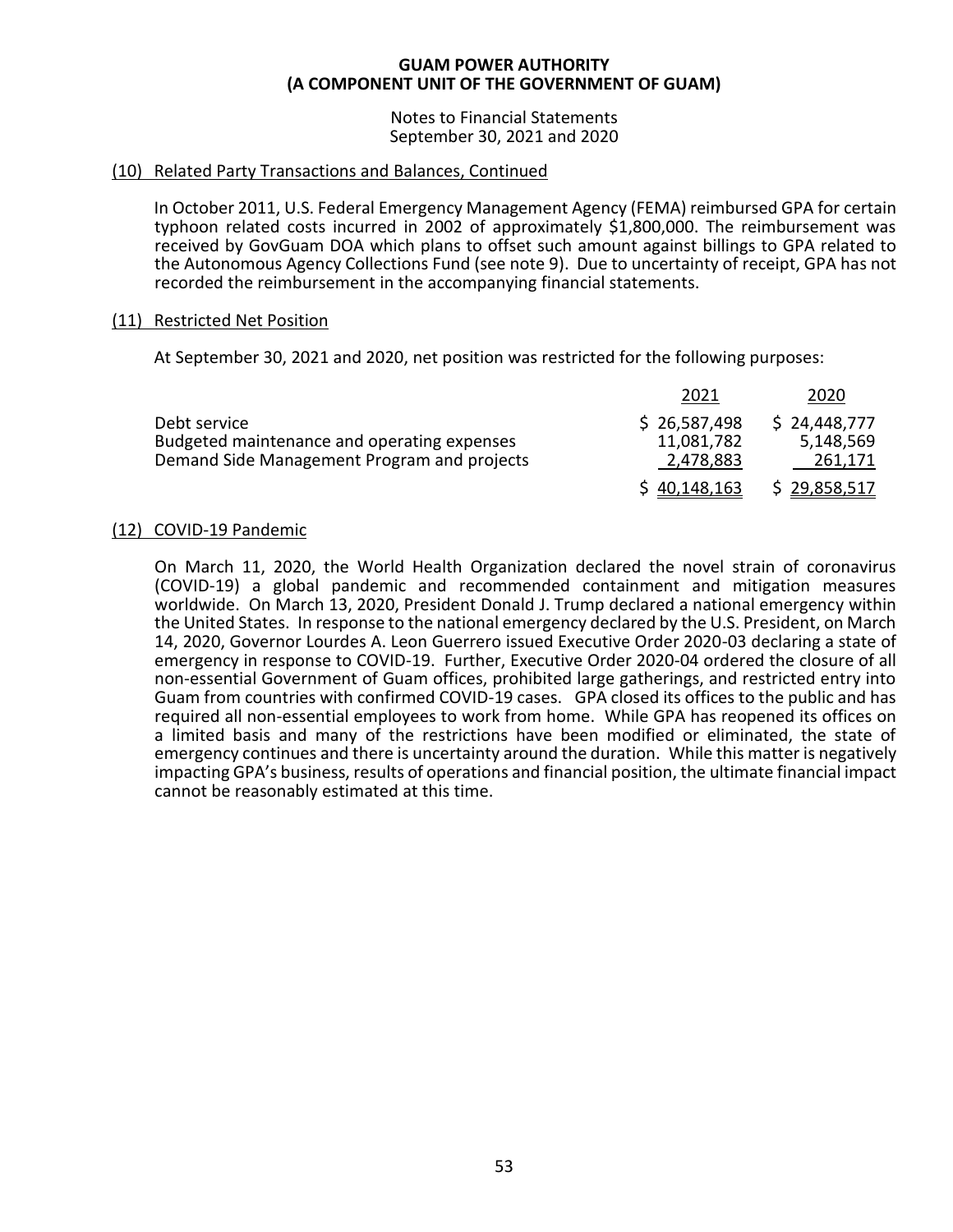#### Notes to Financial Statements September 30, 2021 and 2020

### (13) Utility Plant

A summary of changes in capital assets for the years ended September 30, 2021 and 2020 were as follows:

| 2021                                                                                                                                                                  | Estimated<br><b>Useful Lives</b><br>in Years                              | Beginning<br>Balance<br>October 1, 2020                                                        | Transfers<br>and<br><b>Additions</b>                           | Transfers<br>and<br><b>Deletions</b>                                 | Ending<br><b>Balance</b><br>September 30, 2021                                        |
|-----------------------------------------------------------------------------------------------------------------------------------------------------------------------|---------------------------------------------------------------------------|------------------------------------------------------------------------------------------------|----------------------------------------------------------------|----------------------------------------------------------------------|---------------------------------------------------------------------------------------|
| Depreciable:<br>Steam production plant<br>Other production plant<br>Transmission plant<br>Distribution plant<br>General plant                                         | $25 - 50$<br>$12 - 25$<br>$30 - 45$<br>$15 - 45$<br>$3 - 60$              | \$<br>124,459,052 \$<br>389,738,345<br>187,401,364<br>241,239,572<br>110,375,363               | 459 \$<br>8,353,647<br>44,295,400<br>11,781,062<br>5,414,740   | - \$<br>(51, 496)<br>(188, 431)<br>(2,934,504)<br>(121, 498)         | 124,459,511<br>398,040,496<br>231,508,333<br>250,086,130<br>115,668,605               |
| Production plant under capital lease<br>Accumulated depreciation                                                                                                      | $15 - 40$                                                                 | 32,466,516<br>1,085,680,212<br>(668, 832, 615)                                                 | 69,845,308<br>(37, 214, 377)                                   | (3, 295, 929)<br>2,059,503                                           | 32,466,516<br>1,152,229,591<br>(703, 987, 489)                                        |
| Non-depreciable:<br>Land and land rights<br>Construction work in progress                                                                                             |                                                                           | 416,847,597<br>12,249,830<br>49,045,859<br>61,295,689<br>478,143,286 \$                        | 32,630,931<br>40,745,934<br>40,745,934<br>73,376,865           | (1, 236, 426)<br>(65, 772, 865)<br>(65, 772, 865)<br>(67,009,291) \$ | 448,242,102<br>12,249,830<br>24,018,928<br>36,268,758<br>484,510,860                  |
| 2020                                                                                                                                                                  | Estimated<br><b>Useful Lives</b><br>in Years                              | Beginning<br>Balance<br>October 1, 2019                                                        | Transfers<br>and<br>Additions                                  | Transfers<br>and<br>Deletions                                        | Ending<br><b>Balance</b><br>September 30, 2020                                        |
| Depreciable:<br>Steam production plant<br>Other production plant<br>Transmission plant<br>Distribution plant<br>General plant<br>Production plant under capital lease | $25 - 50$<br>$12 - 25$<br>$30 - 45$<br>$15 - 45$<br>$3 - 60$<br>$15 - 40$ | \$<br>123,403,944 \$<br>384,332,252<br>187,129,143<br>238,494,369<br>106,379,748<br>32,466,516 | 1,055,108 \$<br>5,457,589<br>442,937<br>2,983,795<br>5,459,189 | $-$ \$<br>(51, 496)<br>(170, 716)<br>(238, 592)<br>(1,463,574)       | 124,459,052<br>389,738,345<br>187,401,364<br>241,239,572<br>110,375,363<br>32,466,516 |
| Accumulated depreciation                                                                                                                                              |                                                                           | 1,072,205,972<br>(632, 867, 657)                                                               | 15,398,618<br>(37, 644, 510)                                   | (1,924,378)<br>1,679,552                                             | 1,085,680,212<br>(668, 832, 615)                                                      |
| Non-depreciable:<br>Land and land rights<br>Construction work in progress                                                                                             |                                                                           | 439,338,315<br>12,249,830<br>37,648,145                                                        | (22, 245, 892)<br>24,960,671                                   | (244, 826)<br>(13, 562, 957)                                         | 416,847,597<br>12,249,830<br>49,045,859                                               |
|                                                                                                                                                                       |                                                                           | \$<br>49,897,975<br>489,236,290 \$                                                             | 24,960,671<br>2,714,779 \$                                     | (13, 562, 957)<br>$(13,807,783)$ \$                                  | 61,295,689<br>478,143,286                                                             |

GPA reassessed the estimated useful life of Cabras 1 and 2 based on the expected retirement of these plants when the new power plant becomes operational (see note 9). GPA recorded additional depreciation expense of approximately \$3.7 million during the years ended September 30, 2021 and 2020 due to the revised estimated useful life of these power plants.

#### (14) Subsequent Event

# *Proposed Bond Issuance*

On March 10, 2022, Public Law 36-80 was enacted to approve the terms and conditions of the issuance by GPA of Revenue Bonds to refund outstanding Series 2012 Revenue Bonds. This bond refunding was similarly approved by the Guam CCU and PUC.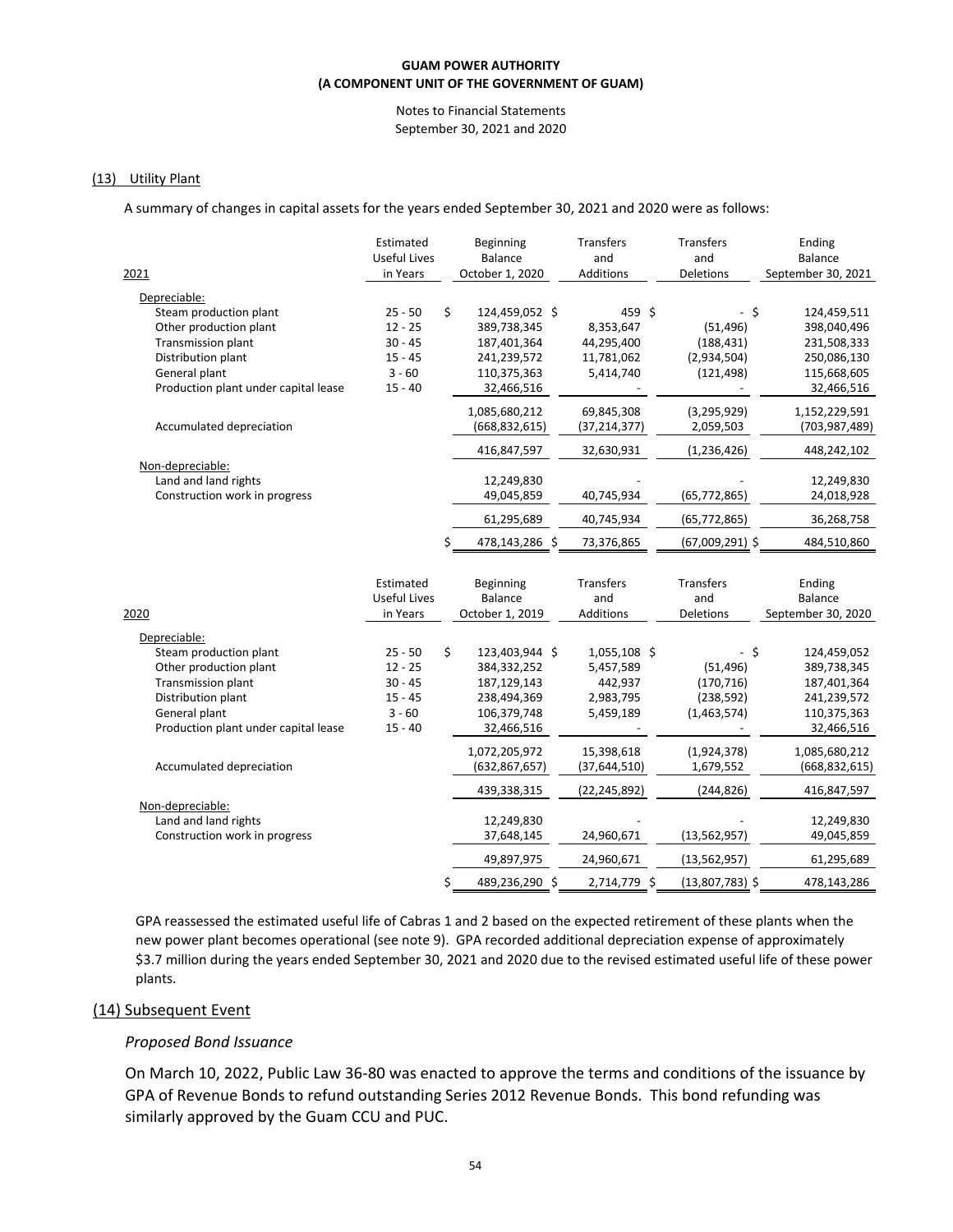#### Required Supplemental Information (Unaudited) Schedule of Proportional Share of the Net Pension Liability Last 10 Fiscal Years\*

#### Defined Benefit Plan

|                                                                                                         | 2021          | 2020            |    | 2019          | 2018          | 2017          |     | 2016          |   | 2015          |
|---------------------------------------------------------------------------------------------------------|---------------|-----------------|----|---------------|---------------|---------------|-----|---------------|---|---------------|
|                                                                                                         |               |                 |    |               |               |               |     |               |   |               |
| Total Government of Guam net pension liability                                                          | 1,246,336,897 | \$1,214,462,675 |    | 1,179,192,550 | 1.142.249.393 | 1,368,645,126 |     | 1,436,814,230 |   | 1,246,306,754 |
| Guam Power Authority's (GPA's) proportionate share of the net pension liability                         | 68,455,958    | 69,262,940      | -S | 64,825,399    | 58,849,896    | 71,113,926    | - s | 74,504,797    | ╮ | 67,025,973    |
| GPA's proportion of the net pension liability                                                           | 5.49%         | 5.70%           |    | 5.50%         | 5.15%         | 5.20%         |     | 5.19%         |   | 5.38%         |
| GPA's covered-employee payroll**                                                                        | 28,706,604    | 29,057,547      |    | 28,249,473    | 26,188,178    | 26,308,182    |     | 26,516,476    |   | 27,155,671    |
| GPA's proportionate share of the net pension liability as<br>percentage of its covered employee payroll | 238.47%       | 238.36%         |    | 229.47%       | 224.72%       | 270.31%       |     | 280.98%       |   | 246.82%       |
| Plan fiduciary net position as a percentage of the total pension liability                              | 61.48%        | 62.25%          |    | 63.28%        | 60.63%        | 54.62%        |     | 52.32%        |   | 56.60%        |

\* This data is presented for those years for which information is available.

\*\* Covered-employee payroll data from the actuarial valuation date with one-year lag.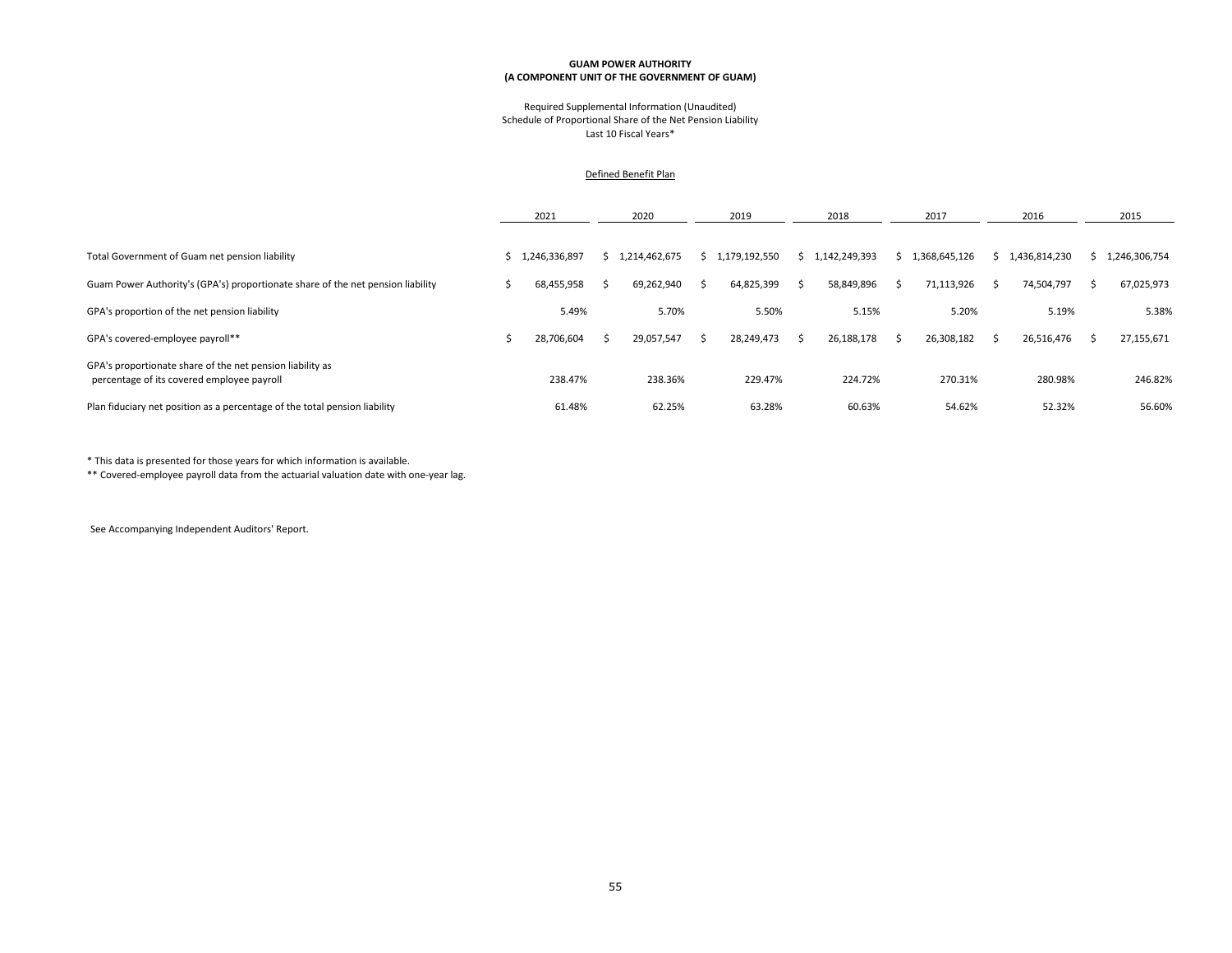#### Required Supplemental Information (Unaudited) Schedule of Proportional Share of the Net Pension Liability Last 10 Fiscal Years\*

#### Ad Hoc COLA/Supplemental Annuity Plan for DB Retirees

|                                                                                                         | 2021        | 2020        | 2019 |             | 2018        | 2017        | 2016 |             |
|---------------------------------------------------------------------------------------------------------|-------------|-------------|------|-------------|-------------|-------------|------|-------------|
|                                                                                                         |             |             |      |             |             |             |      |             |
| Total Government of Guam net pension liability***                                                       | 321,889,969 | 324,192,725 |      | 289,875,668 | 288,147,121 | 229,486,687 | ↘    | 235,799,709 |
| Guam Power Authority's (GPA's) proportionate share of the net pension liability                         | 16,611,913  | 16,449,816  |      | 14,132,063  | 13,986,942  | 10,942,403  |      | 11,002,776  |
| GPA's proportion of the net pension liability                                                           | 5.16%       | 5.07%       |      | 4.88%       | 4.85%       | 4.77%       |      | 4.67%       |
| GPA's covered-employee payroll**                                                                        | 26,972,315  | 25,852,347  |      | 25,052,074  | 24,673,401  | 24,142,501  |      | 23,861,140  |
| GPA's proportionate share of the net pension liability as<br>percentage of its covered employee payroll | 61.59%      | 63.63%      |      | 56.41%      | 56.69%      | 45.32%      |      | 46.11%      |

\* This data is presented for those years for which information is available.

\*\* Covered-employee payroll data from the actuarial valuation date with one-year lag.

\*\*\* No assets accumulated in a trust to pay benefits.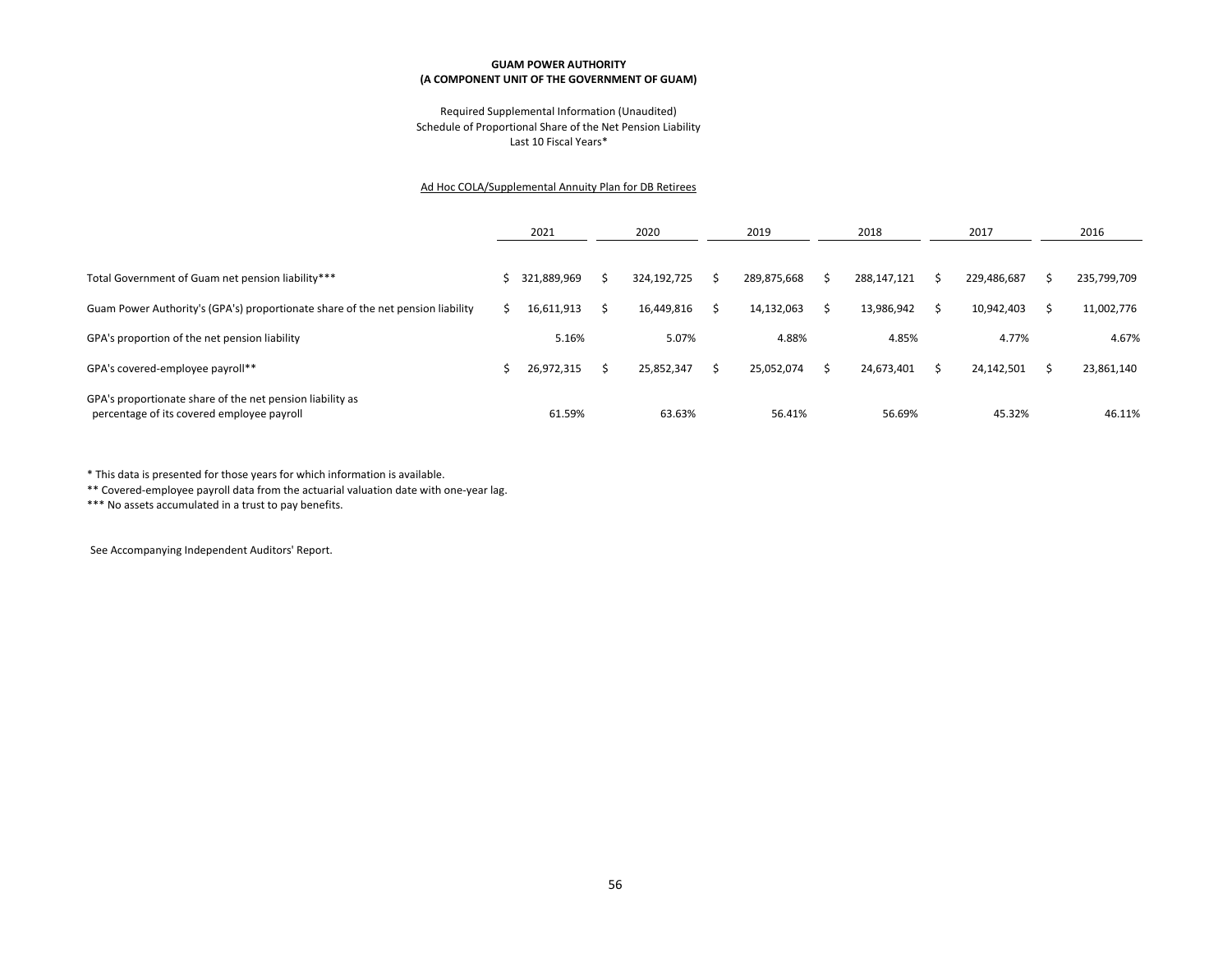#### Required Supplemental Information (Unaudited) Schedule of Proportional Share of the Net Pension Liability Last 10 Fiscal Years\*

#### Ad Hoc COLA Plan for DCRS Retirees

|                                                                                                         | 2021       | 2020 |            | 2019       | 2018       | 2017       |
|---------------------------------------------------------------------------------------------------------|------------|------|------------|------------|------------|------------|
|                                                                                                         |            |      |            |            |            |            |
| Total Government of Guam net pension liability***                                                       | 66,393,472 |      | 59,884,407 | 49,342,424 | 62,445,490 | 61,688,067 |
| Guam Power Authority's (GPA's) proportionate share of the net pension liability                         | 3,363,211  |      | 3,507,330  | 2,843,640  | 3,717,897  | 3,818,888  |
| GPA's proportion of the net pension liability                                                           | 5.07%      |      | 5.86%      | 5.76%      | 5.95%      | 6.19%      |
| GPA's covered-employee payroll**                                                                        | 13,134,227 |      | 13,793,153 | 15,241,921 | 22,433,189 | 22,600,153 |
| GPA's proportionate share of the net pension liability as<br>percentage of its covered employee payroll | 25.61%     |      | 25.43%     | 18.66%     | 16.57%     | 16.90%     |

\* This data is presented for those years for which information is available.

\*\* Covered-employee payroll data from the actuarial valuation date with one-year lag.

\*\*\* No assets accumulated in a trust to pay benefits.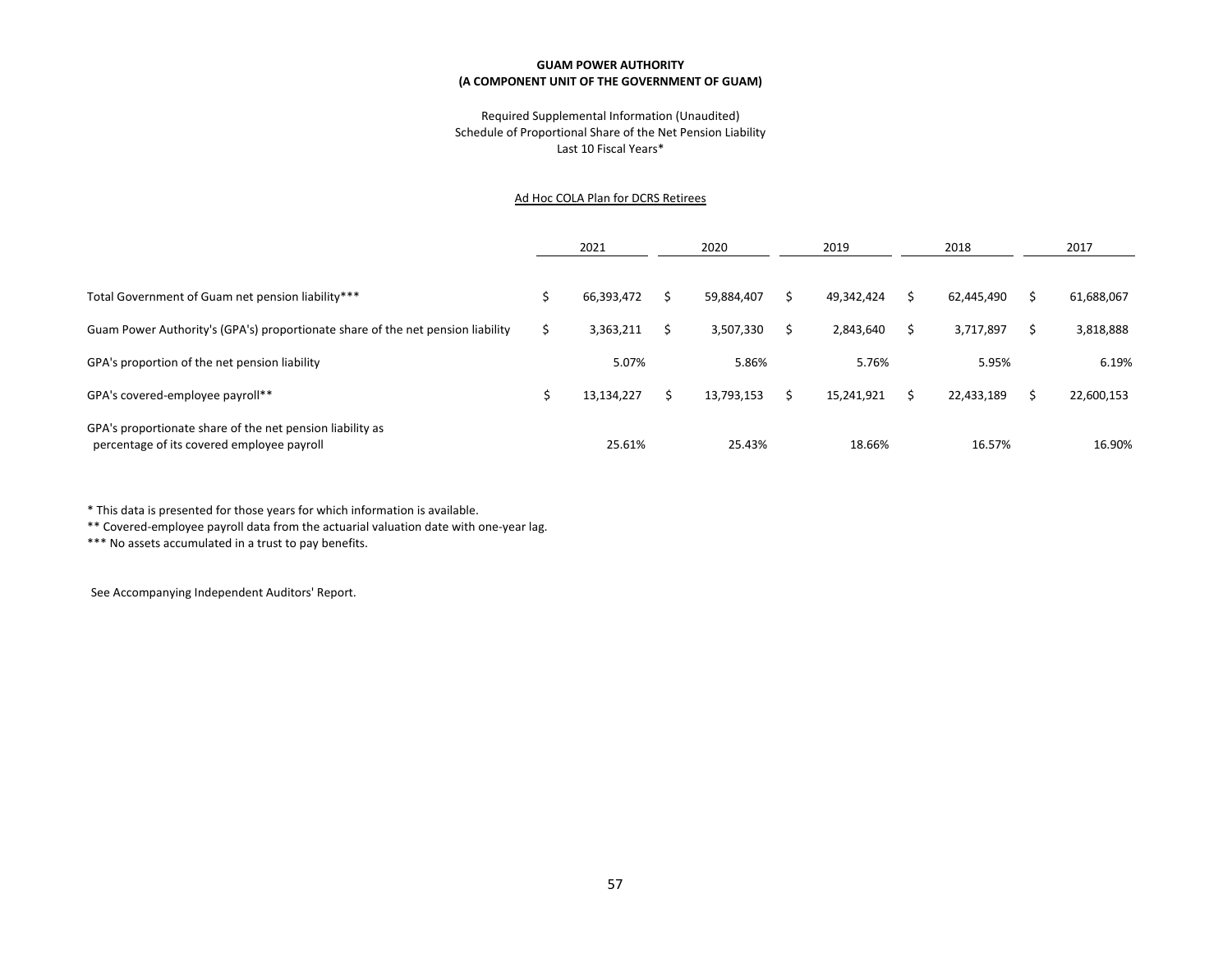#### Required Supplemental Information (Unaudited) Schedule of Pension Contributions Last 10 Fiscal Years\*

|                                                                    | 2021         | 2020         | 2019       | 2018       | 2017       | 2016       | 2015       |
|--------------------------------------------------------------------|--------------|--------------|------------|------------|------------|------------|------------|
| Statutorily required contribution                                  | 6,649,614    | 6,882,846    | 7,047,809  | 6,458,402  | 6,474,792  | 6,993,365  | 7,249,568  |
| Contributions in relation to the statutorily required contribution | 6,535,155    | 6,932,584    | 7,468,311  | 6,454,286  | 6,464,756  | 6,974,715  | 7,212,224  |
| Contribution (excess) deficiency                                   | 114,459      | (49, 738)    | (420, 502) | 4,116      | 10,036     | 18,650     | 37,344     |
| GPA's covered-employee payroll **                                  | \$28,706,604 | \$29,057,547 | 29,057,547 | 28,249,473 | 26,188,178 | 26,308,182 | 26,516,476 |
| Contribution as a percentage of covered-employee payroll           | 22.77%       | 23.86%       | 25.70%     | 22.85%     | 24.69%     | 26.51%     | 27.20%     |

\* This data is presented for those years for which information is available.

\*\* Covered-employee payroll data from the actuarial valuation date with one-year lag.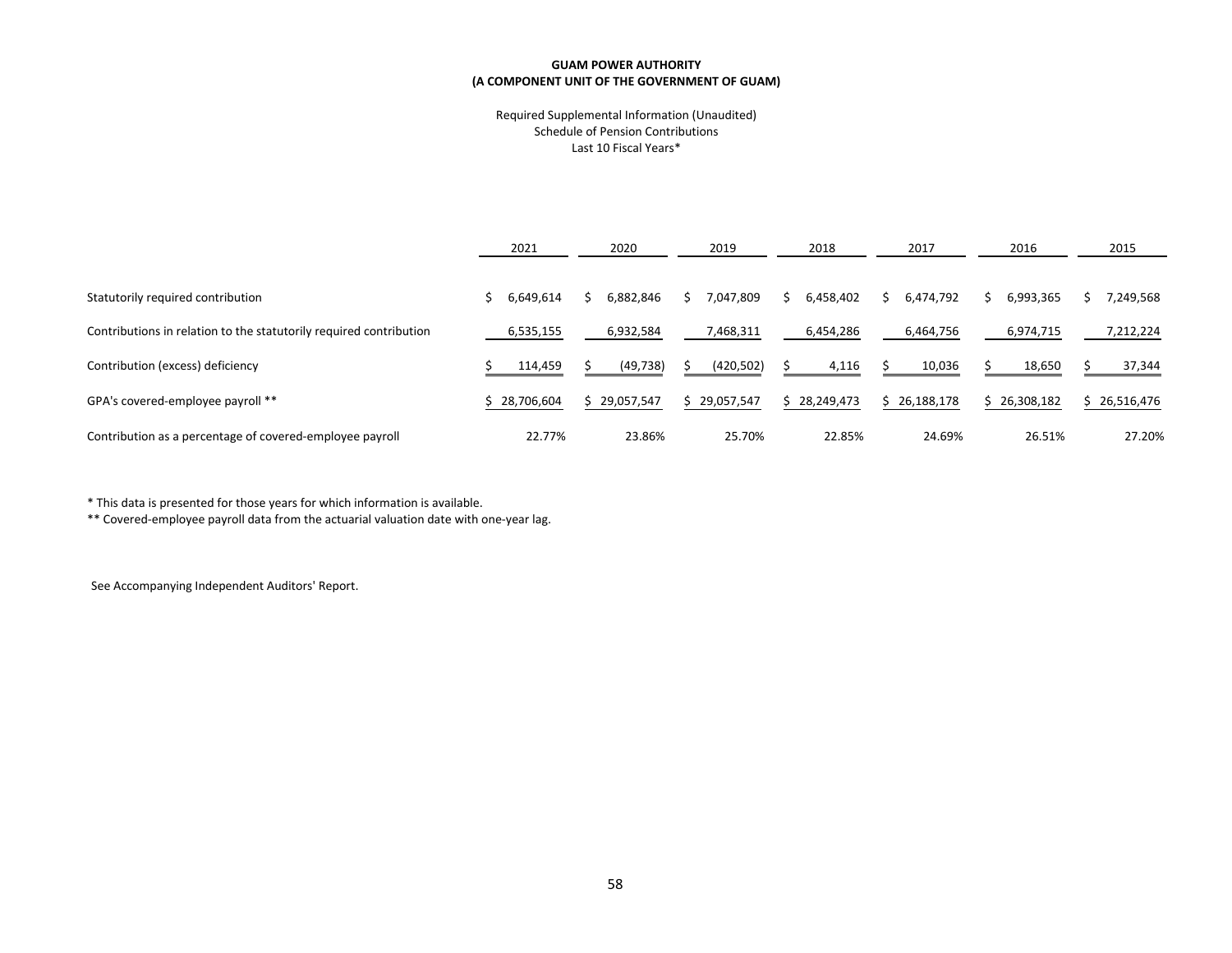#### Required Supplemental Information (Unaudited) Schedule of Changes in the Proportional Share of the Total OPEB Liability and Related Ratios Last 10 Fiscal Years\*

|                                                                                                                                                              |    | 2021                                                                               |    | 2020                                                             |    | 2019                                                                                  |    | 2018                                                               |    | 2017                                                | 2016        |
|--------------------------------------------------------------------------------------------------------------------------------------------------------------|----|------------------------------------------------------------------------------------|----|------------------------------------------------------------------|----|---------------------------------------------------------------------------------------|----|--------------------------------------------------------------------|----|-----------------------------------------------------|-------------|
| Service cost<br>Interest<br>Changes in proportionate share<br>Difference between expected and actual experience<br>Change of assumptions<br>Benefit payments | \$ | 5,076,726<br>4,410,618<br>2,835,386<br>17,831,719<br>(29, 325, 681)<br>(2,400,174) | \$ | 3,108,876<br>5,104,601<br>(22, 527)<br>36,002,259<br>(2,535,819) | \$ | 3,637,954<br>5,383,112<br>13,530,834<br>(33,509,074)<br>(12, 122, 578)<br>(2,597,426) | \$ | 4,181,160<br>4,805,542<br>169,528<br>(14, 997, 174)<br>(2,337,202) | Ś. | 3,281,051<br>4,969,757<br>16,377,134<br>(2,337,202) |             |
| Net change in total OPEB liability                                                                                                                           |    | (1,571,406)                                                                        |    | 41,657,390                                                       |    | (25, 677, 178)                                                                        |    | (8, 178, 146)                                                      |    | 22,290,740                                          |             |
| Total OPEB liability, beginning                                                                                                                              |    | 161,936,073                                                                        |    | 120,278,683                                                      |    | 145,955,861                                                                           |    | 154,134,007                                                        |    | 131,843,267                                         |             |
| Total OPEB liability, ending                                                                                                                                 |    | 160,364,667                                                                        |    | 161,936,073                                                      |    | 120,278,683                                                                           |    | 145,955,861                                                        |    | 154,134,007                                         | 131,843,267 |
| Covered-employee payroll as of valuation date                                                                                                                | Ś. | 31,845,149                                                                         | Ś. | 31,141,489                                                       | Ŝ. | 29,507,688                                                                            | Ŝ. | 25,806,659                                                         | Ś. | 25,806,659                                          |             |
| Total OPEB liability as a percentage of covered-employee payroll                                                                                             |    | 503.58%                                                                            |    | 520.00%                                                          |    | 407.62%                                                                               |    | 565.57%                                                            |    | 597.26%                                             |             |
| Notes to schedule:                                                                                                                                           |    |                                                                                    |    |                                                                  |    |                                                                                       |    |                                                                    |    |                                                     |             |
| Discount rate                                                                                                                                                |    | 2.210%                                                                             |    | 2.660%                                                           |    | 4.180%                                                                                |    | 3.630%                                                             |    | 3.058%                                              | 3.710%      |
| Change in benefit terms:                                                                                                                                     |    |                                                                                    |    |                                                                  |    |                                                                                       |    |                                                                    |    |                                                     |             |

None.

*Change of assumptions:* Discount rate has changed from respective measurement dates.

\* This data is presented for those years for which information is available.

\*\* No assets accumulated in a trust to pay the benefits.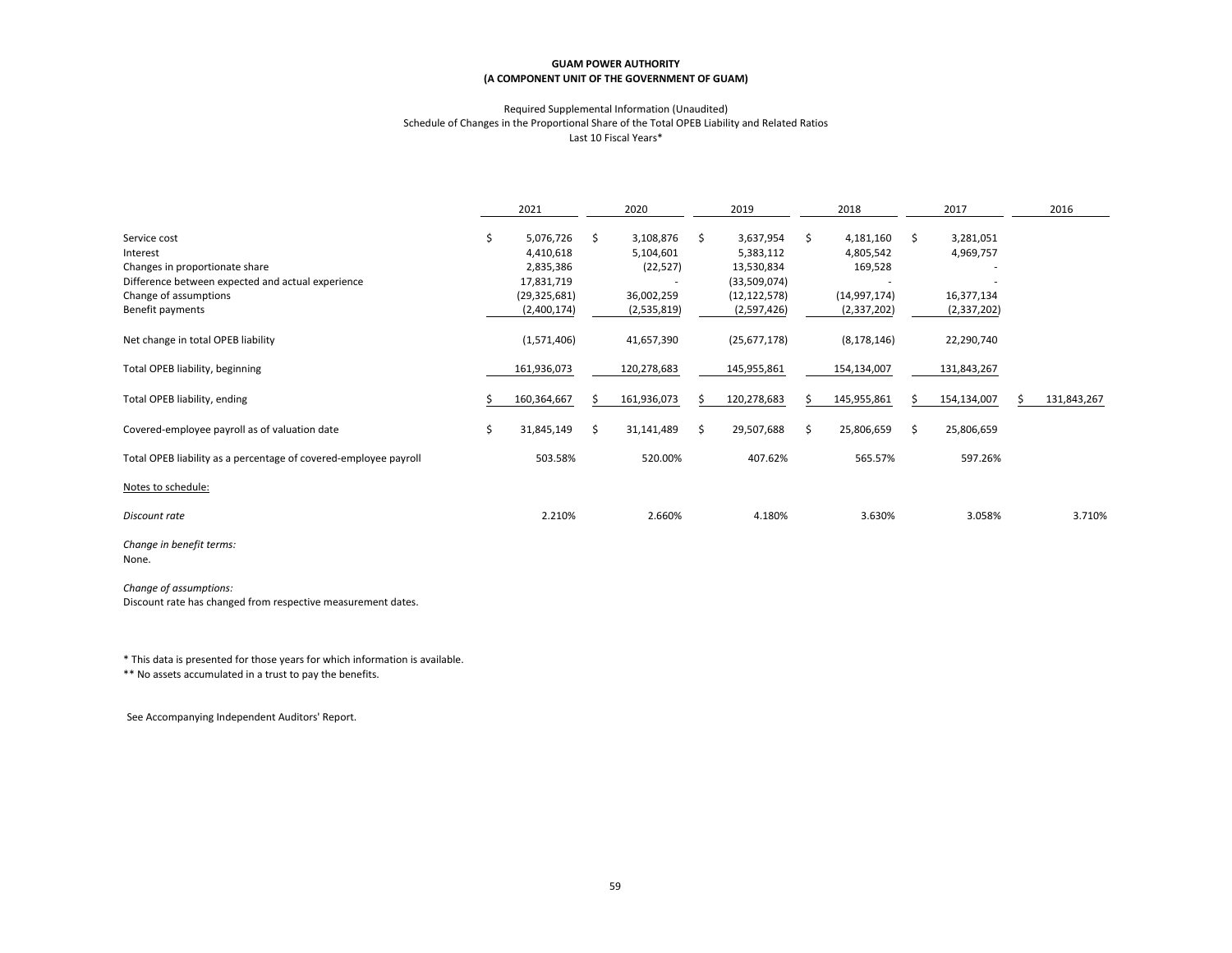### Required Supplemental Information (Unaudited) Schedule of Proportional Share of the Total OPEB Liability Last 10 Fiscal Years\*

|                                                                                                        | 2021          | 2020 |               | 2019 |               |   | 2018          | 2017 |               |  |
|--------------------------------------------------------------------------------------------------------|---------------|------|---------------|------|---------------|---|---------------|------|---------------|--|
|                                                                                                        |               |      |               |      |               |   |               |      |               |  |
| Total OPEB liability **                                                                                | 2,518,489,145 |      | 2,553,523,376 | S    | 1,874,970,335 | S | 2,431,048,672 |      | 2,532,753,040 |  |
| GPA's proportionate share of the total OPEB liability                                                  | 160,364,667   | S    | 161,936,073   |      | 120,278,683   | S | 145,955,861   |      | 154,134,007   |  |
| GPA's proportion of the total OPEB liability                                                           | 6.37%         |      | 7.97%         |      | 8.64%         |   | 6.00%         |      | 6.09%         |  |
| GPA's covered-employee payroll                                                                         | 31,845,149    | S    | 31,141,489    |      | 29,507,688    |   | 25,806,659    |      | 25,806,659    |  |
| GPA's proportionate share of the total OPEB liability as<br>percentage of its covered-employee payroll | 503.58%       |      | 520.00%       |      | 407.62%       |   | 565.57%       |      | 597.26%       |  |

\* This data is presented for those years for which information is available.

\*\* No assets accumulated in a trust to pay the benefits.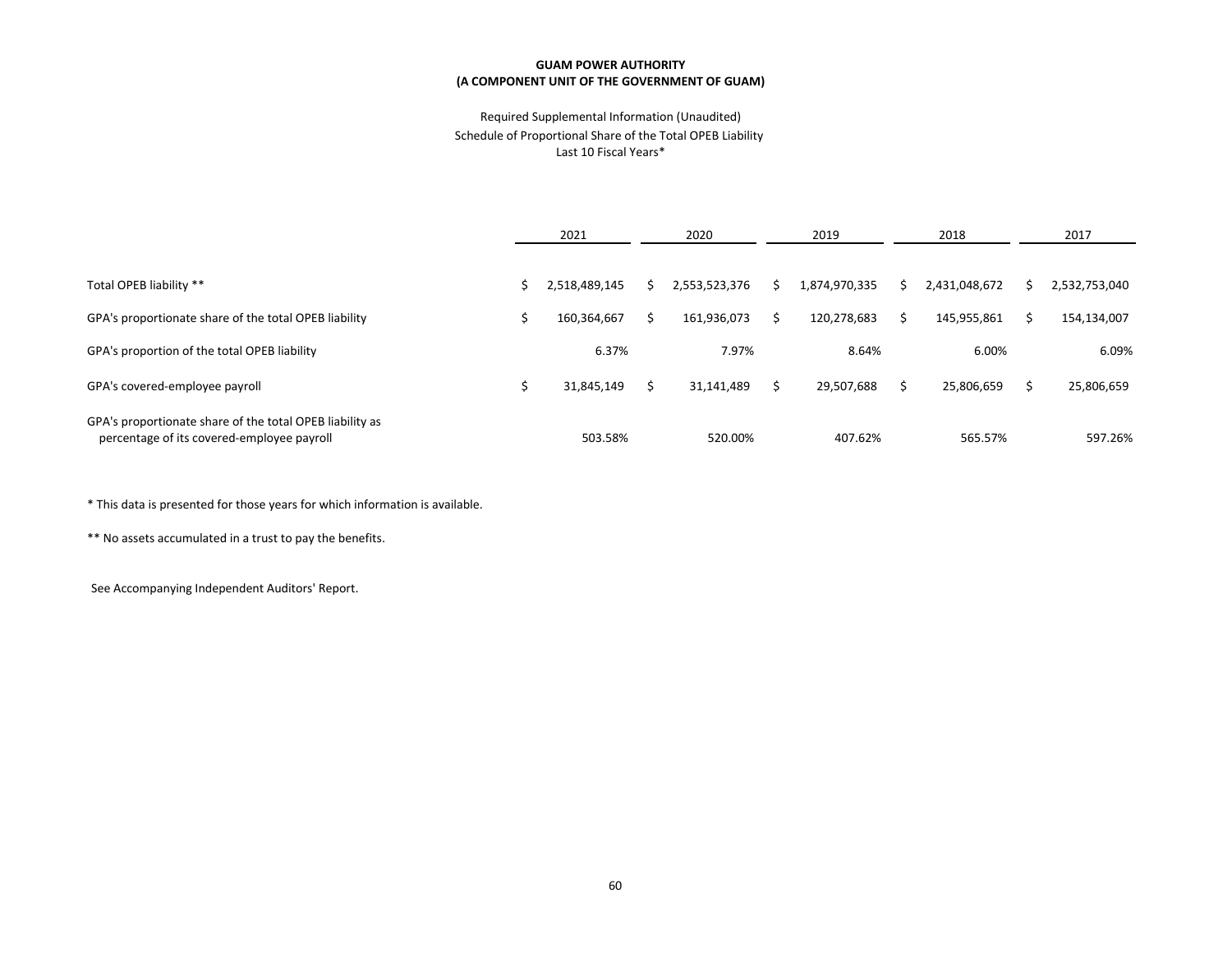#### Required Supplemental Information (Unaudited) Schedule of OPEB Contributions Last 10 Fiscal Years\*

|                                                                         | 2021       | 2020       | 2019       | 2018       |
|-------------------------------------------------------------------------|------------|------------|------------|------------|
| Actuarially determined contribution                                     | 13,113,077 | 10,346,390 | 11,836,895 | 4,181,160  |
| Contributions in relation to the<br>actuarially determined contribution | 2,400,174  | 2,535,819  | 2,597,426  | 2,337,202  |
| Contribution deficiency                                                 | 10,712,903 | 7,810,571  | 9,239,469  | 1,843,958  |
| Covered-employee payroll as of valuation date                           | 31,845,149 | 31,141,489 | 29,507,688 | 25,806,659 |
| Contributions as a percentage of covered-employee payroll               | 7.54%      | 8.14%      | 8.80%      | 9.06%      |
| the contract of the contract of the                                     |            |            |            |            |

#### Notes to schedule:

*Valuation date:*

Actuarially determined contributions rates are calculated as of September 30, 2020.

*Method and assumptions used to determine contributions rates:*

| Actuarial cost method:        | Entry age normal.                                                                                                                                                         |
|-------------------------------|---------------------------------------------------------------------------------------------------------------------------------------------------------------------------|
| Amortization method:          | Level dollar amount on an open amortization period for pay-as-you-go funding.                                                                                             |
| Amortization period:          | 30 years                                                                                                                                                                  |
| Inflation:                    | 2.75%                                                                                                                                                                     |
| Healthcare cost trend rates:  | Non-medicare 13.5%; Medicare -25%; and Part B 5.33%. For the second year,<br>6.75% then reducing 0.25% annually to an ultimate rate of 4.25% for 2029 and<br>later years. |
| Salary increase:              | 4.0% to 7.5%                                                                                                                                                              |
| Mortality (Healthy Retiree):  | RP-2000 Combined Healthy Mortality Table, set forward 3 years and 2 years for<br>males and females, respectively, projected generationally using 30% of Scale BB          |
| Mortality (Disabled Retiree): | RP-2000 Disabled Mortality Table, set forward 6 years and 4 years for males<br>and females, respectively, projected generationally using 30% of Scale BB                  |

\* This data is presented for those years for which information is available.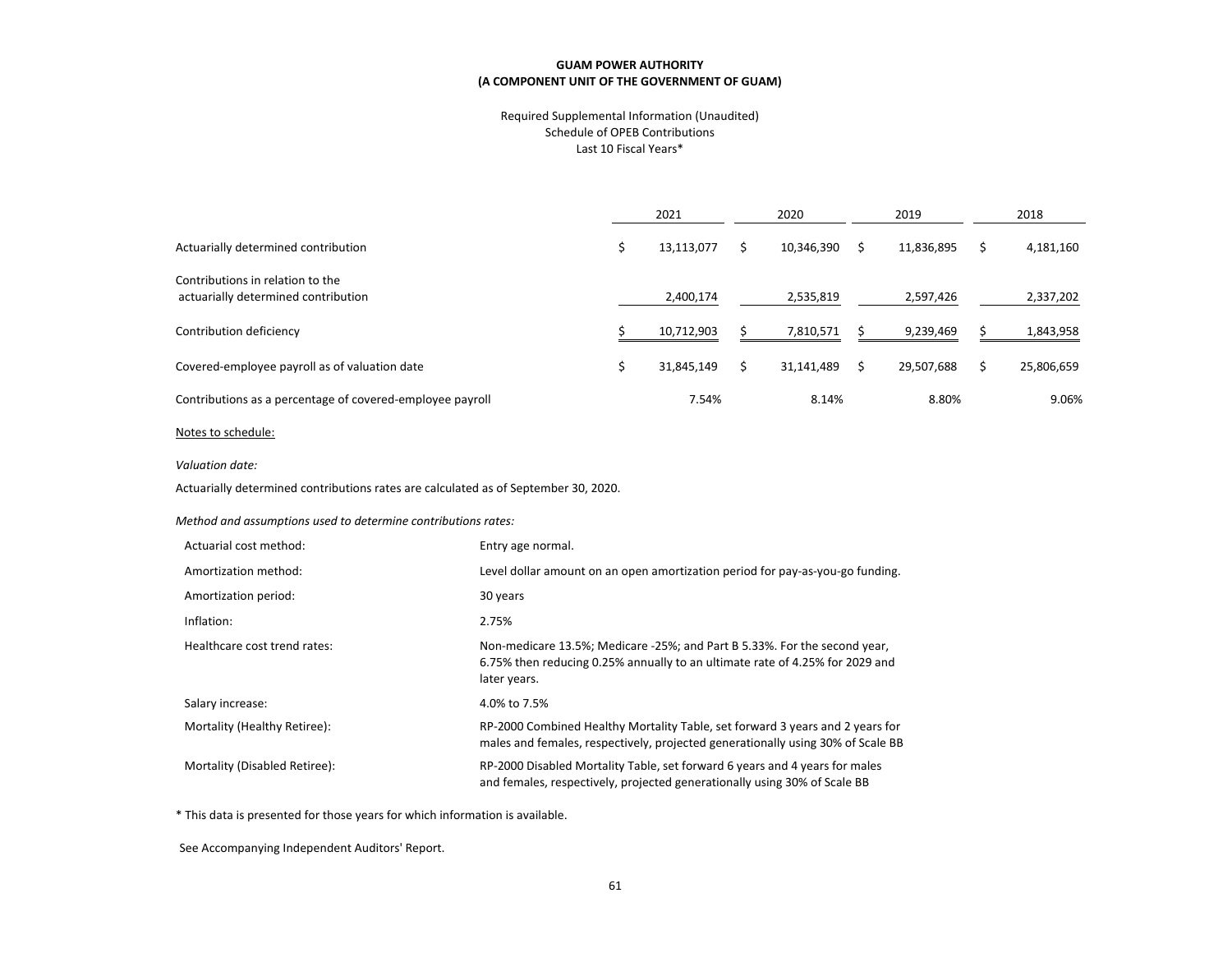# Schedule of Sales of Electricity Years Ended September 30, 2021 and 2020

|                                                                    | 2021                                                      | 2020                                                   |
|--------------------------------------------------------------------|-----------------------------------------------------------|--------------------------------------------------------|
| \$<br>Commercial<br>Residential<br>Government of Guam<br>U.S. Navy | 105,962,841 \$<br>116,589,776<br>43,803,134<br>57,878,612 | 119,946,565<br>111,984,037<br>48,784,993<br>52,851,527 |
| S                                                                  | 324,234,363 \$                                            | 333,567,122                                            |
| Annual Electric Sales in kWh                                       |                                                           |                                                        |
| Commercial                                                         | 484,258,097                                               | 502,571,359                                            |
| Residential                                                        | 584,344,262                                               | 532,238,580                                            |
| Government of Guam                                                 | 174,622,431                                               | 179,236,076                                            |
| U.S. Navy                                                          | 311,742,587                                               | 309,352,181                                            |
|                                                                    | 1,554,967,377                                             | 1,523,398,196                                          |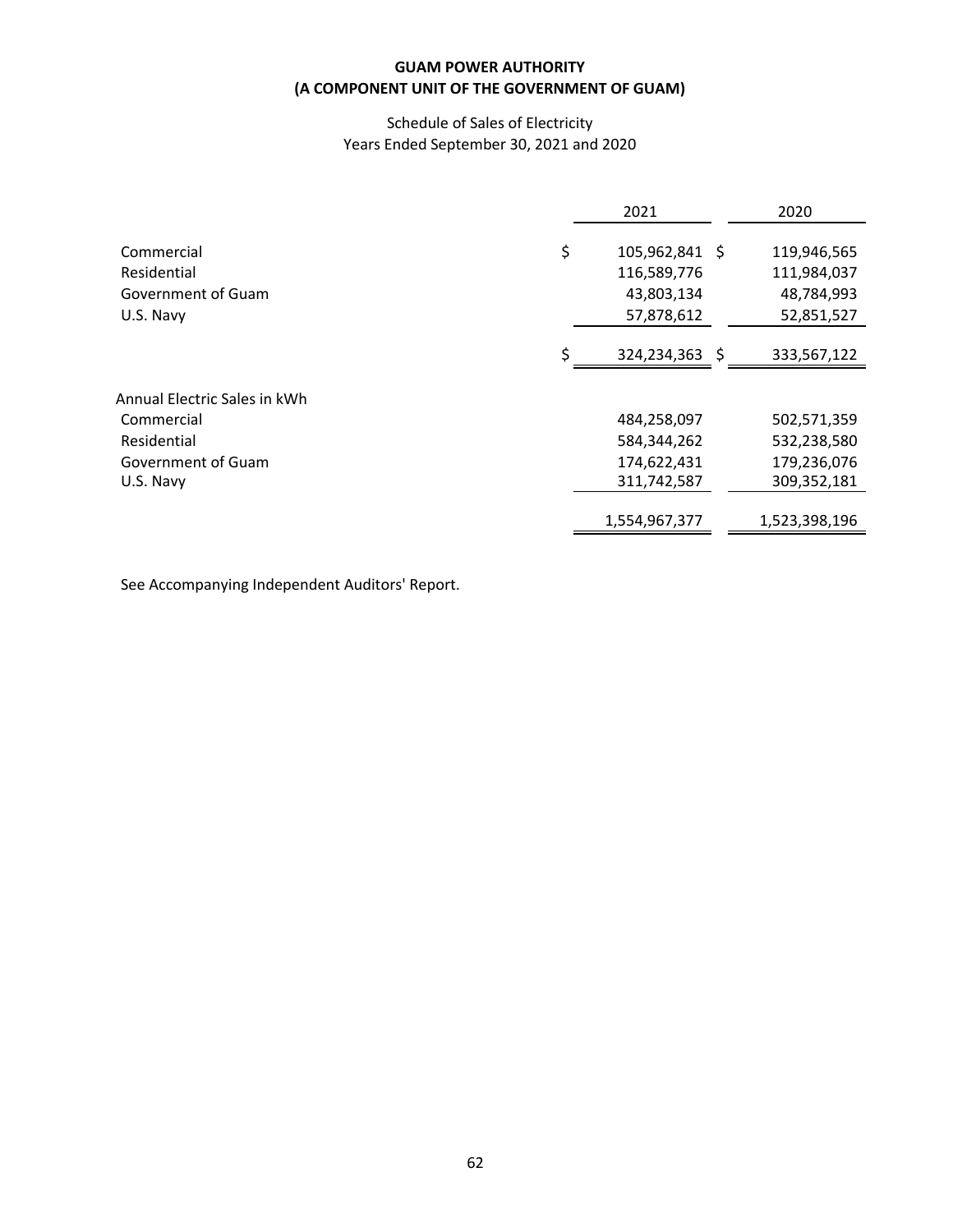# Schedule of Operating and Maintenance Expenses Years Ended September 30, 2021 and 2020

|                                       | 2021                 | 2020       |
|---------------------------------------|----------------------|------------|
| <b>Administrative and General:</b>    |                      |            |
| Salaries and wages:                   |                      |            |
| Regular pay                           | \$<br>$6,199,600$ \$ | 6,416,120  |
| Overtime                              | 255,059              | 228,026    |
| Premium pay                           | 8,200                | 9,798      |
| <b>Benefits</b>                       | 3,076,356            | 2,064,771  |
| Pension adjustment                    | 9,765,567            | 11,357,741 |
| OPEB adjustment                       | 6,690,474            | 6,690,474  |
| Total salaries and wages              | 25,995,256           | 26,766,930 |
| Insurance                             | 6,994,011            | 6,645,712  |
| Contract                              | 6,029,500            | 5,078,467  |
| Retiree healthcare and other benefits | 31,845,149           | 2,958,147  |
| <b>Utilities</b>                      | 1,796,042            | 1,929,149  |
| Other administrative expenses         | 314,882              | 291,328    |
| Training                              | 163,028              | 47,333     |
| Operating supplies                    | 112,425              | 123,574    |
| Trustee fee                           | 90,071               | 102,364    |
| Office supplies                       | 74,035               | 75,054     |
| Overhead allocations                  | 50,480               | 29,058     |
| Travel                                | 12,362               | 149,202    |
| Completed work orders                 | (639, 771)           | (659, 168) |
| Miscellaneous                         | 97,307               | 124,736    |
| Total administrative and general      | \$<br>72,934,777 \$  | 43,661,886 |
| <b>Customer Accounting:</b>           |                      |            |
| Salaries and wages:                   |                      |            |
| Regular pay                           | \$<br>2,211,415 \$   | 2,302,013  |
| Overtime                              | 63,805               | 22,417     |
| Premium pay                           | 1,248                | 597        |
| <b>Benefits</b>                       | 218,159              | 183,681    |
| Total salaries and wages              | 2,494,627            | 2,508,708  |
| Demand-side management program        | 2,101,802            | 1,561,404  |
| Collection fee                        | 1,532,980            | 1,346,148  |
| Contracts                             | 364,865              | 370,441    |
| Communications                        | 254,333              | 254,666    |
| Office supplies                       | 18,965               | 22,264     |
| Overhead allocations                  |                      | 48         |
| Completed work orders                 | (23, 309)            | (18, 907)  |
| Miscellaneous                         | 3,122                | (2,072)    |
| Total customer accounting             | \$<br>6,747,385 \$   | 6,042,700  |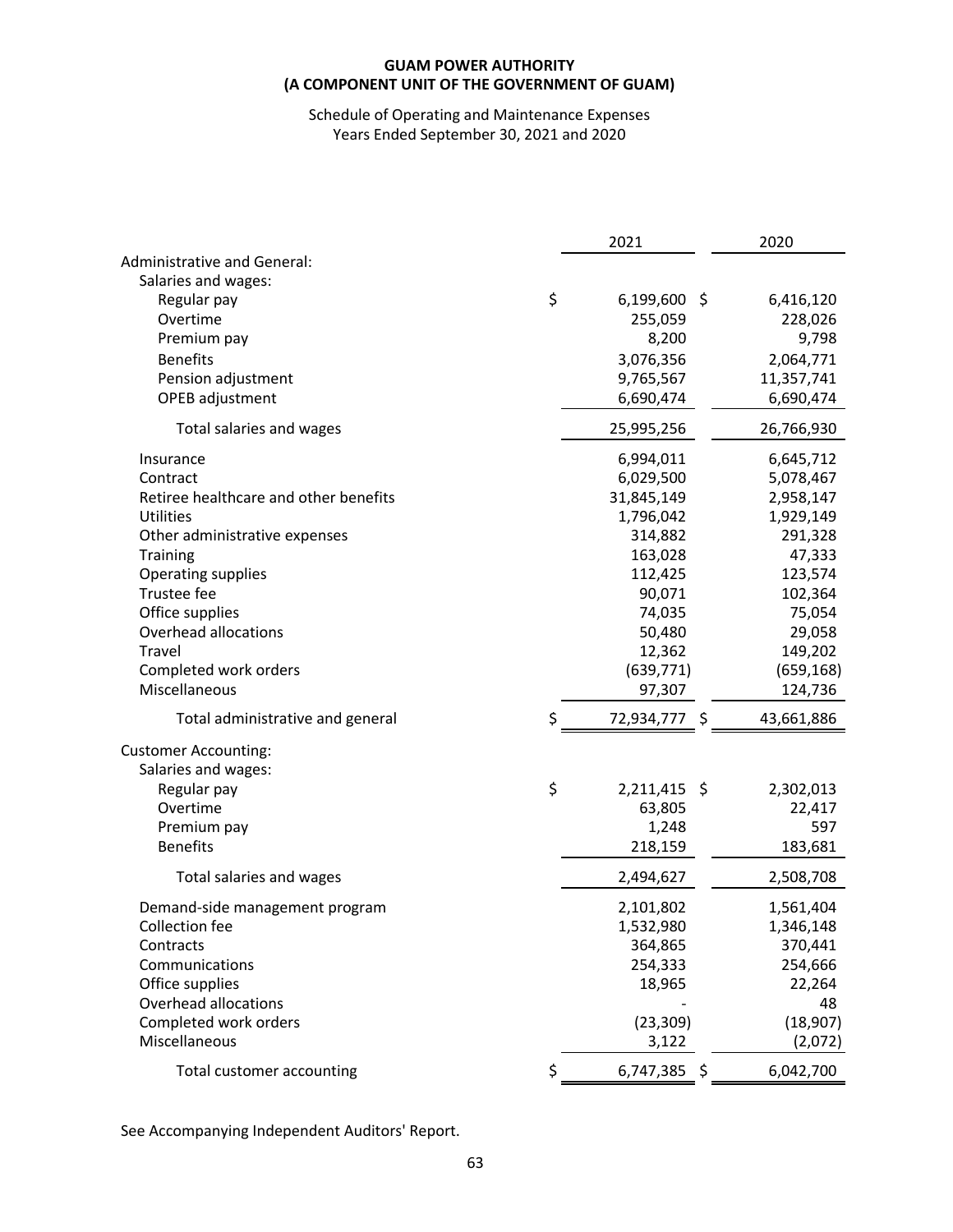# Schedule of Operating and Maintenance Expenses, Continued Years Ended September 30, 2021 and 2020

|                                                                                                                    | 2021 |                                                         |    | 2020                                                 |  |
|--------------------------------------------------------------------------------------------------------------------|------|---------------------------------------------------------|----|------------------------------------------------------|--|
| Fuel:<br>Salaries and wages:<br>Regular pay<br>Overtime<br>Premium pay                                             | \$   | $95,600$ \$<br>9,555<br>285                             |    | 100,709<br>12,251<br>188                             |  |
| Total salaries and wages                                                                                           |      | 105,440                                                 |    | 113,148                                              |  |
| Fuel                                                                                                               |      | 180,702,023                                             |    | 176,879,025                                          |  |
| Total fuel costs                                                                                                   | \$   | 180,807,463                                             | \$ | 176,992,173                                          |  |
| Other Production:<br>Salaries and wages:<br>Regular pay<br>Overtime<br>Premium pay<br><b>Benefits</b>              | \$   | 6,994,928 \$<br>2,406,444<br>194,505<br>603,221         |    | 8,209,360<br>1,645,475<br>182,234<br>628,211         |  |
| Total salaries and wages                                                                                           |      | 10,199,098                                              |    | 10,665,280                                           |  |
| Contract<br>Operating supplies<br>Completed work orders<br>Overhead allocations<br>Office supplies                 |      | 6,998,146<br>1,457,533<br>105,747<br>176,775<br>13,202  |    | 6,655,894<br>547,613<br>279,733<br>171,350<br>13,640 |  |
| Total other production                                                                                             | \$   | 18,950,501 \$                                           |    | 18,333,510                                           |  |
| Transmission and Distribution:<br>Salaries and wages:<br>Regular pay<br>Overtime<br>Premium pay<br><b>Benefits</b> | \$   | $9,000,923$ \$<br>279,839<br>72,958<br>436,248          |    | 8,562,516<br>182,733<br>62,786<br>423,785            |  |
| Total salaries and wages                                                                                           |      | 9,789,968                                               |    | 9,231,820                                            |  |
| Overhead allocations<br>Operating supplies<br>Contract<br>Completed work orders<br>Office supplies                 |      | 2,074,547<br>740,181<br>487,610<br>(770, 735)<br>11,152 |    | 1,975,822<br>736,656<br>733,641<br>266,186<br>17,840 |  |
| Total transmission and distribution                                                                                | \$   | 12,332,723                                              | \$ | 12,961,965                                           |  |